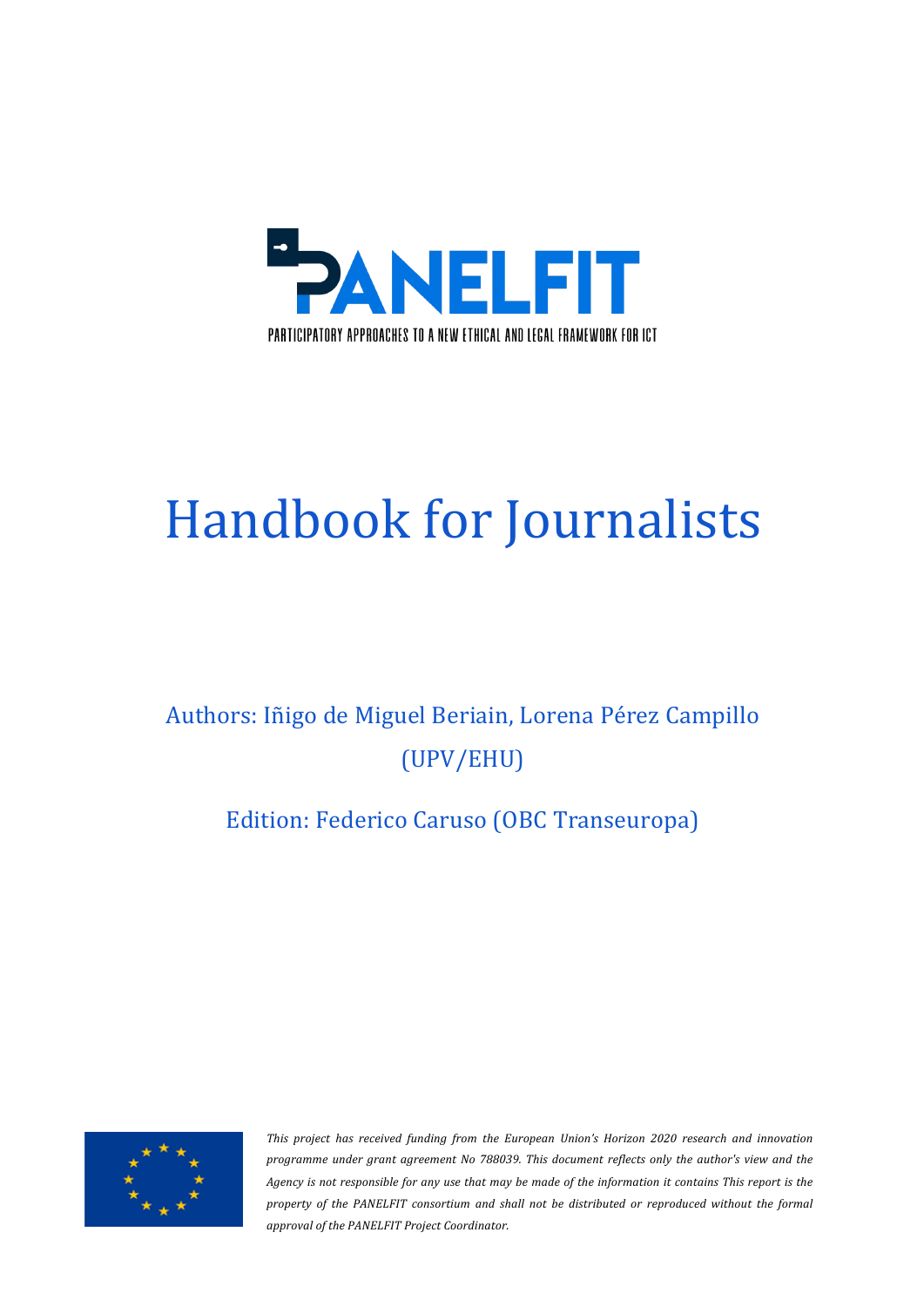# **Table of Content**

| 1. Introduction                                                                               | 4  |
|-----------------------------------------------------------------------------------------------|----|
| 2. The legal framework regarding freedom of expression and data protection in<br>the EU arena | 6  |
| 3. The "journalistic exemption" in the GDPR                                                   | 7  |
| 3.1 Introduction and background                                                               | 7  |
| 3.2 The personal scope of the exemption                                                       | 11 |
| 3.3 Processing personal data: the material scope                                              | 12 |
| 3.4. The condition for the exemption                                                          | 13 |
| 3.5 The material scope of the exception                                                       | 16 |
| 3.6 Applicable regulation                                                                     | 17 |
| 4. GDPR applied to journalism                                                                 | 18 |
| 4.1 The GDPR in a nutshell                                                                    | 18 |
| 4.2 The legal bases for data processing                                                       | 18 |
| 4.3 The special categories of data                                                            | 19 |
| 4.4 The subject's rights and the controller's duties                                          | 20 |
| 4.5 The main concepts                                                                         | 22 |
| 5. The Principles applied to journalism                                                       | 24 |
| 5.1 Introduction                                                                              | 24 |
| 5.2 Lawfulness, fairness and transparency                                                     | 24 |
| 5.3 Choosing a legal basis for processing                                                     | 26 |
| 5.4 Purpose limitation                                                                        | 28 |
| 5.5 Data minimisation                                                                         | 28 |
| 5.6 Accuracy                                                                                  | 29 |
| 5.6 Storage limitation                                                                        | 30 |
| 5.7 Integrity and Confidentiality                                                             | 30 |
| 5.8 Accountability                                                                            | 31 |
| <b>6. Additional issues</b>                                                                   | 33 |
| 6.1 Subject access requests                                                                   | 33 |
| 6.2 Confidential sources                                                                      | 34 |
| 6.3 Minors and vulnerable population                                                          | 35 |

2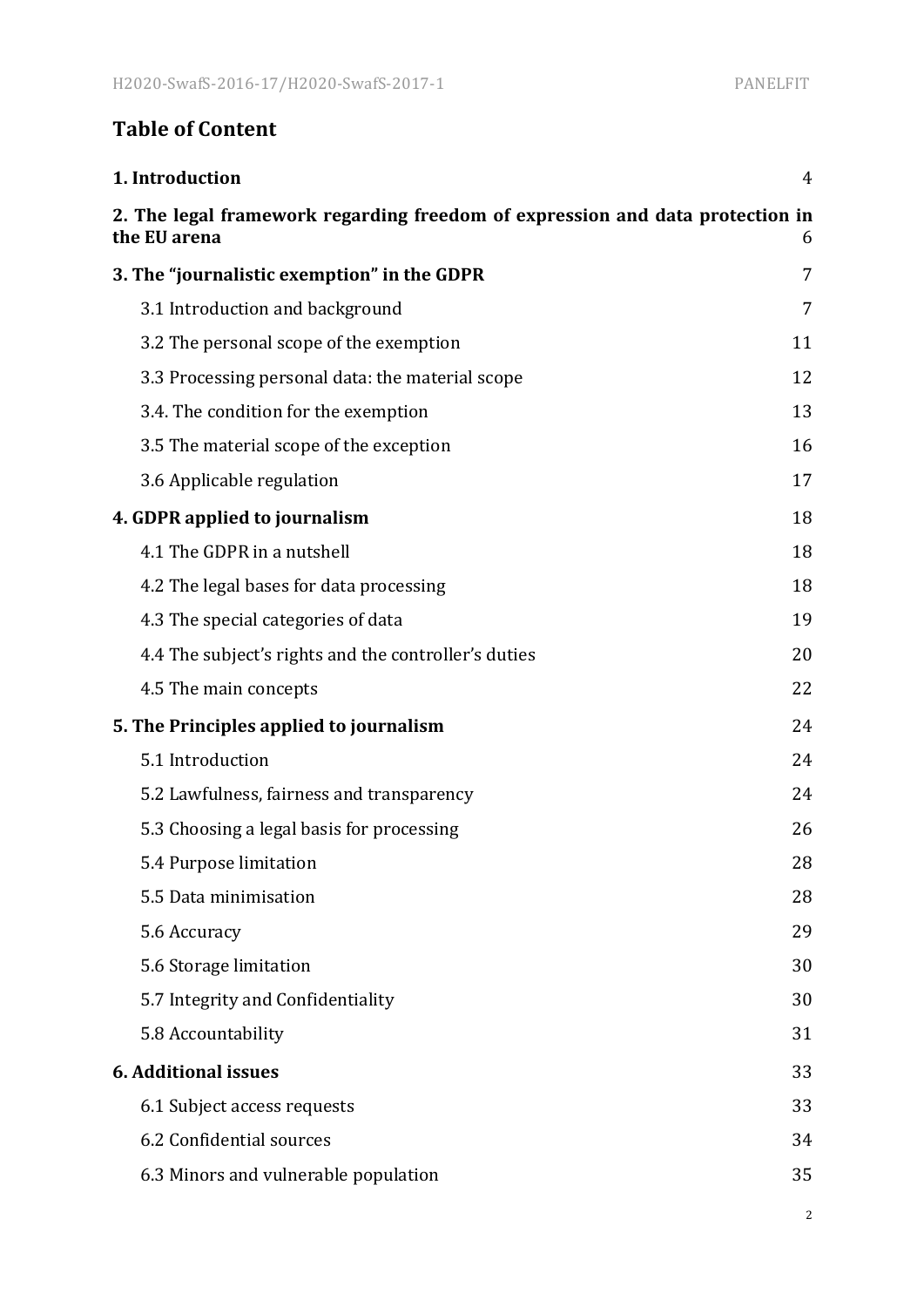| 6.4 Takeaway points                                                                         | 36 |
|---------------------------------------------------------------------------------------------|----|
| 7. Q&As                                                                                     | 38 |
| 8. Glossary (art. 4 GDPR)                                                                   | 43 |
| <b>Annex I. The balancing test</b>                                                          | 49 |
| DOs and DON'Ts                                                                              | 53 |
| <b>Further Readings</b>                                                                     | 55 |
| Annex II. Comparative analysis of the regulatory framework at the EU Member<br>states level | 56 |
| Austria                                                                                     | 56 |
| Belgium                                                                                     | 56 |
| Finland                                                                                     | 56 |
| France                                                                                      | 57 |
| Germany                                                                                     | 57 |
| Ireland                                                                                     | 57 |
| Italy.                                                                                      | 58 |
| The Netherlands                                                                             | 59 |
| Spain                                                                                       | 59 |
| Sweden                                                                                      | 59 |
| <b>United Kingdom</b>                                                                       | 60 |
| Information related to exemptions and derogations in a nutshell                             | 61 |
| Sources of information                                                                      | 62 |
| Bibliography                                                                                | 62 |
| Documents of the Council of Europe                                                          | 63 |
| Jurisprudence by the European Court of Human Rights                                         | 64 |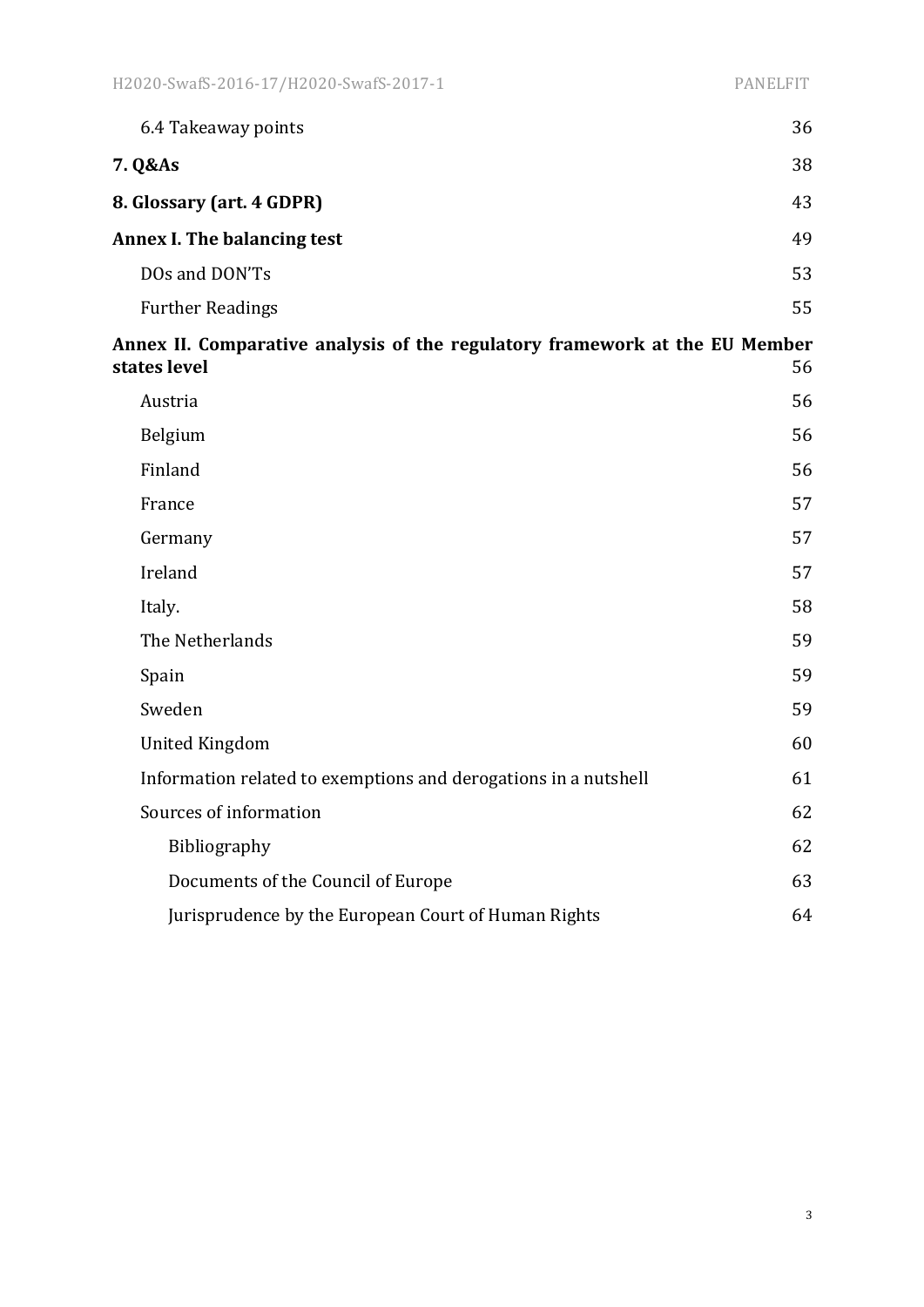# **1. Introduction**

The world of journalism is a very particular microcosm in terms of data protection. Even though it involves the collection and storage of huge amounts of personal information in the form of interviews, company records, photographs and films, and their dissemination, its regulatory framework has never been so clear. Thus, it is not surprising that when it comes to media activity there are serious concerns related to data protection (Erdos, 2015, p.8). Indeed, publishing information related to an identified or identifiable person might constitute a serious attempt against his or her privacy.

On the other hand, it is undeniable that the work of journalism is essential in building a well-formed public opinion. Indeed, members of the media are often considered to be public watchdogs with a vital role in a democratic society. They have a duty to disseminate information and inform the public regarding all matters of public interest, which the public also has a right to receive (Guidelines on Safeguarding Privacy in the Media, p.6). Thus, mass media have a duty to adequately report events that might be of public interest, even though this may put at risk the rights of some affected by their publication.

Therefore, there are two fundamental rights, freedom of expression and privacy, which sometimes collide. This raises an issue that can only be solved by their proper balancing in each concrete case. When does the right to the protection of personal data prevail against the right to freedom of expression and information and vice versa? This is a question that has already been explored in depth from a legal perspective. However, the approval of the Regulation  $(EU)$  2016/679 of the European Parliament and of the Council of 27 April 2016 on the protection of natural persons with regard to the processing of personal data and on the free movement of such data, and repealing Directive 95/46/EC (General Data Protection Regulation, GDPR) and the reinforced protection of data protection rights are opening the gate to new debates. We believe that journalists and mass media organisations should be aware of this situation.

This Handbook is not aimed at focusing on theoretical aspects of this issue, but at providing information professionals – journalists, information editors, media directors,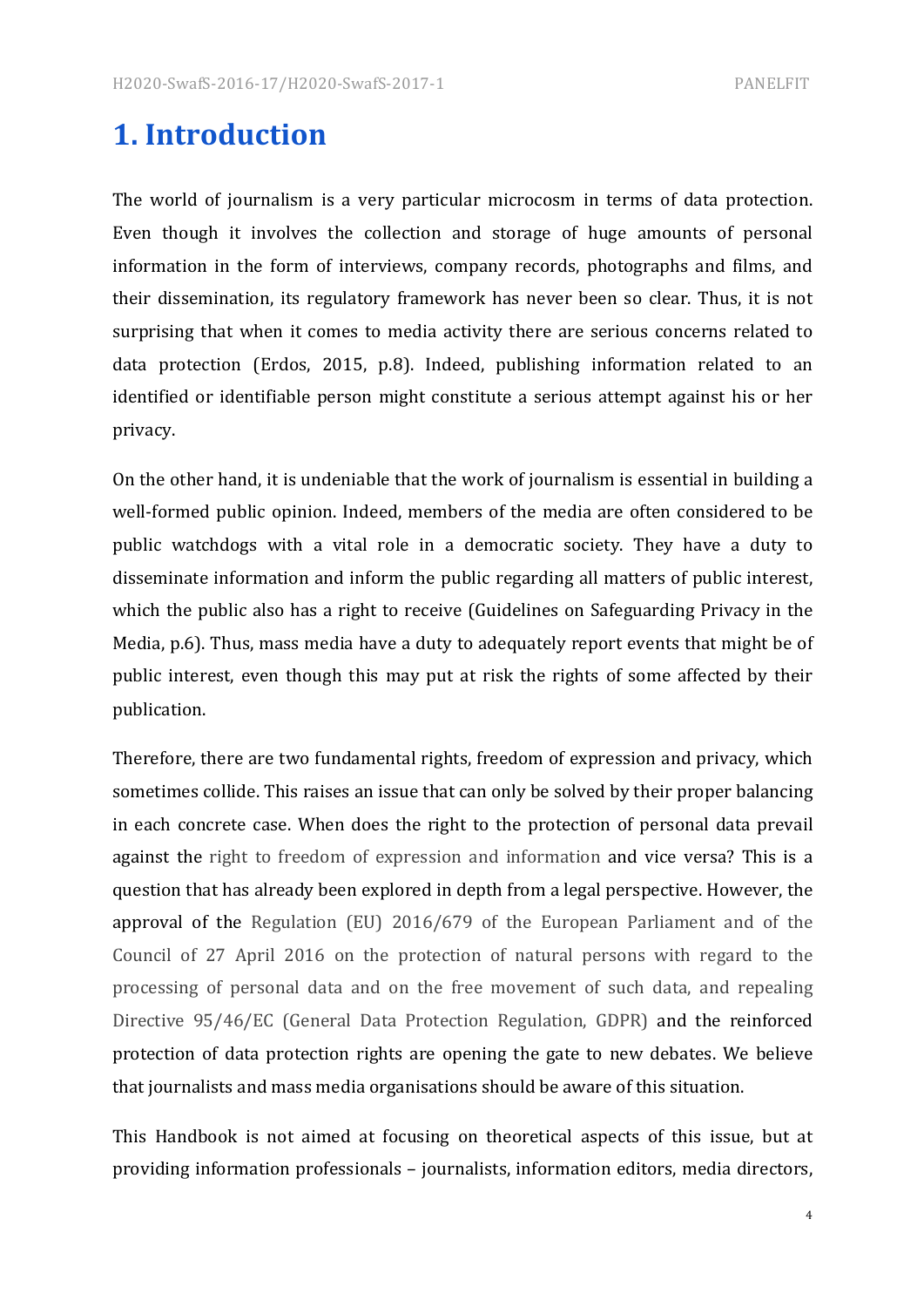etc. - with adequate mechanisms to ensure compliance with the minimum legal and ethical standards in terms of data protection, while ensuring an adequate exercise of their profession. Namely, this Handbook is focused on anyone working in a media organisation, since they could all benefit from the exemptions or derogations derived from article 85.2 of the GDPR.

The contents of this Handbook mix several different regulatory frameworks: on the one hand, the EU regulation, mainly the GDPR; on the other hand, the regulation by the Council of Europe through the European Convention of Human Rights and the Convention for the protection of individuals with regard to automatic processing of personal data (Convention 108). These sources are complemented by jurisprudence by the ECtHR and the EUCJ. As the Article 29 Working Party stated, "One important element that emerges from the current legislative situation in the Member States is that the media, or at least the press, are bound to respect certain rules which although not part of data protection legislation in a proper sense contribute to the protection of the privacy of individuals. Such legislation and the often rich case-law on the matter confer specific forms of redress which are sometimes considered a substitute for the lack of preventive remedies under data protection law" (A29WP, p. 7). Therefore, the guidance provided in this Handbook is intended to follow the regulation provided by all the institutions mentioned.

The Handbook is divided into several different parts. In its first sections, it exposes the legal framework about journalism and data protection issues in the EU arena. Sections four and five, instead, focus on how to deal with the main ethical issues that must be addressed by a journalist or a media organisation in the framework of the GDPR and the Council of Europe regulations. Finally, the annexes provide detailed information about the balancing test and the regulatory framework at the Member state level.

**DISCLAIMER:** This document is aimed at helping journalists deal with the data **protection regulation. However, its contents do not constitute legal advice, are not intended to be a substitute for legal advice and should not be relied upon as such.** You should seek legal advice or other professional advice in relation to any particular matters you or your organisation may have.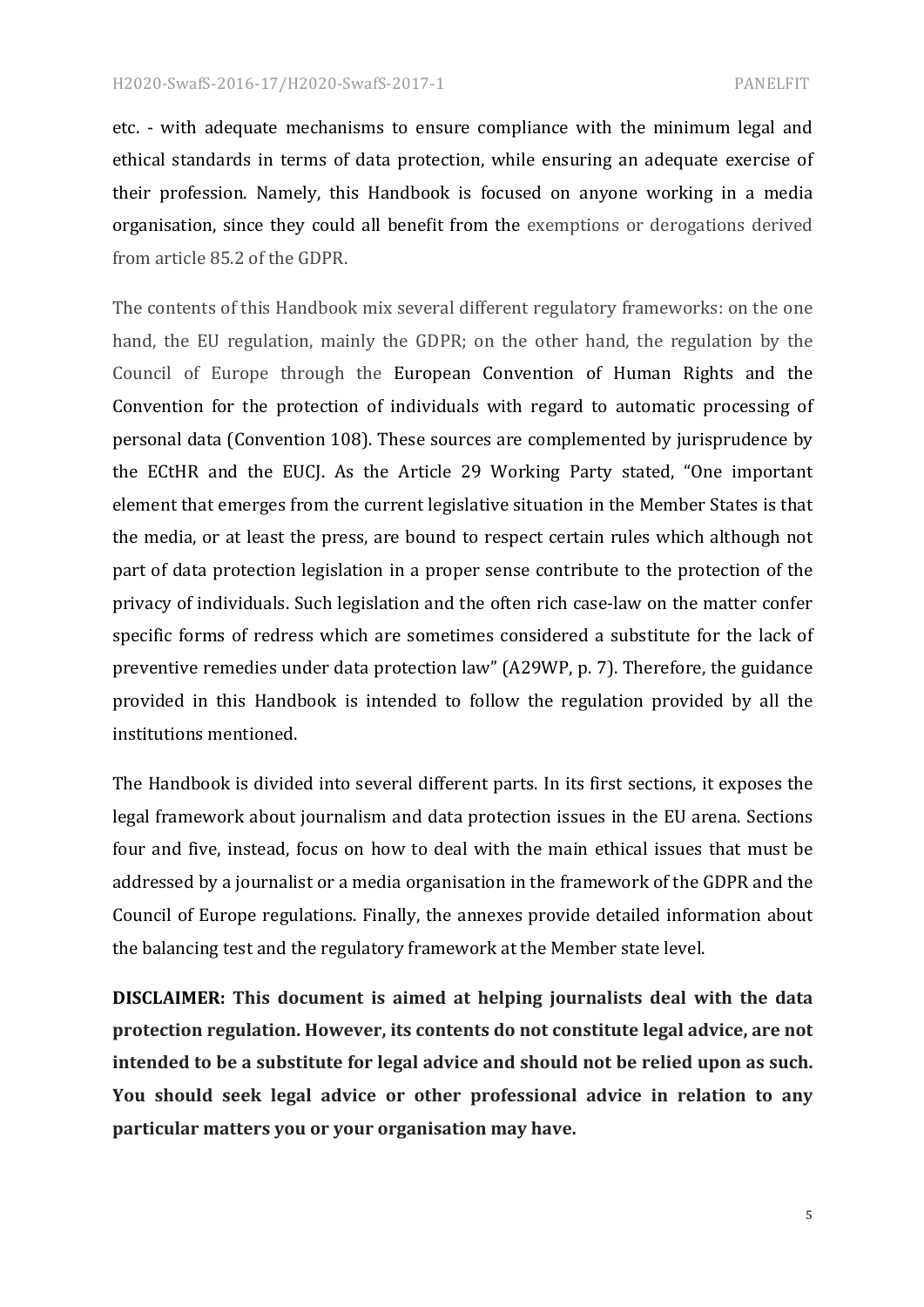# 2. The legal framework regarding freedom of **expression and data protection in the EU arena**

The regulatory framework regarding the right to freedom of expression and the regime of data protection in Europe is mainly linked to the Council of Europe and the European Union legal systems. In the case of the Council of Europe, the regulation is twofold. On the one hand, the main rights at stake, right to freedom of expression and right to privacy, are part of the European Convention of Human Rights. Its article 10.1 states that "Everyone has the right to freedom of expression. This right shall include freedom to hold opinions and to receive and impart information and ideas without interference by public authority and regardless of frontiers. This Article shall not prevent states from requiring the licensing of broadcasting, television or cinema enterprises". Quite obviously, this right might be limited according to the provisions made by number 2 of this clause. Article 8, instead, focuses on the defence of privacy, by stating that:

"1. Everyone has the right to respect for his private and family life, his home and his correspondence.

2. There shall be no interference by a public authority with the exercise of this right except such as is in accordance with the law and is necessary in a democratic society in the interests of national security, public safety or the economic wellbeing of the country, for the prevention of disorder or crime, for the protection of health or morals, or for the protection of the rights and freedoms of others".

On the other hand, the Convention for the protection of individuals with regard to automatic processing of personal data (Convention 108), also approved by the Council of Europe, regulates data protection issues. Indeed, at the present moment it is the only international legally binding agreement on the data protection law. However, the European Court of Human Rights does not hear cases on the alleged violations of this Convention, since it is only related to the European Convention of Human Rights.

In the EU context, the right to freedom of expression was included in article 10 of the EU Charter of Fundamental Rights, which reads: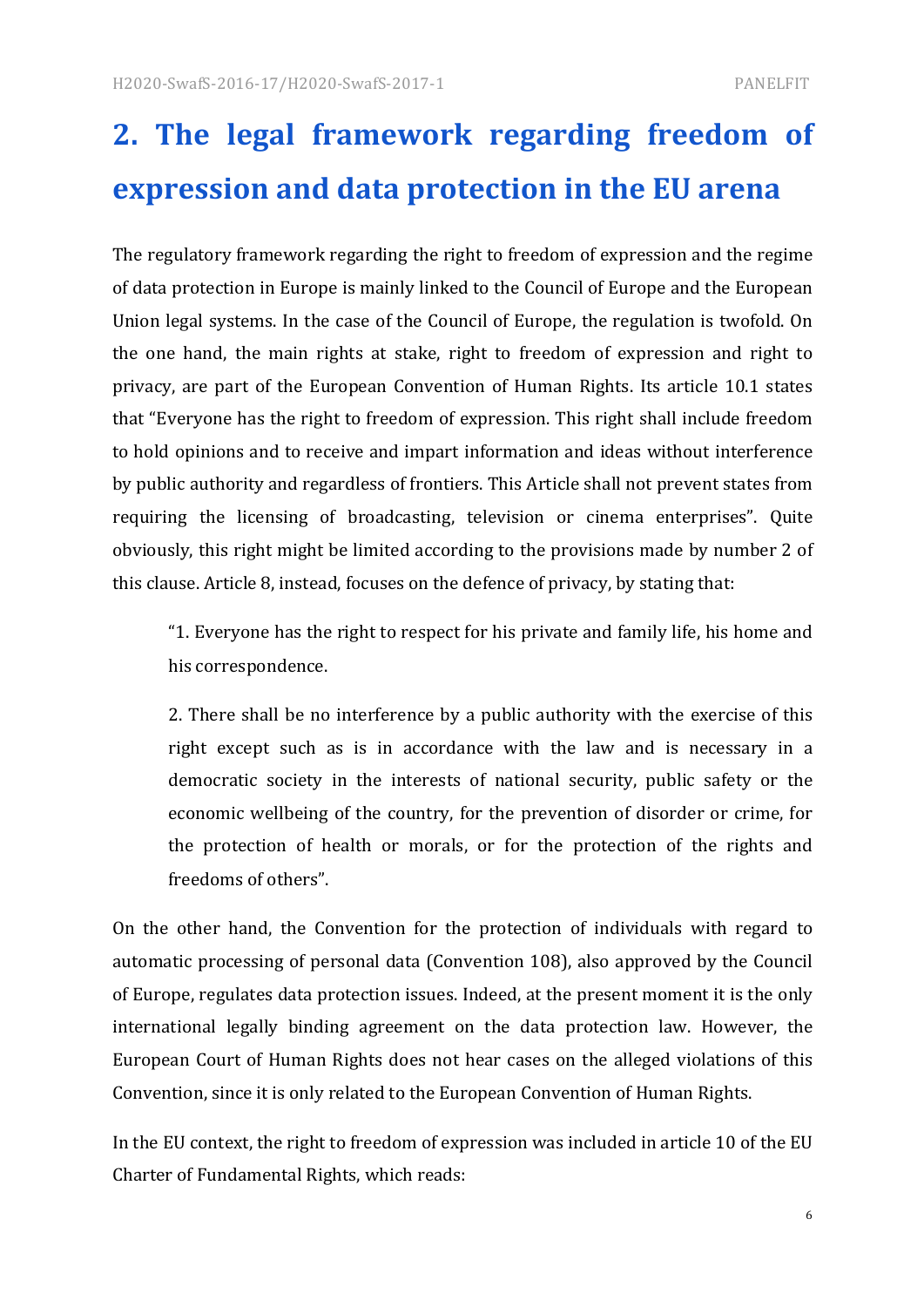"1. Everyone has the right to freedom of expression. This right shall include freedom to hold opinions and to receive and impart information and ideas without interference by public authority and regardless of frontiers.

2. The freedom and pluralism of the media shall be respected".

Instead, articles 7 and 8 of the Charter included the right to privacy and the right to the protection of personal data concerning him or her. At the present moment, the legal framework for data protection is mainly drawn by the Regulation (EU) 2016/679 of the GDPR. Alleged violations of the EU law are heard by the Court of Justice of the European Union (CJEU). There is no equivalent piece of overarching and comprehensive secondary legislation about free speech and media freedom mostly due to the Commission's position that the EU has no authority to legislate in this area (Biriukova, 6).

The GDPR applies whenever anyone processes (collects, retains, uses, or discloses, for instance) any information about a living person. As the ICO remarks, "it does not prevent responsible journalism, as the main principles are flexible enough to accommodate day-to-day journalistic practices (...) However, the media are not automatically exempt and will need to ensure they give some consideration to the data protection rights of individuals. Legal responsibility usually falls on the relevant media organization rather than individual employees, although freelance journalists are likely to have their own separate obligations". However, it is good to always keep in mind that employees of media organisations need to be aware of their legal responsibilities, particularly day to day adherence, when working for their employer.

# **3. The "journalistic exemption" in the GDPR**

## **3.1 Introduction and background**

The GDPR is the main legal tool regarding data protection issues at the EU level. It contains the general principles and rules that apply to all processing of personal data within the EU or involving EU citizens. Within its provisions, it is possible to find a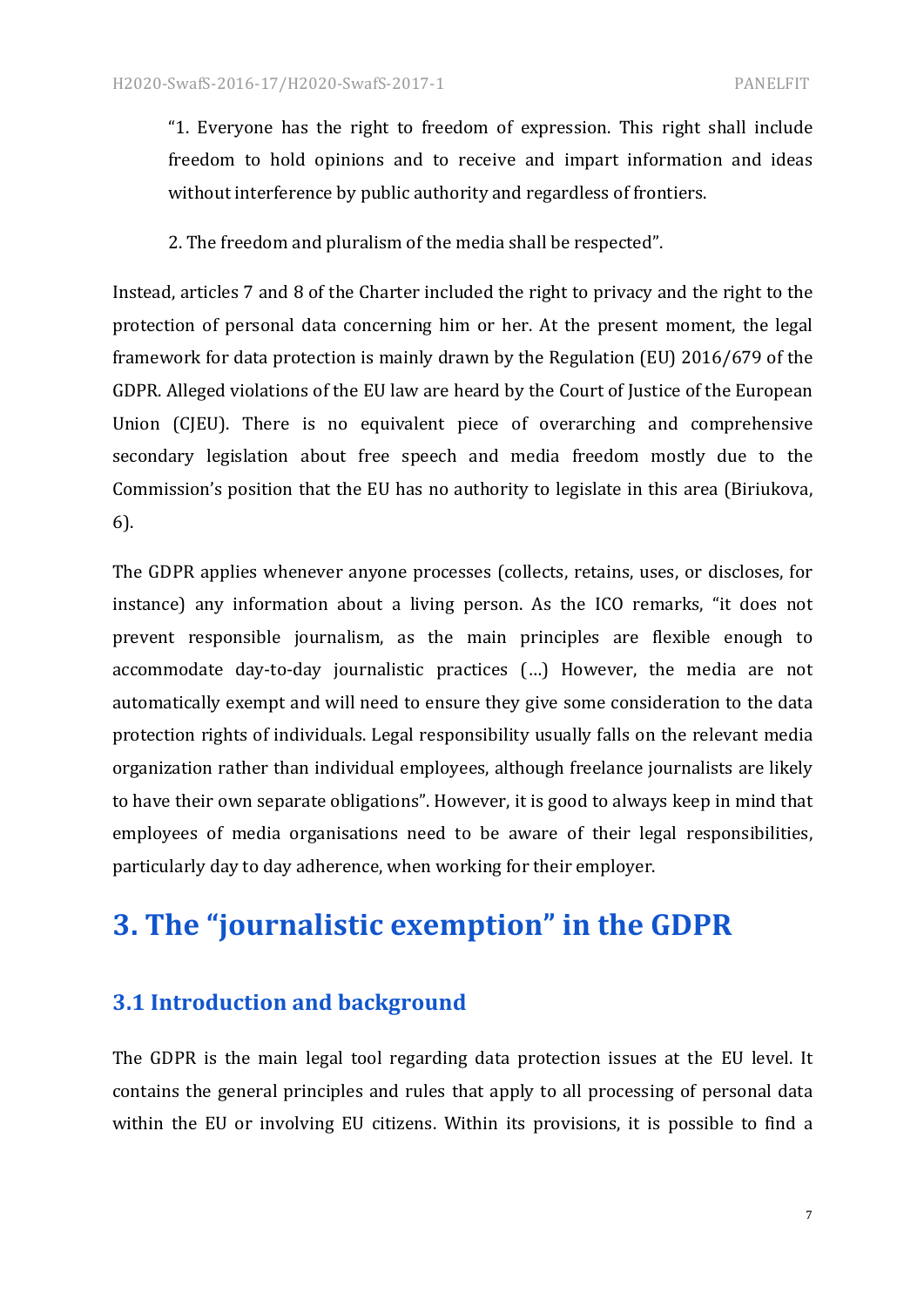specific reference to the issues at stake. We are talking about the so-called "journalistic exemption", as stated by Article 85 of the GDPR, which is shown in the table below.

This clause was included in the GDPR as a solution to alleviate the tensions between freedom of expression and the right to data protection. Indeed, it was aimed at codifying the general need to balance these two fundamental rights. At a glance, it simply left in the hands of the Member States the possibility to exempt those who exercise their freedom of expression for "journalistic purposes" from specific GDPR rules and obligations (Biriukova, 14).

This journalistic exemption was not a novelty in the EU regulation. The article 9 of the Data Protection Directive of 1995, the predecessor of the GDPR, already included a similar provision, which brought some divergence in the regulation of this issue in the EU Member states. A Recommendation by the Article 29 Working Party<sup>1</sup> summarised the situation by dividing the Member states into three main groups:

"a) In some cases data protection legislation does not contain any express exemption from the application of its provisions to the media. This is the current situation in Belgium, Spain, Portugal, Sweden and the United Kingdom.

b) In other cases the media are exempted from the application of several provisions of data protection legislation. This is the current situation in the case of Germany, France, the Netherlands, Austria and Finland. Similar derogations are envisaged by the draft Italian legislation.

c) In other cases the media are exempted from general data protection legislation and regulated by specific data protection provisions. This is the case in Denmark for all media and in Germany in relation to public broadcasters, which are not covered by federal or Länder data protection laws, but are subject to specific data protection provisions in the inter-Länder treaties which regulate them".

<sup>1</sup> However, the Working Party also reported that "The differences between these three models should not however be overestimated. In most cases, independently of any express derogation that may exist, data protection legislation does not apply fully to the media because of the special constitutional status of the rules on freedom of expression and freedom of the press. These rules place a de facto limit on the application of substantive data protection provisions or at least their effective enforcement. On the other hand the ordinary data". See: Working Party on the Protection of Individuals with regard to the Processing of Personal Data, Data protection law and media, Recommendation 1/97, pp. 6-7, at: https://ec.europa.eu/justice/article-29/documentation/opinionrecommendation/files/1997/wp1\_en.pdf.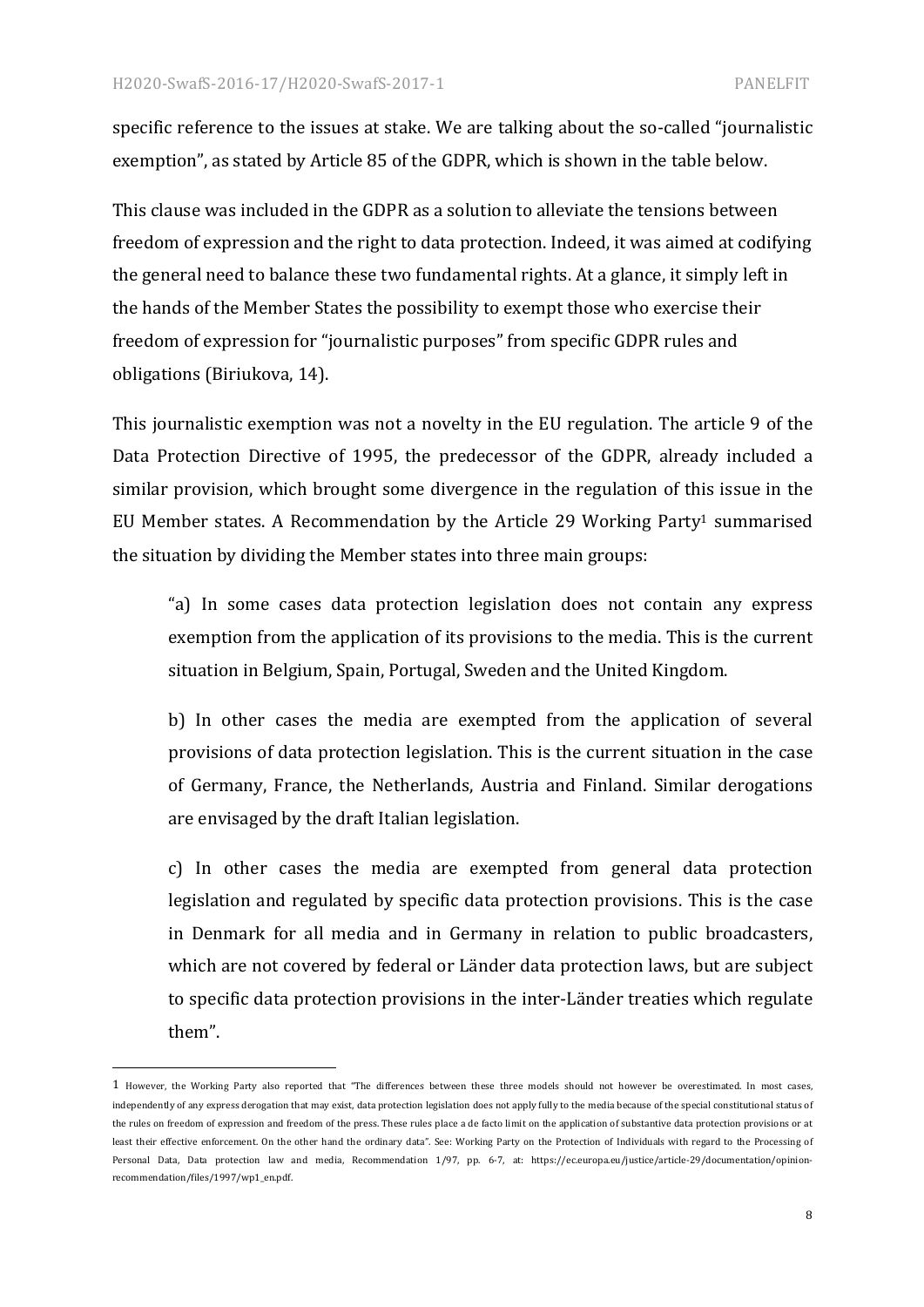The GDPR only introduced minor changes in this scenario. As a matter of fact, article 85 of the GDPR provides a very broad framework for action to the Member States. They are to figure out the scope of the journalistic exemption and the circumstances in which it applies. However, for their regulatory developments to be valid, they must be aligned with the provisions of the GDPR and the European Convention of Human Rights (ECHR). Therefore, one must think about the rules to be followed in the journalistic environment from a double perspective. On the one hand, one must always keep in mind a series of rules that are embedded in the GDPR and/or the ECHR and the jurisprudence by the EUCJ and the ECtHR. These must be strictly followed in the practice of this profession. On the other hand, one must consider that there may be certain differences between Member states, depending on the particular regulatory framework. In any case, they should not be excessive since the principles and rules of the GDPR and the ECHR must always be respected.

Nevertheless, it is important to highlight that some Member states have not fully adhered to these standards. In Bulgaria, for instance, the Constitutional Court has recently declared the national approach towards the implementation of Article 85 unconstitutional. This was due to the inclusion of an article in the Personal Data Protection Act that set out 10 criteria for deciding whether journalists have complied with the balance between the right to information and that to personal data protection. The Court considered that such criteria were too vague and could create a risk of arbitrary interpretations, a circumstance that opened the way for the Commission for Data Protection to have unpredictable power to interpret it not necessarily in the public interest regarding pluralistic information about the policies and activities of government2.

Furthermore, in Romania, the data protection regulator has been criticised for using the GDPR to silence the critical voices in the national media. In November 2018, a case was reported in Romania that might serve well to reflect the tension between data protection and freedom of speech. It was related to an article about a corruption scandal involving a politician and his close relationship to a company being investigated for fraud that was published on the Bucharest-based Rise Project Facebook page. Some

 

<sup>2</sup> Bulgaria's Constitutional Court rejects data protection law clause, 17 November 2019, https://sofiaglobe.com/2019/11/17/bulgarias-constitutional-courtrejects-data-protection-law-clause-on-media/#:~:text=Bulgaria's%20Constitutional%20Court%20has%20ruled,that%20of%20personal%20data%20protection.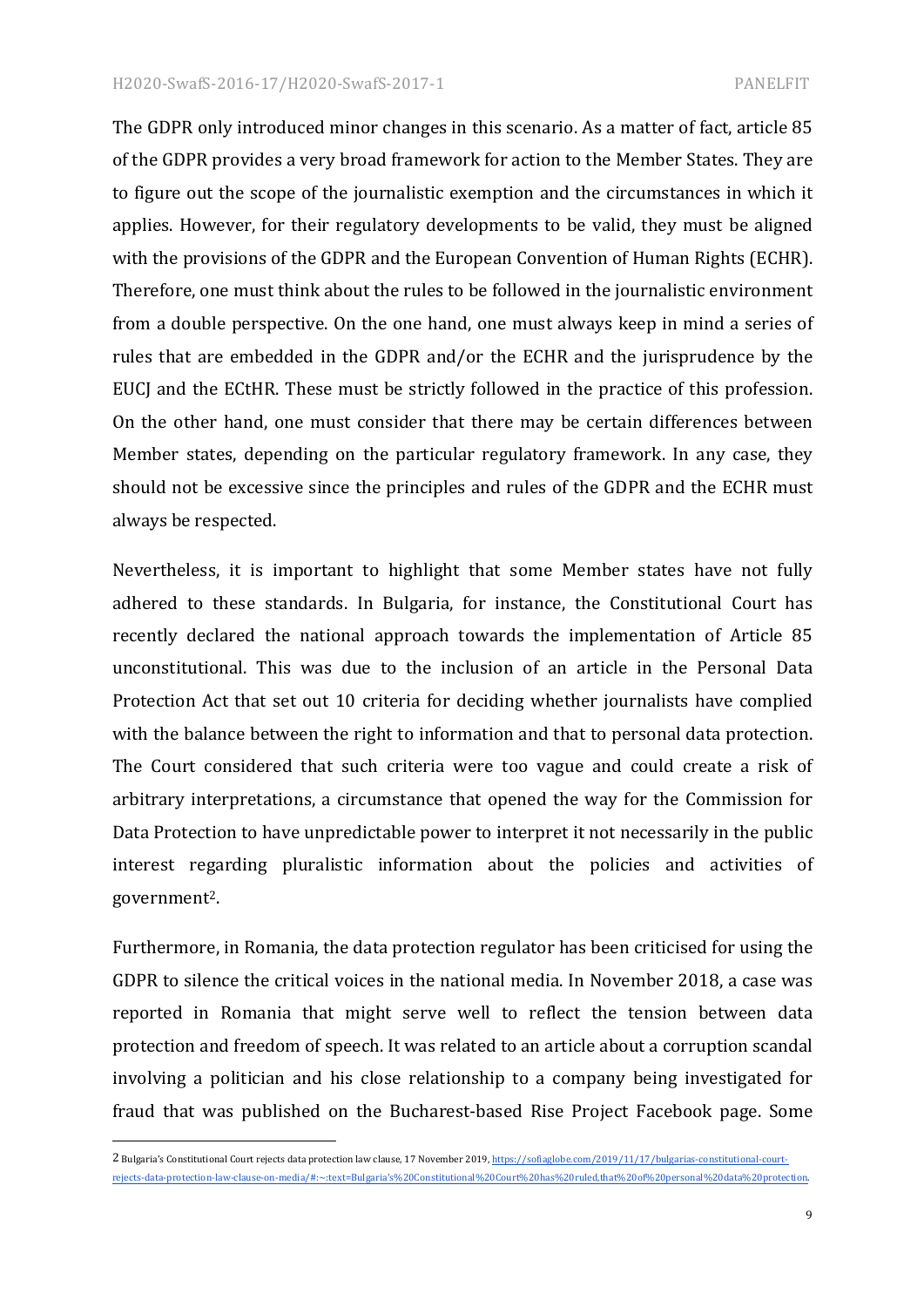time after the publication, the Romanian data protection authority (ANSPDCP) sent a series of questions to the journalists who authored the article.

In theory, this was due to the necessity to ensure a balance between the right to the protection of personal data, freedom of expression and the right to information. The authority held that that Rise journalists had violated the GDPR by publishing the videos, photos, and documents – in essence, the private data of Romanian citizens – to support the reporters' allegations. The journalists were asked for information which could reveal the article's sources, under the advertisement that if they did not cooperate, they could have to face a penalty of up to 20 million Euros (Warner, 2019).

A group of twelve human rights and media organisations reacted to this request by sending an open letter to ANSPDCP that called for ANSPDCP to carefully analyse GDPR cases that might endanger freedom of expression. It also demanded an urgent and transparent mechanism to be put in place for assessing claims involving data processing operations for journalistic purposes. At the same time, sixteen digital rights NGOs sent a letter to the European Data Protection Board, with ANSPDCP and the European Commission in copy, asking for the GDPR not to be misused in order to threaten media freedom in Romania (Benezic, 2018). Later on, some MEPs in Brussels criticised the case against the Rise Project and disputed the Romanian interpretation of GDPR enforcement. Finally, all this led to warnings from the European Commission (Nielsen, 2018). However, at the present moment it is hard to know what might finally happen, since the case is currently ongoing.

There are, however, some other Member states that have taken the opposite way. For instance, Sweden considered that article 85 of the GDPR gave a larger space for exemptions to member States than the Data Protection Directive did, not least because it does not require that the processing shall be carried out "solely" for journalistic purposes (a wording that was included in the Directive). Moreover, the Swedish Government put forth that recital 153 of the GDPR states that the concept of freedom of expression has to be interpreted broadly. On this basis, the new Data Protection Act is including wider exemptions or derogations than the Personal Data Act of 1998 (McCullagh, 45).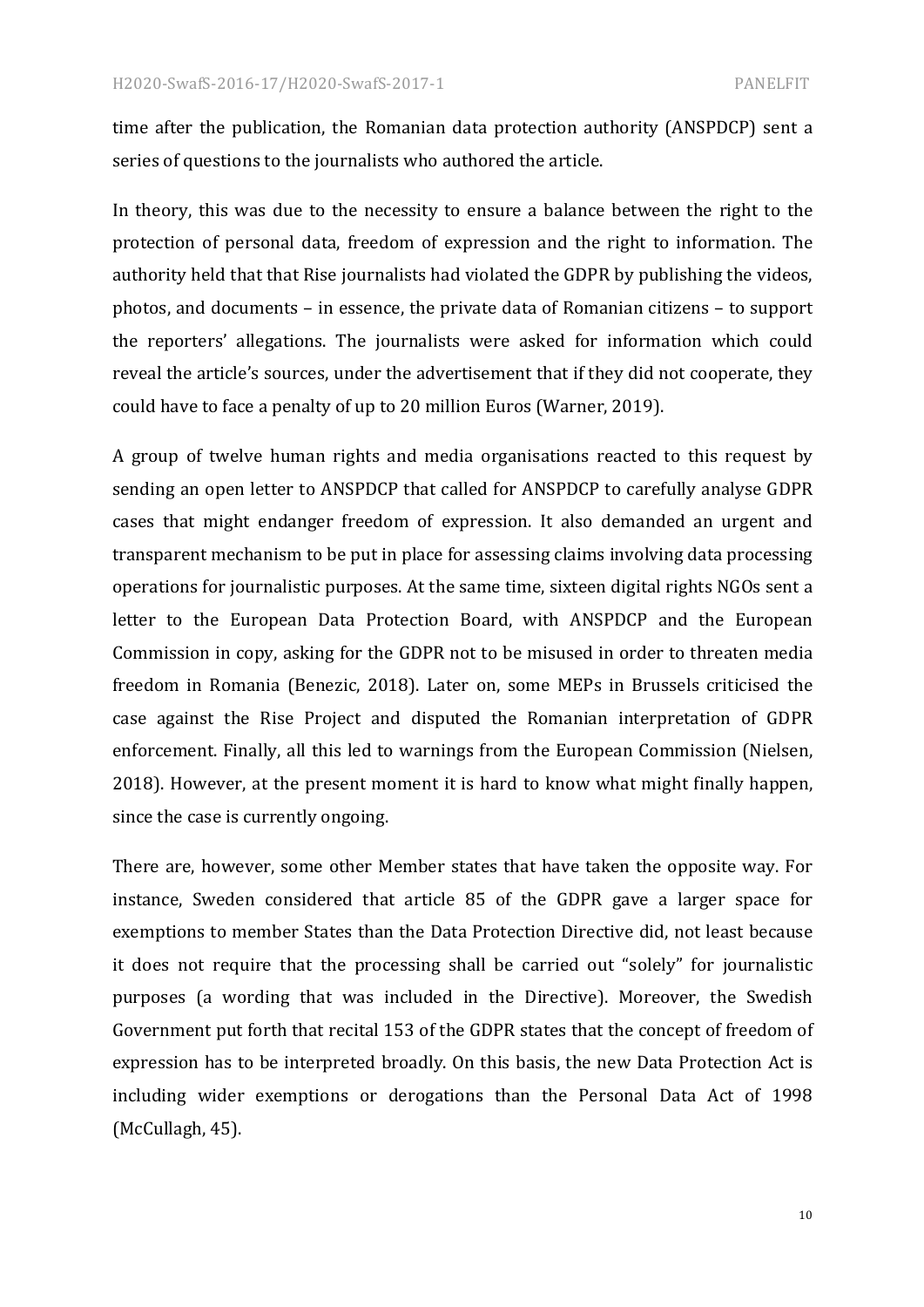# **3.2** The personal scope of the exemption

What does "journalistic purposes" mean? What does "journalism" mean? There is nothing similar to a definition of journalism in the Regulation, since it was removed from the first drafts of the GDPR<sup>3</sup>. Some of the Member states have created their own definitions. Most of them are quite open, with the main exception of Austria, which reserved the exemption exclusively to "media undertakings, media services and their employees" (Cullagh, 2019, p.5).

However, it seems quite clear that the GDPR opts for an open, inclusive meaning of the term, which might be applicable even though the national regulation does not reflect it. Indeed, in the Buivids case<sup>4</sup>, the CIEU accepted that the journalist exception was applicable to a citizen who published a video recording on Youtube, proved that the object of the recording and publication thereof was the disclosure of information, opinions or ideas to the public. Similarly, in the Satamedia case<sup>5</sup> the CJEU ruled that data collection and dissemination activities could also be considered "journalistic", if their aim was to disclose to the public information, opinions or ideas, no matter the means employed. The fact that the controller was a non-media organisation for profit-making purposes was considered irrelevant to these purposes.

It is not clear what would happen if an Austrian organisation that could be considered as a media undertaking or a media service implements any of the derogations or exceptions provided by article 85. Somehow, this would create a conflict between the Austrian regulation and the GDPR, which explicitly begs for a broad extension of the concept of journalism. In our opinion, it is likely that the interpretation by the GDPR would prevail.

Keeping this in mind, it seems that a broad definition of journalism makes much more sense than a narrow one. Natalija Bitiukova has written that "journalism refers to the

 

<sup>3</sup> Indeed, the draft read: "Member States should classify activities as "journalistic" for the purpose of the exemptions and derogations to be laid down under this Regulation if the object of these activities is the disclosure to the public of information, opinions or ideas, irrespective of the medium which is used to transmit them. They should not be limited to media undertakings and may be undertaken for profit-making or for non-profit making purposes" (Proposal for a Regulation of the European Parliament and of the Council on the protection of individuals with regard to the processing of personal data and on the free movement of such data (General Data Protection Regulation), COM/2012/011, https://eur-lex.europa.eu/ legal-content/EN/TXT/?uri=CELEX%3A52012PC0011).

<sup>4</sup> CJEU, Sergejs Buivids v. Datu valsts inspekcija, C-345/17, 14 February 2019.

<sup>5</sup> CJEU, Tietosuojavaltuutettu v Satakunnan Markkinapörssi Oy and Satamedia Oy, C-73/07, 16 December 2008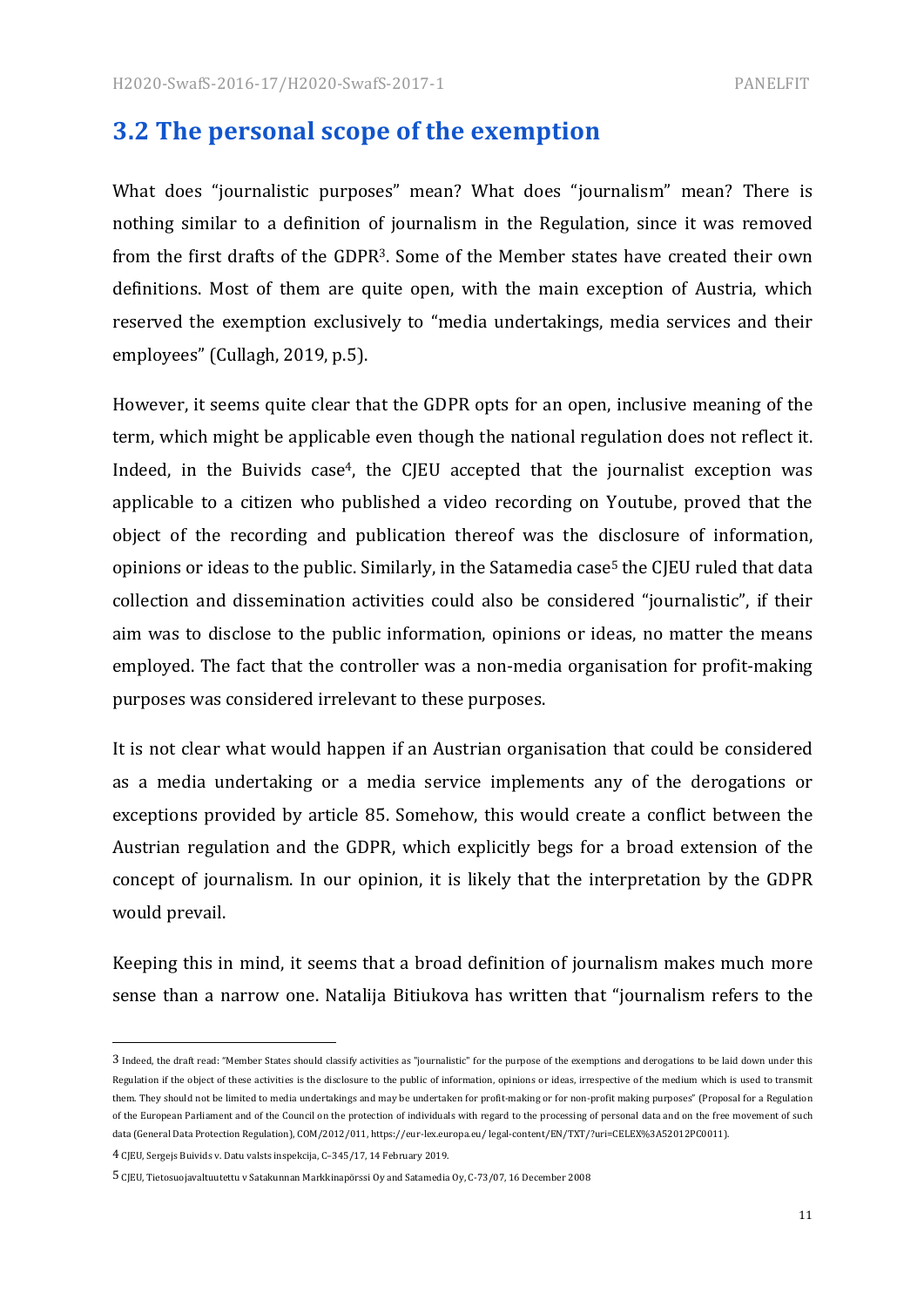production and distribution of information and news to an indeterminate number of people in pursuit of the public interest and contribution to the public debate" (Bitiukova, p.4). Her wording works perfectly well with the GDPR, in our opinion.

Journalism, thus, must be defined as an activity that covers all output on news, current affairs, consumer affairs or sports<sup>6</sup>. This is because the exemption covers information processed only for journalism. The concept can also include publisher and editors of Internet blogs or web pages since comments made on these platforms should be considered as a manifestation of their own freedom of expression. Of course, this does not mean that every blog or comment posted online will be journalism, since some bloggers simply intend to take part in common social interactions or other recreational Internet use. Moreover, search engines are expressly excluded from the concept and therefore, from the exception<sup>7</sup>.

# **3.3 Processing personal data: the material scope**

As shown, article 85 specifies that exemptions or derogations might be applicable to everyone who aims at disclosing to the public information, opinions or ideas. However, what type of data could be considered as such? Which personal data can be processed for journalistic purposes without having to comply with the GDPR? Again, there is not a simple answer to this question. In principle, Member states have a say on the material scope of the journalist exemption and their policies are not always the same. For instance, article 7 of the Romanian law no. 190/2018, which introduces derogations for the processing of personal data for journalistic purposes, offers only three alternative scenarios under which personal data can be processed for journalistic purposes $8$ :

1) if it concerns personal data which were clearly made public by the data subject;

<sup>6</sup> According to the ICO, "Taken together with art and literature, we consider it is likely to cover everything published in a newspaper or magazine, or broadcast on radio or television - in other words, the entire output of the print and broadcast media, with the exception of paid-for advertising (...) It would involve a wide range of activities, loosely grouped into production (including collecting, writing and verifying material), editorial, publication or broadcast, and management of standards (including staff training, management and supervision). In short, the exemption can potentially cover almost all information collected or created as part of the day to day output of the press and broadcast media, and comparable online news or current affairs outlets. However, advertising revenue, property management, financial debt, circulation, or public relations would not usually be considered as journalism" (ICO, 29).

<sup>7</sup> CJEU, Google Spain SL and Google Inc. v Agencia Española de Protección de Datos (AEPD) and Mario Costeja González, C-131/12, 13 May 2014, par. 81

<sup>8</sup> Complaint to the EU Commission by The Association for Technology and Internet (ApTI), 2018, at: https://www.apti.ro/sites/default/files/Complaint%20on%20Romanian%20implementation%20of%20the%20GDPR%20-%20ApTI.pdf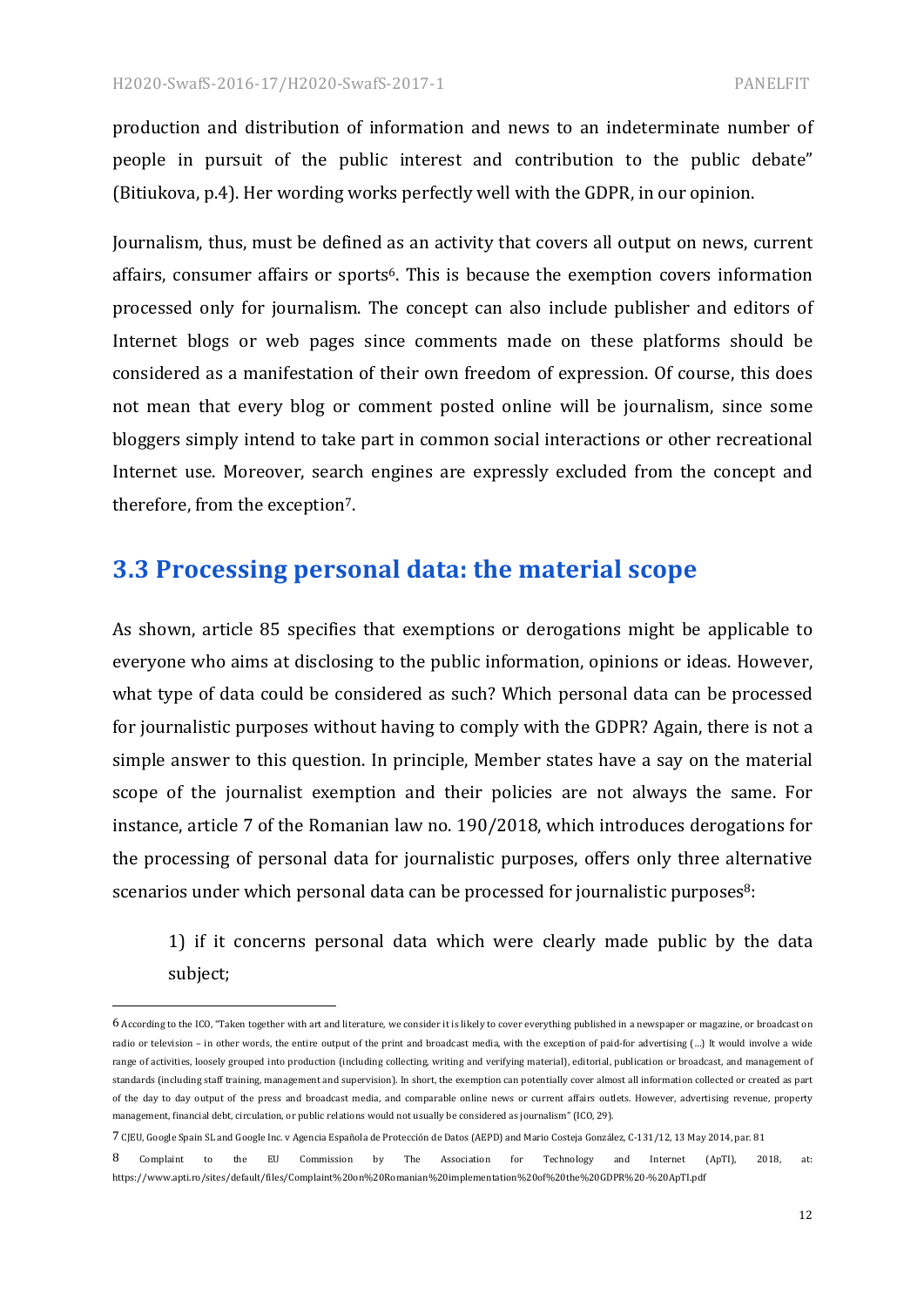2) if the personal data were tightly connected to the data subject's quality as a public person; or

3) if the personal data are tightly connected to the public character of the acts in which the data subject is involved. If any of these three situations applies, the GDPR (except for the Sanctions chapter) is entirely excluded from application.

These three alternative scenarios are extremely limited compared to the current jurisprudence of both the European Court of Justice and the European Court of Human Rights. Both courts consider that there are several factors that need to be weighed in before an analysis, the most important ones being the contribution to a debate of public interest on the one hand and the damage to data subjects' private life on the other. Therefore, the Romanian law does not seem to perform an adequate reconciliation between the right to the protection of personal data and the right to freedom of expression and information.

The United Kingdom adopted a totally different approach. Its Data Protection Act 2018 considers that the journalist exception applies to personal data processing where three cumulative conditions are met:

- the data in question must be processed with a view to the publication of journalistic material,
- the data controller must reasonably believe that, with particular regard to the special importance of the public interest in freedom of expression, publication would be in the public interest,
- and the data controller must reasonably believe that the application of the listed GDPR provision would be incompatible with its journalistic purpose.

This approach seems much more in line with the regulatory framework.

# **3.4.** The condition for the exemption

The exemptions or derogations foreseen by article 85 are only applicable "if they are necessary to reconcile the right to the protection of personal data with the freedom of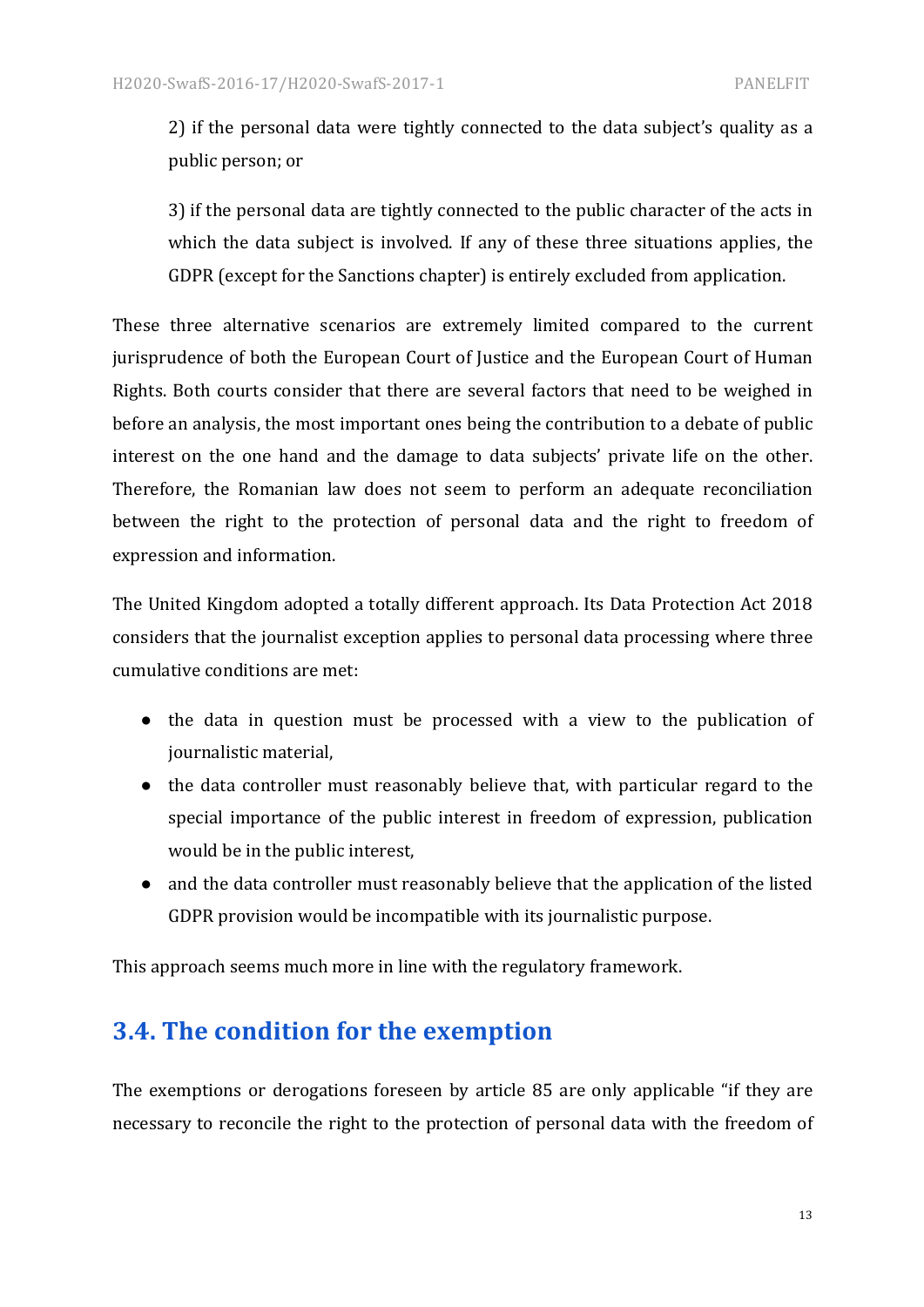expression and information". When does this necessity apply? Recital 153 provides valuable insight to answer this question:

*Member States law should reconcile the rules governing freedom of expression and information, including journalistic, academic, artistic and or literary expression* with the right to the protection of personal data pursuant to this Regulation. The *processing of personal data solely for journalistic purposes, or for the purposes of academic, artistic or literary expression should be subject to derogations or* exemptions from certain provisions of this Regulation if necessary to reconcile the right to the protection of personal data with the right to freedom of expression and *information, as enshrined in Article 11 of the Charter. This should apply in particular to the processing of personal data in the audiovisual field and in news* archives and press libraries. Therefore, Member States should adopt legislative *measures* which lay down the exemptions and derogations necessary for the *purpose of balancing those fundamental rights.*

Thus, the GDPR is willing to ensure an adequate balance between data protection and the right to freedom of expression and information, as enshrined in Article 11 of the Charter<sup>9</sup>. This is why *derogations or exemptions from certain provisions of the GDPR* only apply *if necessary to reconcile the right to the protection of personal data with the right to freedom of expression and information*. This idea of balancing both rights has been endorsed by the case-law of the ECtHR and the CJEU, which requires a balancing act to be carried out on case-by-case basis whenever there is a real conflict between such rights. The key point, however, is how to proceed to do so. The ICO states that in order to do this adequately, organisations should take into account:

- $\bullet$  the general public interest in freedom of expression,
- any specific public interest in the subject matter,
- $\bullet$  the level of intrusion into an individual's private life, including whether the story could be pursued and published in a less intrusive manner, and

 9 Article 11. Freedom of expression and information

<sup>1.</sup> Everyone has the right to freedom of expression. This right shall include freedom to hold opinions and to receive and impart information and ideas without interference by public authority and regardless of frontiers.

<sup>2.</sup> The freedom and pluralism of the media shall be respected.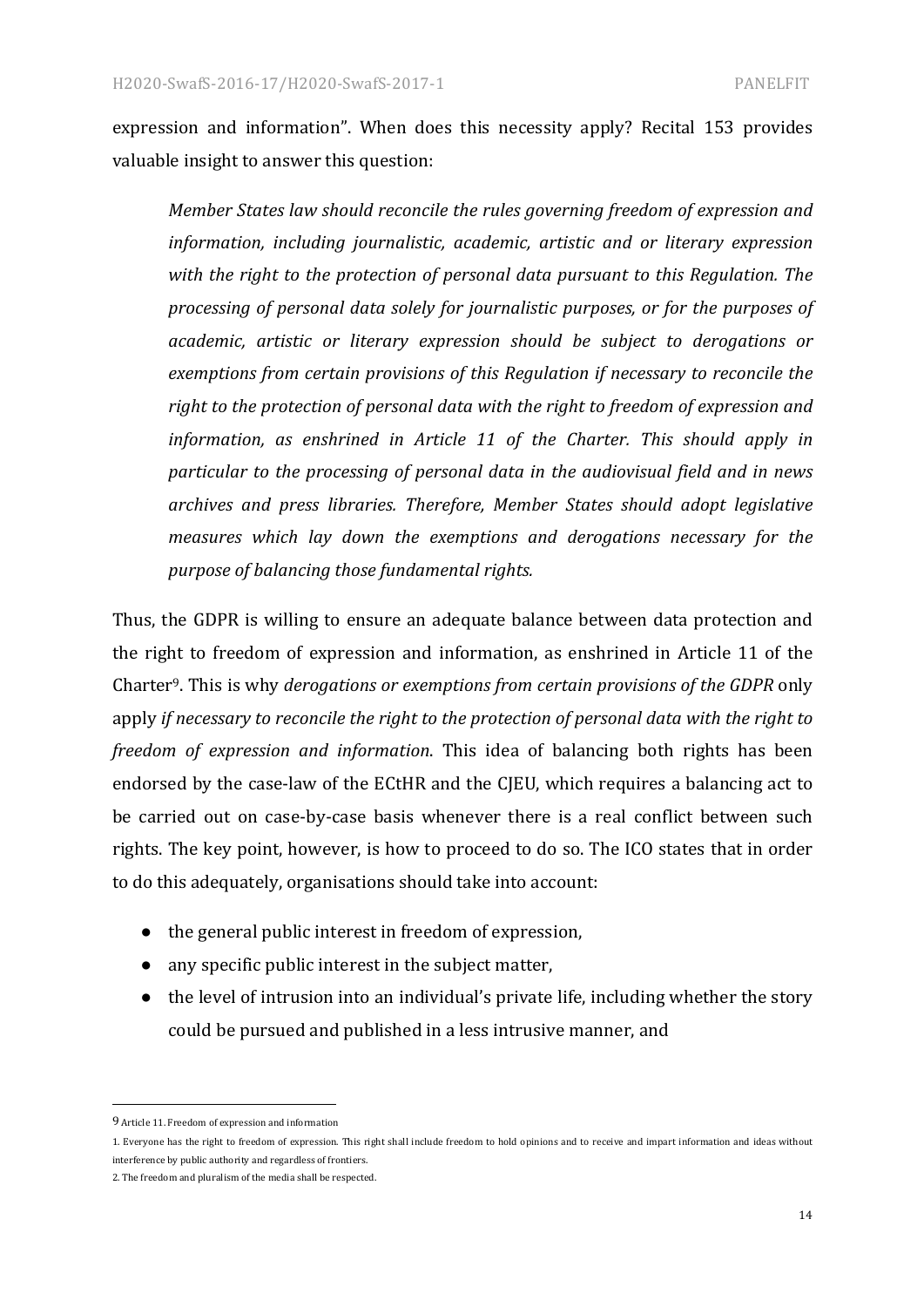$\bullet$  the potential harm that could be caused to individuals. Existing guidance set out in industry codes of practice can help organisations think about what is in the public interest<sup>10</sup>.

In this context, the notion of public interest is particularly relevant, according to the jurisprudence by the Court of Justice of the EU or the European Court of Human Rights, as mentioned in cases such as Buivids<sup>11</sup> or Satakunnan v. Finland<sup>12</sup>. However, it is hard to define. Indeed, the ECtHR has historically refrained from providing a definition of "public interest". Nevertheless, it declared, in the context of the Von Hannover cases<sup>13</sup>, that "an initial essential criterion is the contribution made by photos or articles in the press to a debate of general interest. Thus, it seems that this notion covers "the public, political and historic debate, issues related to the politicians, behavior of the public servants, large corporations, governments, crime-related matters. However, other, less apparent matters may also be considered as meeting public or general interest" (Biriukova, 21).

To sum up, there are some variables that shall be surely present in the definition of public interest, which must involve "an element of proportionality – it cannot be in the public interest to disproportionately or unthinkingly interfere with an individual's fundamental privacy and data protection rights. If the method of investigation or the details to be published are particularly intrusive or damaging to an individual, a stronger and more case-specific public interest argument will be required to justify that, over and above the general public interest in freedom of expression" (ICO, 33). Indeed, public interest cannot be reduced to the public's thirst for information about the private life of others or to the reader's wish for sensationalism or even voyeurism, like publishing details of the sexual activities of a public figure. If the sole aim of an article is to satisfy curiosity of the readership regarding details of a person's private life, it cannot be deemed to contribute to any debate of general interest to society (Guidelines on Safeguarding Privacy in the Media, 12). For instance, in the Standard Verlags GmbH v. Austria (No.2) case, it was judged that a newspaper had violated the privacy of the

 

<sup>10</sup> ICO, p. 34

<sup>11</sup> CJEU, Sergejs Buivids v. Datu valsts inspekcija, C-345/17, 14 February 2019, par. 60-61.

<sup>12</sup> ECtHR, Satakunnan Markkinapörssi Oy and Satamedia Oy v. Finland, App no 931/13, 21 July 2015.

<sup>13</sup> ECtHR, Von Hannover v. Germany (No. 2), App Nos. 40660/08 and 60641/08, 7 February 2012, par. 109.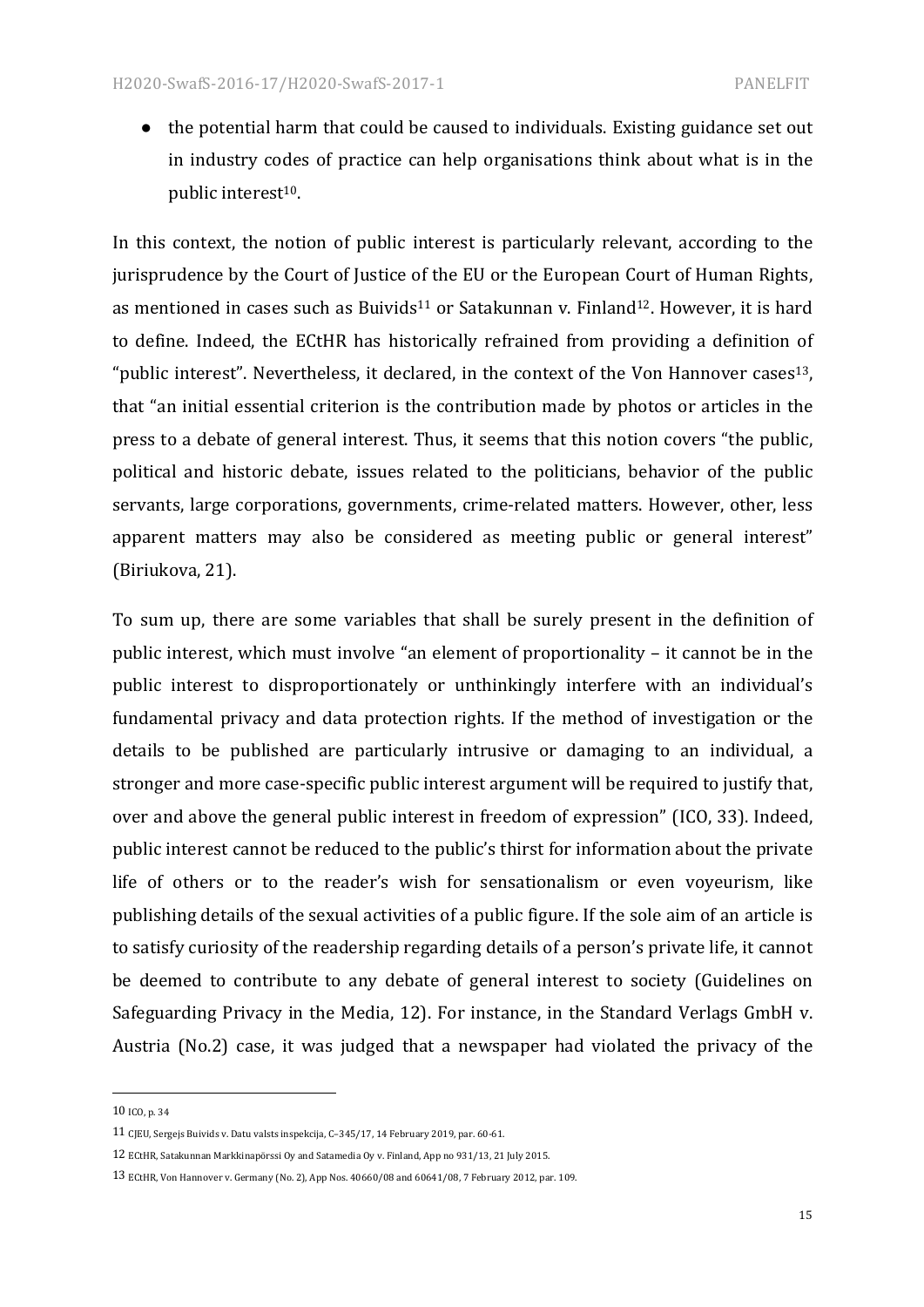persons concerned when it published an article commenting on rumours that the wife of the then Austrian President sought to divorce him and was maintaining close contacts with another politician. In the opinion of the Court, journalists can not report pointless gossip about politicians' marriages. The Guidelines on Safeguarding Privacy in the Media highlight that "in determining whether a person is a public figure, it is of little importance for journalists whether a certain person is actually known to the public. Journalists cannot be limited by the claims of concerned persons that they are not actually known to the public. What matters is whether the person has entered the public arena by participating in a public debate, by being active in a field of public concern or in public debate" (Guidelines on Safeguarding Privacy in the Media, 12-20). A set of examples of sentences produced by the ECtHR and gathered in the Guidelines has been incorporated in the next table (full references are included in the Sources of Information section at the end of this Handbook).

These considerations open the gate to a more extensive debate on how to balance public interest against the right to privacy. This will be analysed in the section of this Handbook devoted to legitimate interest as a legal ground for personal data processing.

# **3.5 The material scope of the exception**

Article 85 draws a broad scope for the exceptions and derogations, since it mentions Chapter II (principles), Chapter III (rights of the data subject), Chapter IV (controller and processor), Chapter V (transfer of personal data to third countries or international organisations), Chapter VI (independent supervisory authorities), Chapter VII (cooperation and consistency) and Chapter IX (specific data processing situations). Therefore, exceptions and derogations might cover *general principles, the rights of the* data subject, the controller and the processor, the transfer of personal data to third *countries* or international organisations, the independent supervisory authorities, *cooperation and consistency, and specific data-processing situations.* 

However, it is essential to notice that this broad scope will not necessarily apply to all EU Member states. The clause explicitly states that Member states shall provide for exemptions or derogations, but it does not list those exceptions. It only declares that they *shall* by law reconcile the right to the protection of personal data pursuant with the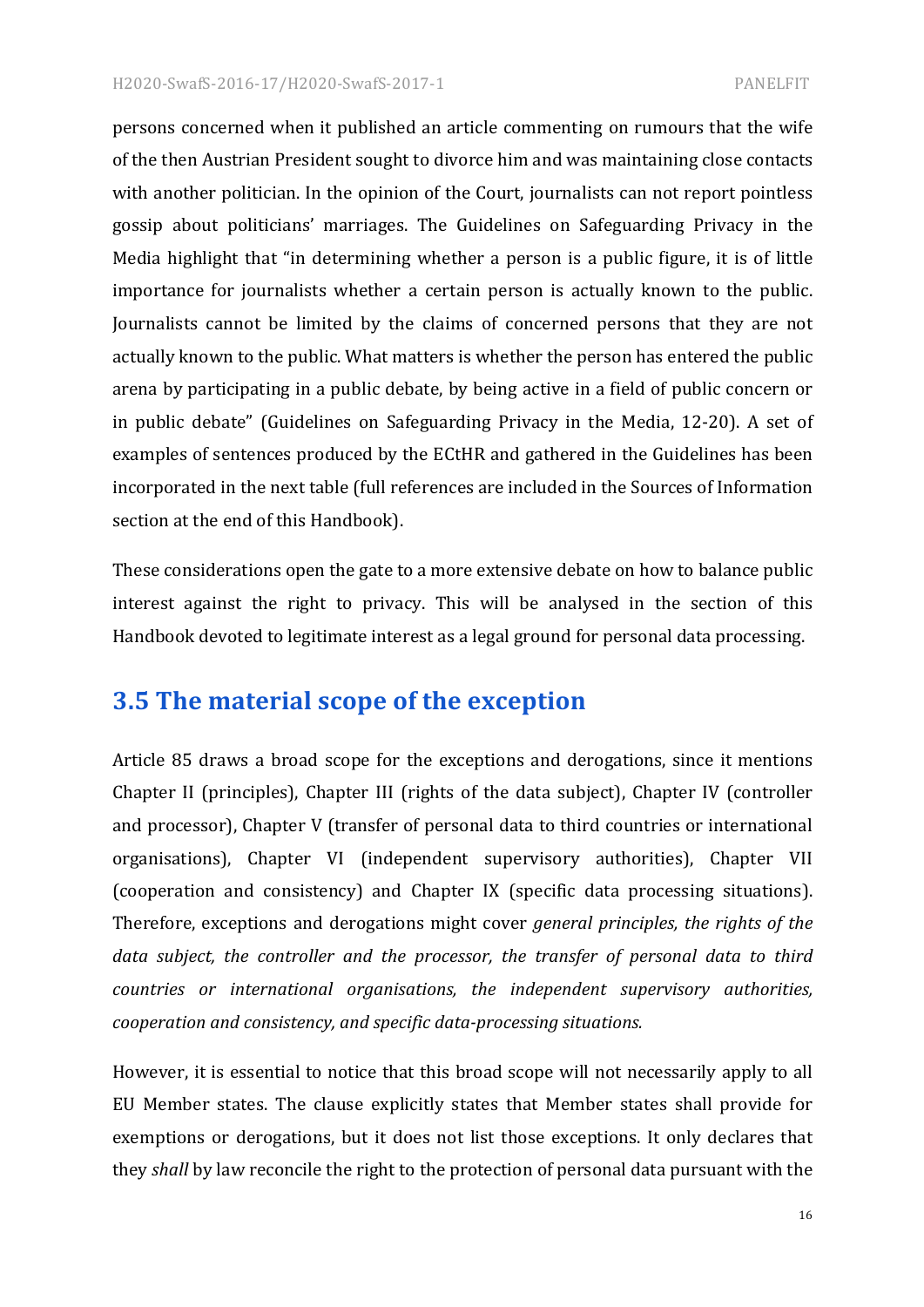right to freedom of expression and information, including processing for journalistic purposes and the purposes of academic, artistic or literary expression.

Therefore, the decision about the concrete measures to be adopted belongs to the Member states. They are supposed to develop such a regulatory framework and notify to the Commission the provisions adopted regarding exemptions or derogations and, without delay, any subsequent amendment law or amendment affecting them. At the present moment (November 2020), not all Member states have developed such a legal framework. In Annex II we included information about the regulation incorporated by EU Member states, including the data in which the modification was introduced. However, it might happen that some countries have changed their legal framework afterwards.

# **3.6 Applicable regulation**

In general, journalists should try to avoid sending personal data outside the European Economic Area (EEA) without adequate protection. What counts as 'adequate protection' will depend "on the nature of the information, the purpose of the transfer and the legal position at the other end, among other things. This principle will not prevent online publication, even if this makes information available outside the EEA. If publication complies with the DPA in other respects (or is exempt as being in the public interest), it will be appropriate to publish it to the world at large" (ICO, 26).

What if journalists are based in a Member state but wish to publish contents in other countries or in the web space? The GDPR states that "where such exemptions or derogations differ from one Member State to another, the law of the Member State to which the controller is subject should apply". This might cause weird consequences. For instance, it seems that a publication by a Spanish-based publisher (or blogger) could benefit from relatively lax rules on privacy of "celebrities" there, even if the publication in question would be barred if published by a French publisher and even though the Spanish publication is easily (and online directly) accessible from France. Furthermore, they could even benefit from being based in Spain even if the publication was in French and directed at a French audience. This brief suggestion on applicable law is insufficient for the online environment. Unless this is more specifically addressed in the successor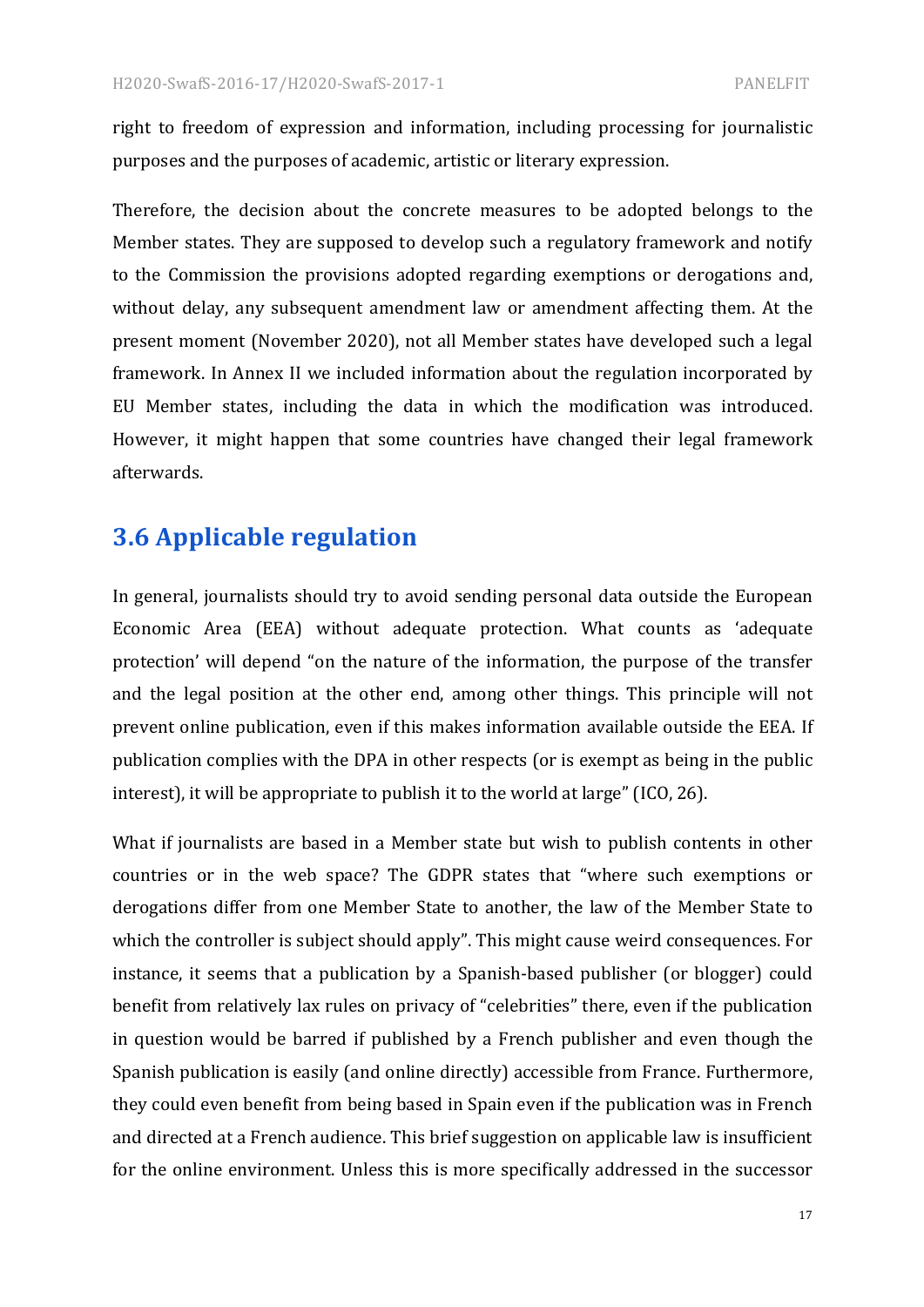to the e-Privacy Directive, it might make the legal environment for free speech very unclear, particularly in the online digital environment (EDRI, 51).

# **4. GDPR applied to journalism**

# **4.1 The GDPR in a nutshell**

The GDPR is intended to stimulate the creation of an area of freedom, security and justice and of an economic union, to economic and social progress, to the strengthening and the convergence of the economies within the internal market, and to the well-being of natural persons (Recital 2). It is aimed at guaranteeing an adequate balance between data protection and privacy and some other fundamental rights, such as freedom of speech, for instance.

The Regulation is mainly focused on the processing of personal data, that is, "any information about an identifiable living person which is (or will be) stored on a computer or other digital device, or filed in an organized filing system where it can be easily found" (ICO, 2). Therefore, it focuses on structured data that reveal information about a living person. Handwritten notes are not considered personal data, for example. However, if someone transfers those notes to a computer and organises them, they will become personal data.

Similarly, anonymised information is not personal data, but it should not be confused with pseudonymised information, that is, information that might be linked to a person (see the conceptualisation below). Information that refers to deceased people is not protected by the GDPR too, even though its publication may generate problems related to the right to honour or public image. On the other hand, the fact that a piece of data is public or private does not change its nature as personal data. It may, however, have consequences for the lawfulness of its processing.

# **4.2 The legal bases for data processing**

In general, no personal data can be processed unless on a legal basis. Article 6 of the Regulation sets forth up to six legal grounds that legitimate processing, namely: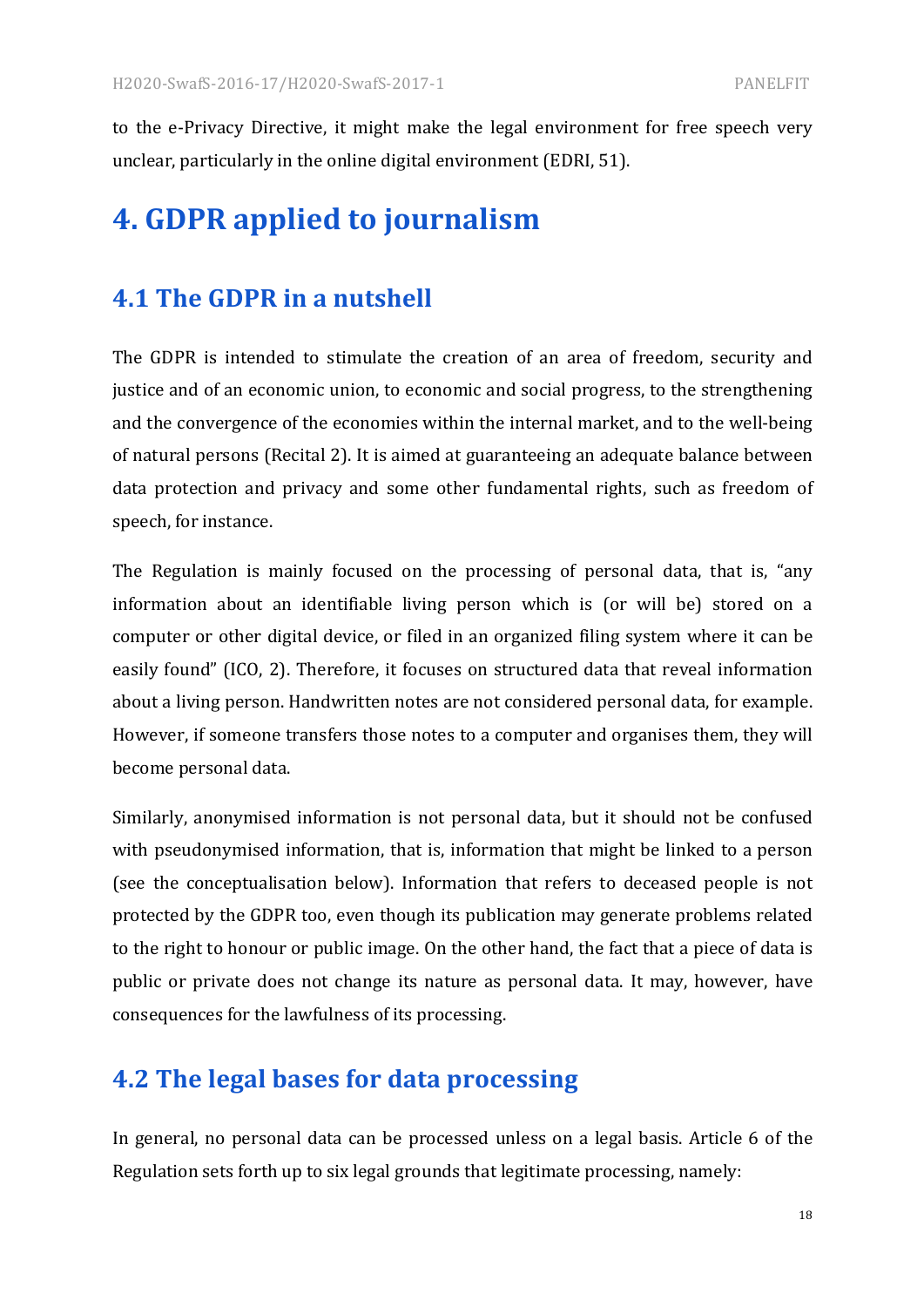- 1. the data subject has given consent to the processing of his or her personal data for one or more specific purposes
- 2. processing is necessary for the performance of a contract to which the data subject is party or in order to take steps at the request of the data subject prior to entering into a contract
- 3. processing is necessary for compliance with a legal obligation to which the controller is subject
- 4. processing is necessary in order to protect the vital interests of the data subject or of another natural person
- 5. processing is necessary for the performance of a task carried out in the public interest or in the exercise of official authority vested in the controller
- 6. processing is necessary for the purposes of the legitimate interests pursued by the controller or by a third party, except where such interests are overridden by the interests or fundamental rights and freedoms of the data subject which require protection of personal data, in particular where the data subject is a child.

There are three legal bases for processing that usually apply for journalists. These are consent, public interest, and legitimate interest. They will be explored in detail in section 5.3.

# **4.3 The special categories of data**

Some data are specially protected by the GDPR and journalists must be extremely careful if they are willing to process them. These special categories comprise: data revealing racial or ethnic origin, political opinions, religious or philosophical beliefs, or trade union membership, and the processing of genetic data, biometric data for the purpose of uniquely identifying a natural person, data concerning health or data concerning a natural person's sex life or sexual orientation.

A controller can only process such data if he or she has a legal ground to proceed according to article 6 of the GDPR and any of the circumstances that alleviate the ban introduced to their processing by article 9.1 applies. The circumstances are listed in article 9.2 of the GDPR. In principle, explicit consent by the subject who provides the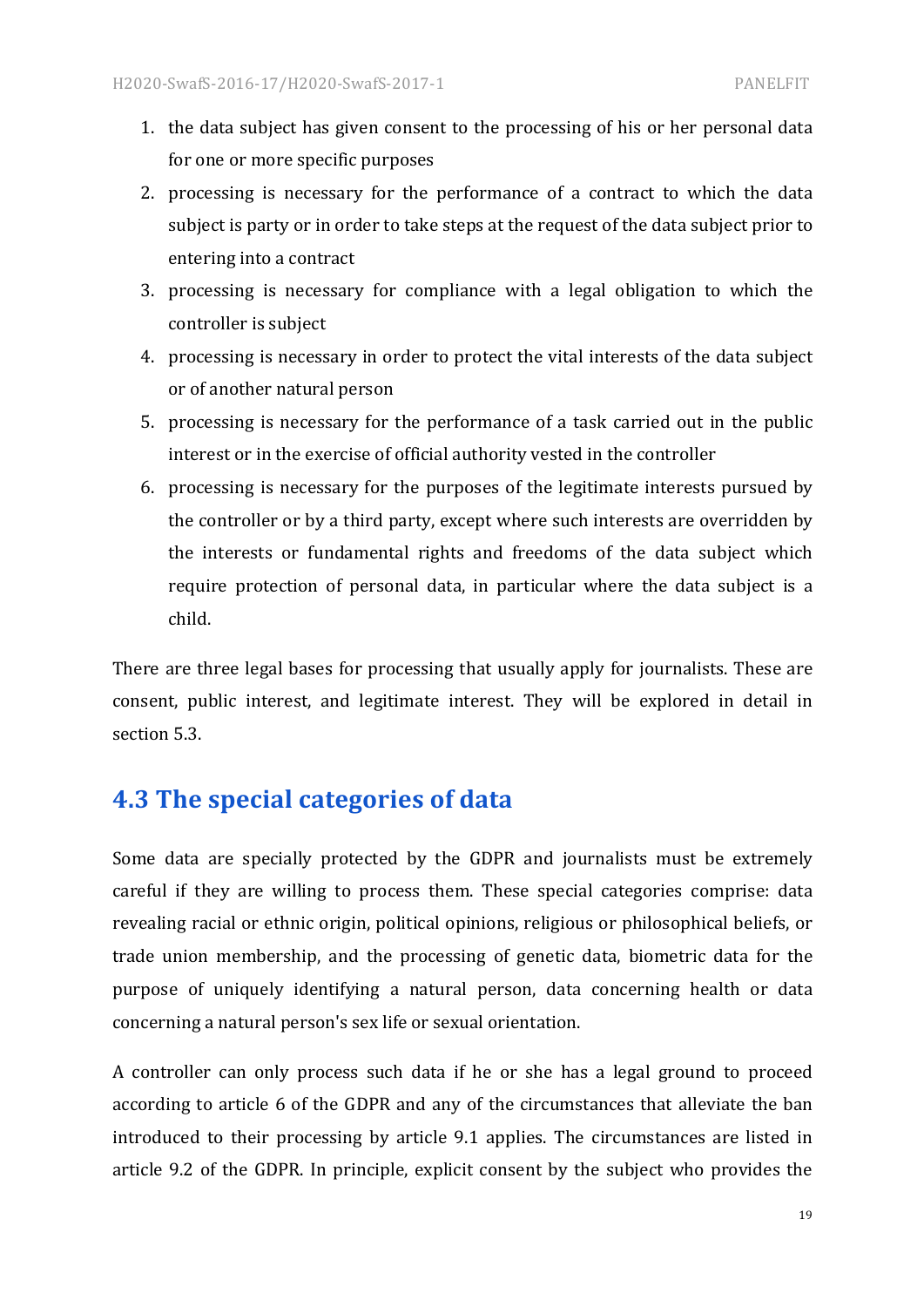information or public disclosure by the people with whom the information relates seem the most promising circumstances. Anyway, the controller must always consider that, since these types of data are particularly sensitive, he or she should only disclose them if a substantial public interest applies. In the following table you can find a compilation of the ECtHR provided by the Guidelines on Safeguarding Privacy in the Media, which gathers the jurisprudence by the ECtHR

Regarding this issue, the ICO has stated that "if the information is 'sensitive personal data' organisations must also meet one of the following conditions:

- $\bullet$  the person has given their explicit consent
- $\bullet$  the information has already been made public as a result of steps that a person has deliberately taken. It is not enough that it is already in the public domain  $-$  it must be the person concerned who took the steps which made it public" (ICO, 41).

# **4.4 The subject's rights and the controller's duties**

Finally, it is essential to mention that the GDPR provides data subject with some essential rights that must be respected, unless derogations and exceptions are applicable. These include:

- the right to access. The data subject shall have the right to obtain from the controller confirmation as to whether or not personal data concerning him or her are being processed, and, where that is the case, access to the personal data and information regarding issues such as the purposes of the processing, the categories of personal data concerned, the recipients or categories of recipient to whom the personal data have been or will be disclosed, etc. (see article 15 of the GDPR).
- The right to rectification. The data subject shall have the right to obtain from the controller without undue delay the rectification of inaccurate personal data concerning him or her. Taking into account the purposes of the processing, the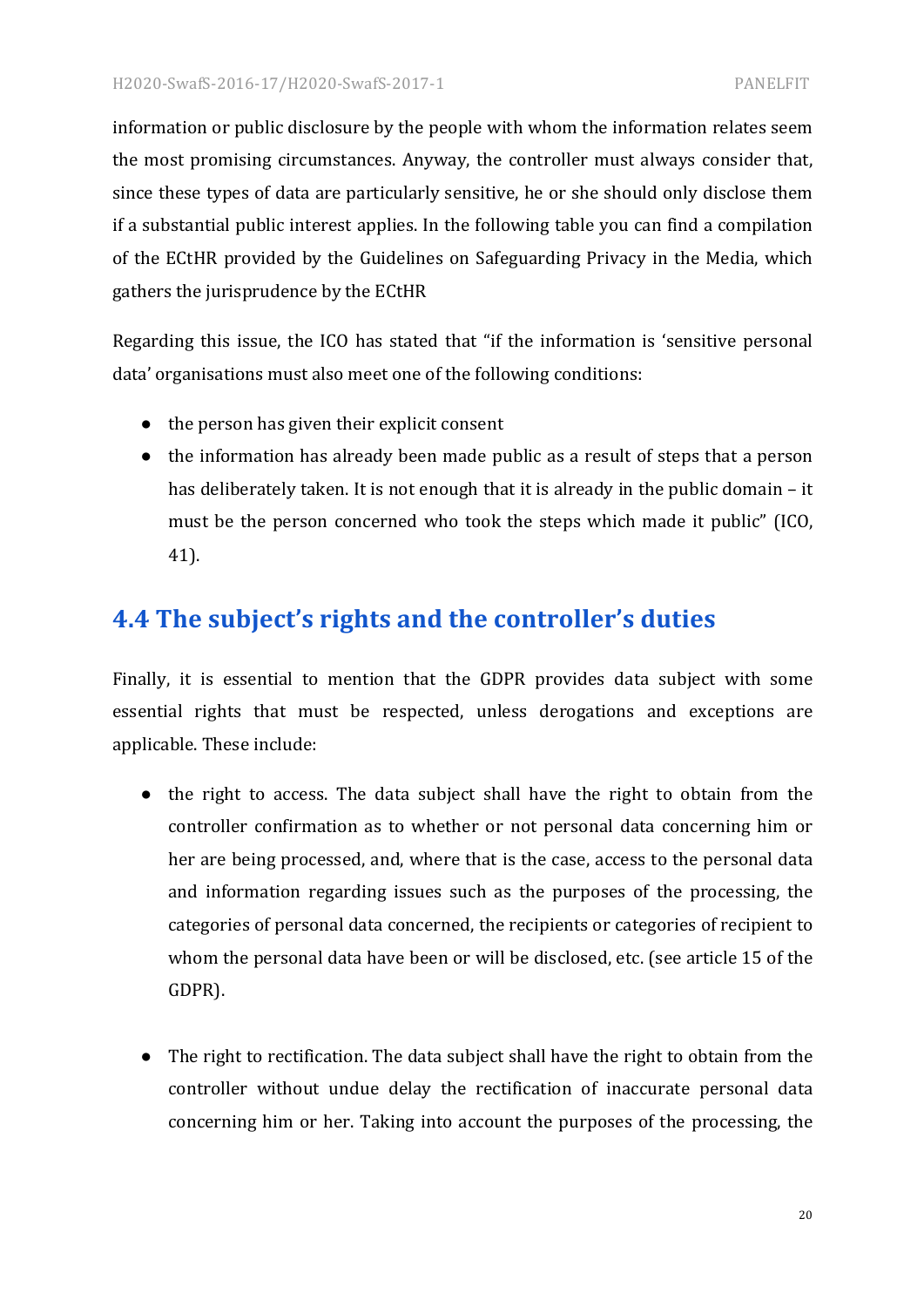data subject shall have the right to have incomplete personal data completed, including by means of providing a supplementary statement.

- Right to erasure ('right to be forgotten'). The data subject shall have the right to obtain from the controller the erasure of personal data concerning him or her without undue delay and the controller shall have the obligation to erase personal data without undue delay when the circumstances listed in article 17 of the GDPR apply.
- Right to restriction of processing. The data subject shall have the right to obtain from the controller restriction of processing where the accuracy of the personal data is contested by the data subject, for a period enabling the controller to verify the accuracy of the personal data; or the processing is unlawful and the data subject opposes the erasure of the personal data and requests the restriction of their use instead; or the controller no longer needs the personal data for the purposes of the processing, but they are required by the data subject for the establishment, exercise or defence of legal claims; or the data subject has objected to processing pursuant to Article  $21(1)$  pending the verification whether the legitimate grounds of the controller override those of the data subject.
- Right to data portability. The data subject shall have the right to receive the personal data concerning him or her, which he or she has provided to a controller, in a structured, commonly used and machine-readable format.

Furthermore, there are two essential duties that the controller must take care of according to the GDPR:

• duty to provide the data subject with information no matter if collected from them or not. This includes information about the identity and the contact details of the controller and, where applicable, of the controller's representative, the contact details of the data protection officer, where applicable, the purposes of the processing for which the personal data are intended as well as the legal basis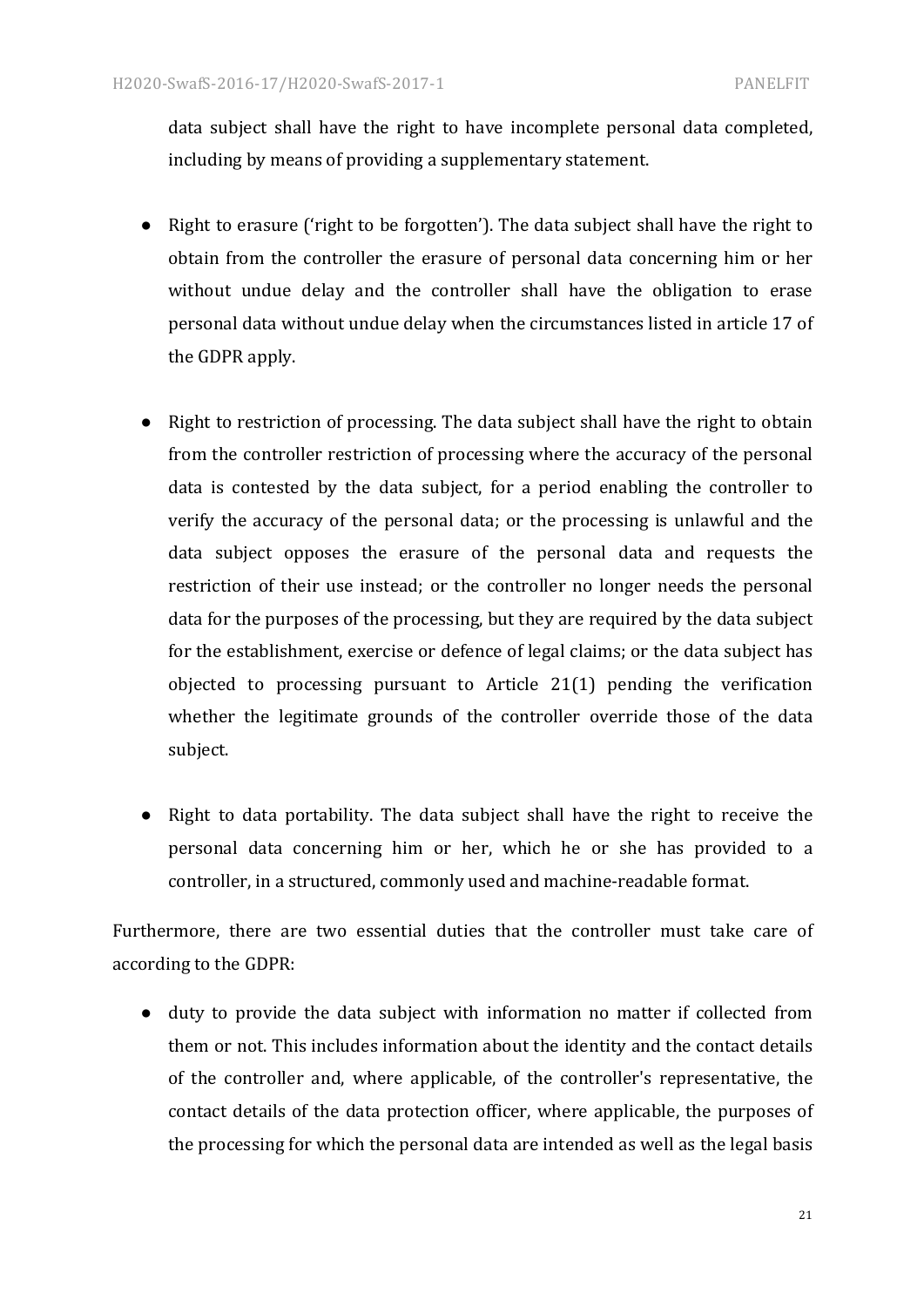for the processing, etc (see articles 13 and 14 of the GDPR)

• notification obligation regarding rectification or erasure of personal data or restriction of processing. The controller shall communicate any rectification or erasure of personal data or restriction of processing to each recipient to whom the personal data have been disclosed, unless this proves impossible or involves disproportionate effort. The controller shall inform the data subject about those recipients if the data subject requests it.

# **4.5 The main concepts**

There are several concepts that are particularly relevant in the context of the GDPR and journalists must be aware of their meaning. These are:

- 'personal data' means any information relating to an identified or identifiable natural person ('data subject'); an identifiable natural person is one who can be identified, directly or indirectly, in particular by reference to an identifier such as a name, an identification number, location data, an online identifier or to one or more factors specific to the physical, physiological, genetic, mental, economic, cultural or social identity of that natural person.
- 'processing' means any operation or set of operations which is performed on personal data or on sets of personal data, whether or not by automated means, such as collection, recording, organisation, structuring, storage, adaptation or alteration, retrieval, consultation, use, disclosure by transmission, dissemination or otherwise making available, alignment or combination, restriction, erasure or destruction
- 'pseudonymisation' means that the processing of personal data in such a manner that the personal data can no longer be attributed to a specific data subject without the use of additional information, provided that such additional information is kept separately and is subject to technical and organisational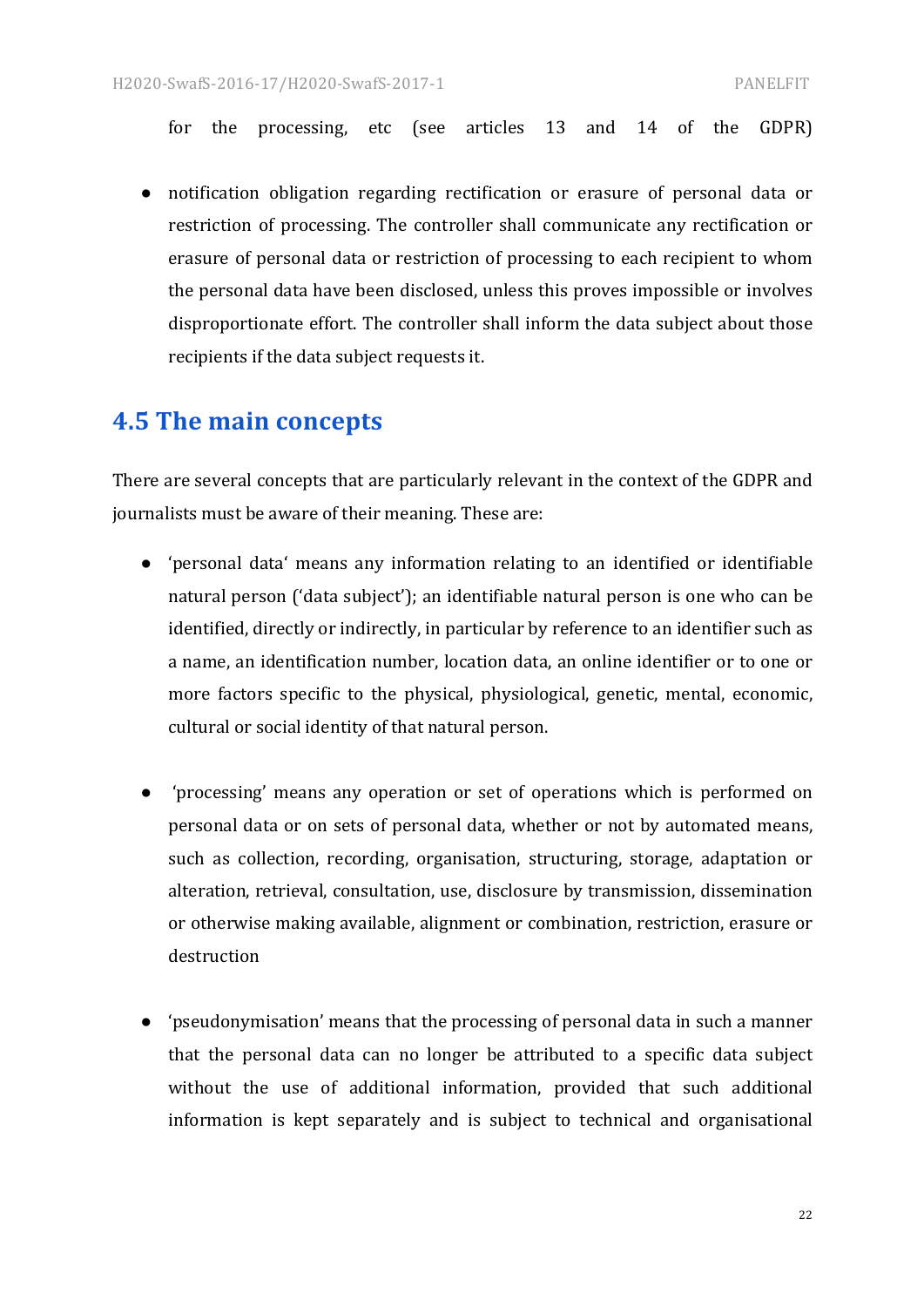measures to ensure that the personal data are not attributed to an identified or identifiable natural person,

- 'filing system' means any structured set of personal data which is accessible according to specific criteria, whether centralised, decentralised or dispersed on a functional or geographical basis,
- 'controller' means the natural or legal person, public authority, agency or other body which, alone or jointly with others, determines the purposes and means of the processing of personal data; where the purposes and means of such processing are determined by Union or Member State law, the controller or the specific criteria for their nomination may be provided for by Union or Member State law.
- 'processor' means a natural or legal person, public authority, agency or other body which processes personal data on behalf of the controller
- 'recipient' means a natural or legal person, public authority, agency or another body to which the personal data are disclosed, whether a third party or not. However, public authorities which may receive personal data in the framework of a particular inquiry in accordance with Union or Member State law shall not be regarded as recipients; the processing of those data by those public authorities shall be in compliance with the applicable data protection rules according to the purposes of the processing
- third party' means a natural or legal person, public authority, agency or body other than the data subject, controller, processor and persons who, under the direct authority of the controller or processor, are authorised to process personal data
- 'consent' of the data subject means any freely given, specific, informed and unambiguous indication of the data subject's wishes by which he or she, by a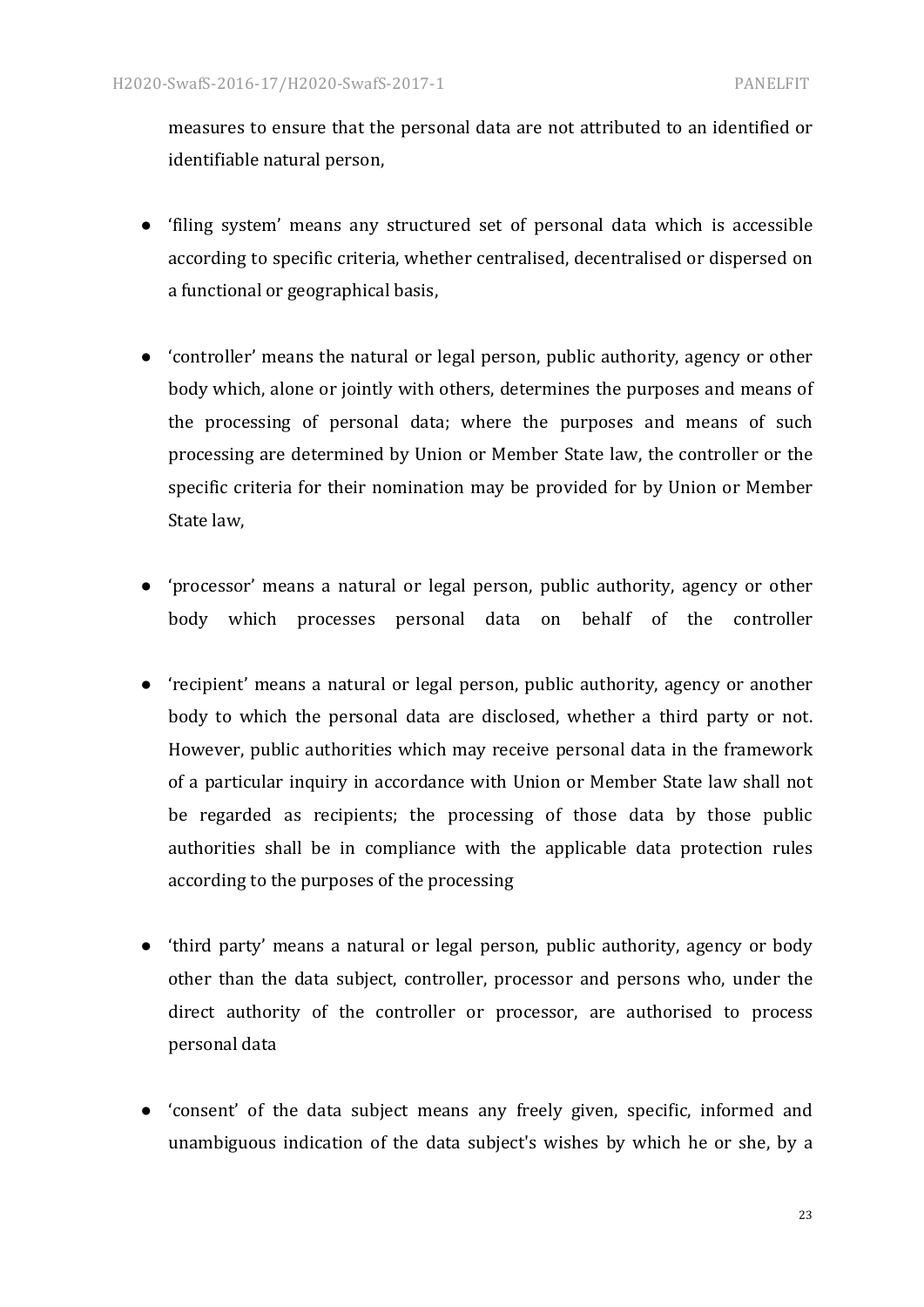statement or by a clear affirmative action, signifies agreement to the processing of personal data relating to him or her.

# **5. The Principles applied to journalism**

# **5.1 Introduction**

This section aims to provide some concrete tips for journalists to deal with their day-today activities. It uses an easy to understand, plain language, that might be understood by a non-expert. It is structured on the grounds of the principles set by the GDPR. This is due to a simple fact: processing must always respect those principles, which are the core of the GDPR. This means that even though you have a legal ground to process personal data, you must respect these fundamental principles. Otherwise, your processing would not be lawful.

In the following pages, we show these principles and provide advice on how to deal with them from the perspective of a journalist. This advice incorporates the recommendations made by the Council of Europe in its Guidelines on Safeguarding Privacy in the Media approved jointly in June 2018 by the Steering Committee on Media and Information Society (CDMSI) and the Committee of Convention 108 (Council of Europe Data Protection Convention). These Guidelines comprise a collection of standards of the Council of Europe (the Council/CoE) and the European Court of Human Rights (the Court) concerning the protection of privacy of public figures and private individuals in the media. Please, always keep in mind that this part of the Handbook mainly provides guidance on how to deal with the principles adopted by the GDPR from an ethical perspective. In order to ensure adequate legal compliance, you must follow the regulation produced by the corresponding Member state.

### **5.2 Lawfulness, fairness and transparency**

According to article 5.1 (a) of the GDPR, "Personal data shall be processed lawfully, fairly and in a transparent manner in relation to the data subject". This principle includes three different requirements.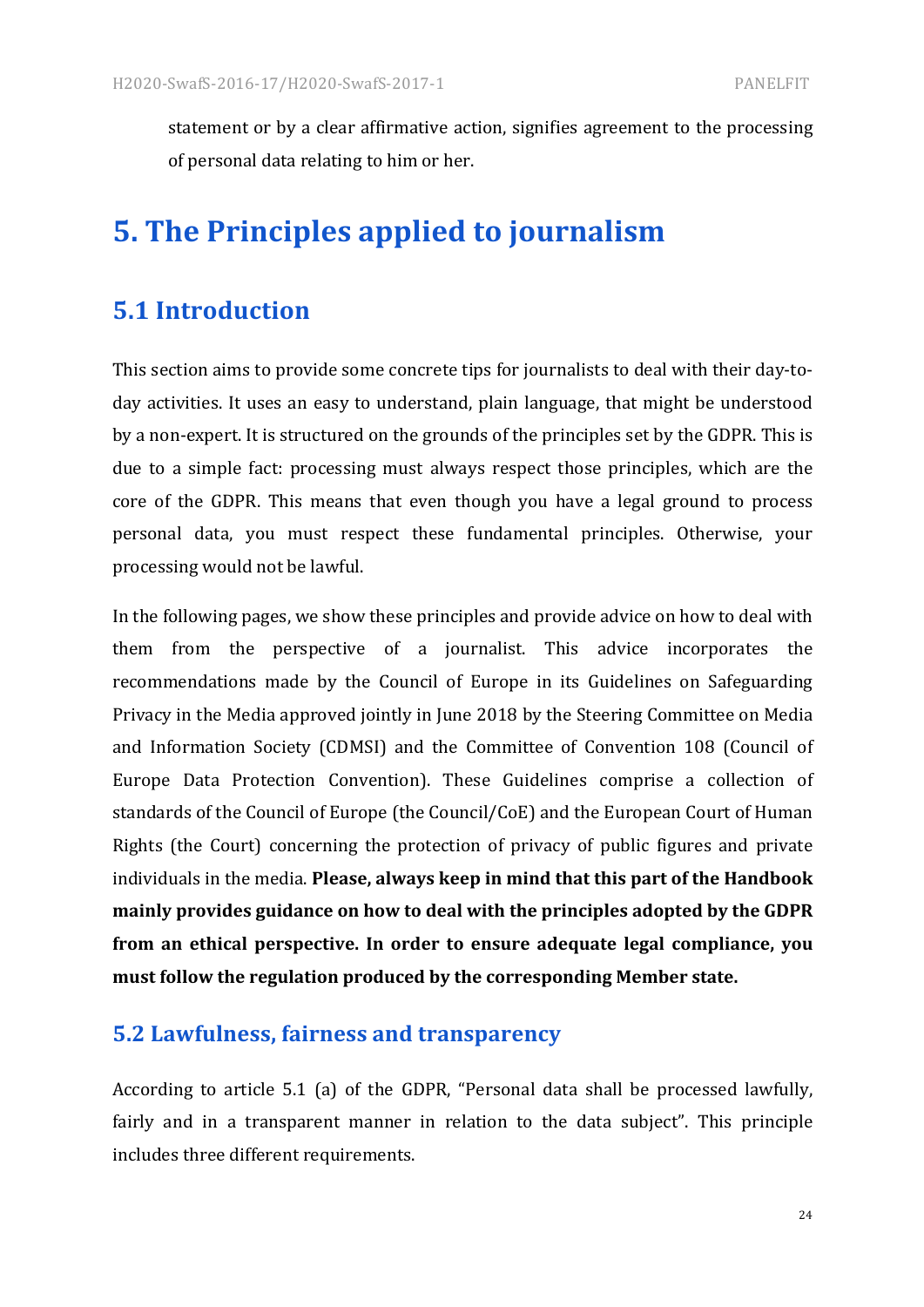- Lawfulness. Data processing is only lawful if a basis of legitimacy allows it (see section 3.1). Most of the information that a journalist collects is personal data. Thus, obtaining information often means data processing and, therefore, should follow the principles settled by the GDPR. This means that you need to have a legal basis to process the data and you need to justify the reasons why you collect them.
- Fairness. The concept of fairness is difficult to define. It refers to the fact that processing must be in accordance with the spirit of the GDPR, not only with its literacy. In this way, it allows for the introduction into the application of the RGPD of the provisions of other regulations of particular importance when it comes to defining what is considered as "fair" within the EU and its Member States, such as the EU Charter of Fundamental Rights. In general, however, one could state that fairness implies that you process the information in a way that satisfies the rational expectations of the data subjects. The ICO has stated that fairness means that "wherever possible the media should collect and use information about people fairly and lawfully, and not cause any unjustified harm. Journalists will often be able to collect information without the subject's knowledge or consent, but it will be unfair to actively mislead people about the journalist's identity or intentions" (ICO, 40).
- Transparency. The principle of transparency seeks to ensure that all interested parties are aware of each processing of their personal data and that they can access essential information about their specific content. In general, you should also tell the person you are collecting the information from, and the person the information is about (that is, the data subject), who you are, and what you are doing with their information. If they provide you with the information for a concrete aim, you should not use if for another aim. Sometimes, notifying data subjects about data processing could undermine the journalistic activity. Sometimes, you use intrusive covert methods to get a story, such as surveillance. All these circumstances might be acceptable, as long as you had no alternative more compliant with data protection principles and the story is of public interest. Indeed, this is the key point: you can avoid notifying the data subject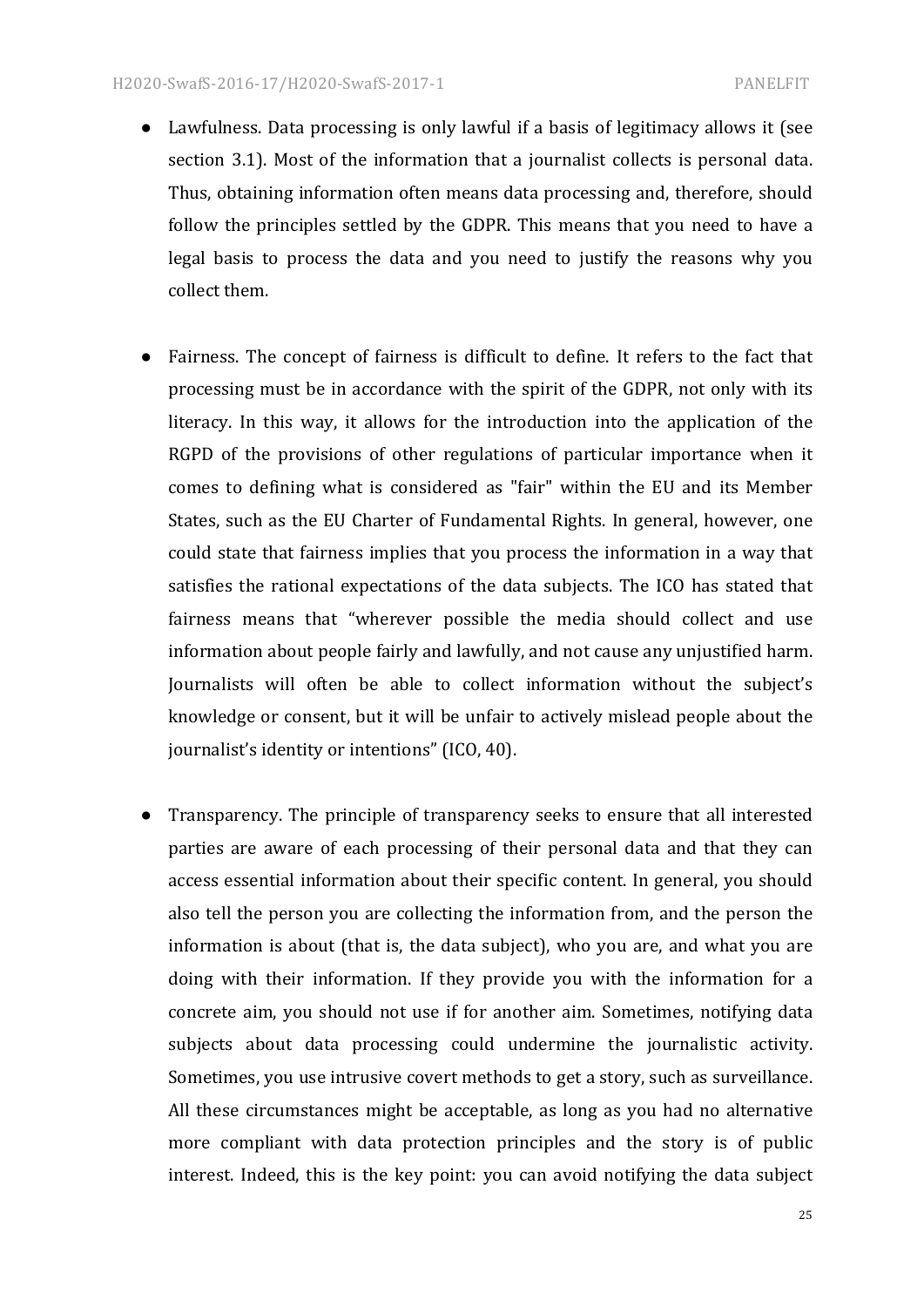about the processing if and only in so far as it would make the exercise of journalism impossible. In other words, you must communicate the processing to the data subjects unless you consider that by doing so you would be unable to build the story. Once this no longer applies, you should proceed with the obligations settled by the GDPR. As the ICO stated, "in the context of journalism, we accept that it will not generally be practicable for journalists to make contact with everyone about whom they collect information. It will often be fair to collect information on matters of potential journalistic interest without the subject's knowledge. However, there will be cases where fairness may require some direct contact with the subject of a major investigation, to offer them the opportunity to put forward their side of the story" (ICO, 40).

# **5.3 Choosing a legal basis for processing**

There are three legal bases for processing that usually apply for journalism. These are consent, public interest and legitimate interest.

**Consent.** Data can be processed if the people who are the subject of the information have given consent. If the information refers to several people, consent should be given by all of them. Consent must be freely given, specific and informed. We must highlight that the mere fact that someone has published personal data in a public site, such as his or her Facebook profile, does not mean that this data can be used without his or her consent or another legal basis. Consent must cover the purposes of the data processing. Therefore, if you want to use the data for a purpose other than the one originally sought by the data subject, you need a legal basis. There might be exceptions to this rule, especially if the data subject is a public figure but, in such circumstances, you should process the data under the legitimate interest basis, instead of consent. According to the Guidelines on Safeguarding Privacy in the Media, "journalists should, in principle, secure the consent of the person concerned at the time the picture is taken and not simply if and when it is published. Otherwise an essential attribute of personality (the image) is dependent on third parties and the person concerned has no control over it" (p. 20).

**Public interest.** Data can be processed if it is necessary for the performance of a task carried out in the public interest. Indeed, this is the most recommendable legal basis if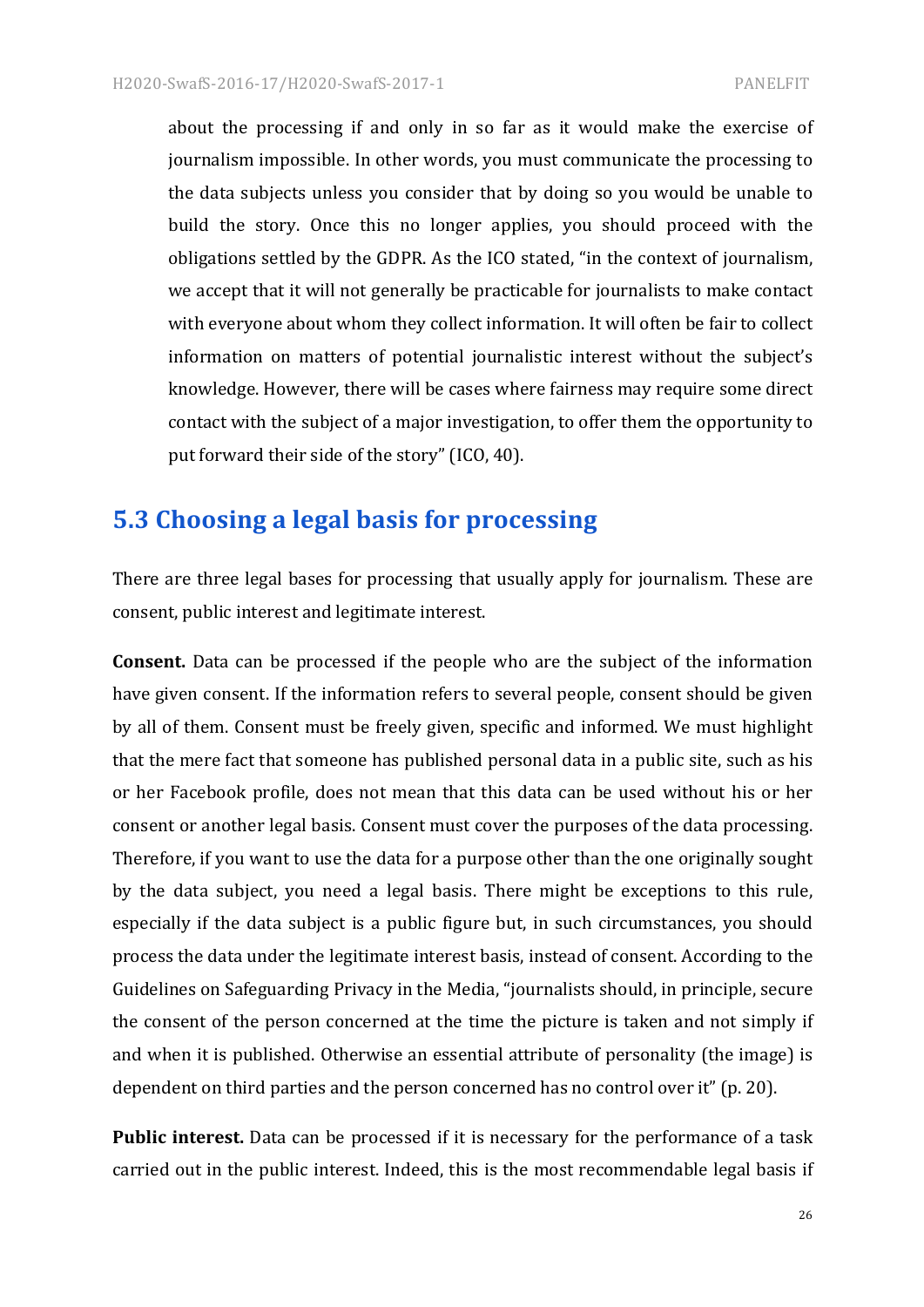you are part of a public institution that is acting as such (if consent is not applicable). If you are a private actor or if you are a public institution that is working as a private actor, the legitimate interest basis is more recommendable. This is due to the fact that public interest cannot legitimate processing if we do not consider the interests of the data subject, since information is not an absolute right or duty. However, if this is the case, legitimate interest and balancing test are concepts that work very well with processing. Thus, it is recommendable to use legitimate interest as a legal basis for processing.

**Legitimate interest.** The processing is necessary for 'legitimate interests', provided that it will not cause unwarranted harm to the person concerned. "Legitimate interests will include a media organization's commercial and journalistic interests in gathering and publishing material, as well as the public interest in freedom of expression and the right to know". Thus, it is a wide legal basis that comprises public interest but not only public interest. In order to balance all interest involved, you should follow a procedure able to ensure that the legitimate interest serves as a legal basis processing includes three main phases (Detrekői):

- first, you must identify a legitimate interest test (why the story serves the public interest)
- second, you must perform a necessity test (how the publication of names and personal data is needed to make the article informative)
- finally, you need to carry out a balancing test aimed at demonstrating that the interest of the public to know about the topic covered in the story exceeds the individual's interest to keep their personal data hidden from the public eye. The greater the information value for the public, the more the interest of a person in being protected against the publication has to yield, and vice versa (Guidelines on Safeguarding Privacy in the Media, p.11).

An extensive description of a balancing test is included in Annex I of this document. The jurisprudence of the ECtHR is quite extensive on the balance between public interest and privacy (See Right to the protection of One's Image, at: https://www.echr.coe.int/documents/fs\_own\_image\_eng.pdf). An excellent summary of its position was included in the Kaboğlu and Oran V. Turkey Case: "In several of its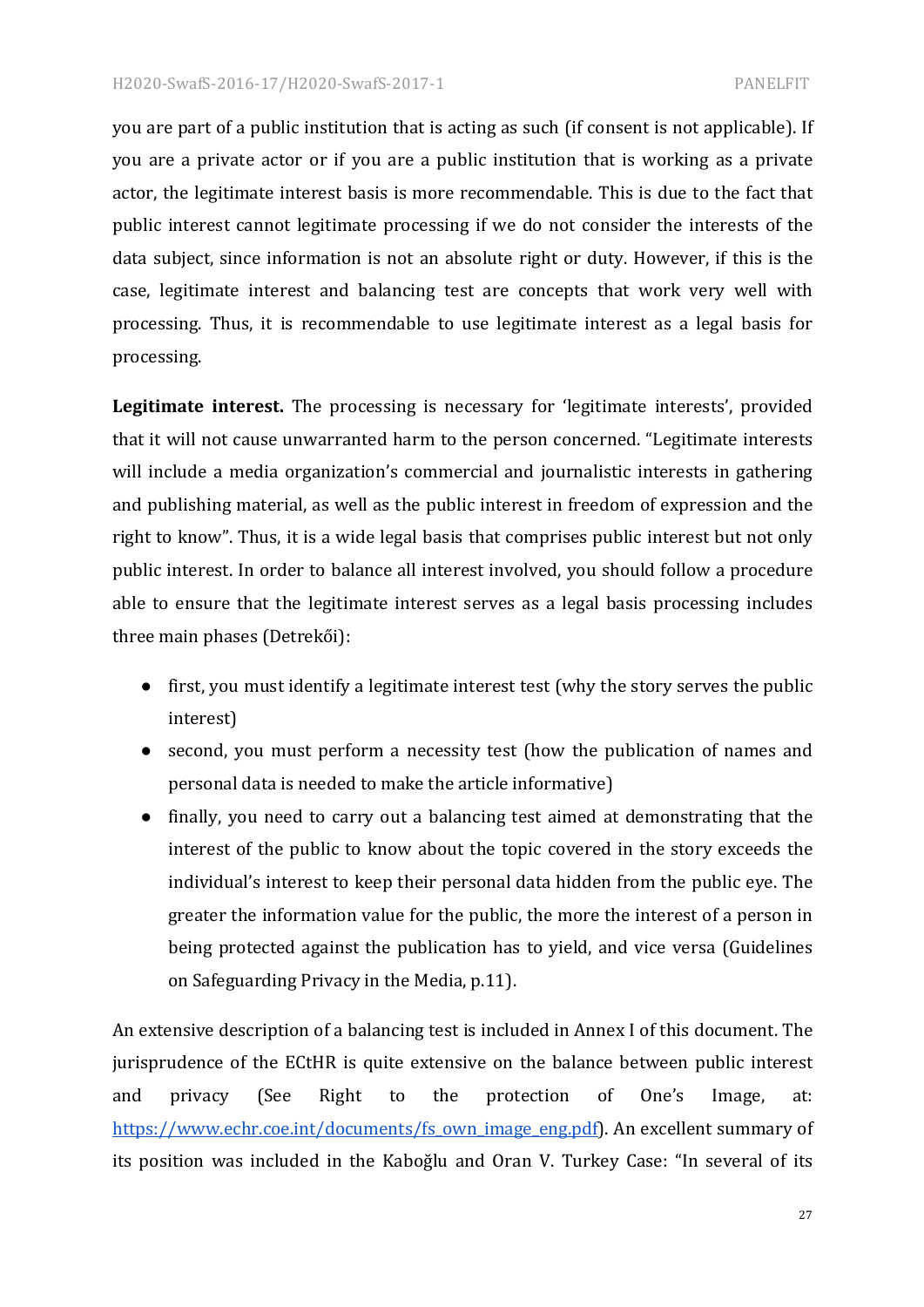judgments the Court has summarised the relevant criteria for balancing the right to respect for private life and the right to freedom of expression as follows: contribution to a public-interest debate, whether the person concerned is well-known, the subject of the report, the prior conduct of the person concerned, the content, form and consequences of the publication, as well as, if appropriate, the circumstances of the case (see *Von Hannover* (no.2) [GC], cited above, §§ 108-113, and *Axel Springer AG*, cited above, §§ 89-95; see also *Couderc and Hachette Filipacchi Associés*, cited above, § 93). If the two rights in question have been balanced in a manner consistent with the criteria established by the Court's case-law, the Court would require strong reasons to substitute its view for that of the domestic courts (see *Palomo Sánchez and Others v. Spain* [GC], nos. 28955/06, 28957/06, 28959/06 and 28964/06, § 57, ECHR 2011)".

# **5.4 Purpose limitation**

Personal data shall be collected for specified, explicit and legitimate purposes and not further processed in a manner that is incompatible with those purposes. By virtue of this, the data can only be processed for certain purposes, which must be explicitly stated when justifying the processing. Therefore, you should always keep in mind, for instance, that you cannot use the data that you keep in your records for purposes other than those that justified their processing, unless you have a basis that serves as a ground for the new processing.

# **5.5 Data minimisation**

Personal data shall be "adequate, relevant and limited to what is necessary in relation to the purposes for which they are processed". This principle implies that "you must have enough information to do the job, but shouldn't have anything you really don't need. Note that this principle takes account of your purpose. As the nature of journalism requires the collection and cross-referencing of large volumes of information, we accept that information without immediate relevance to a current story can be justifiably retained for future use if it relates to a person or subject of more general journalistic interest" (ICO, 25).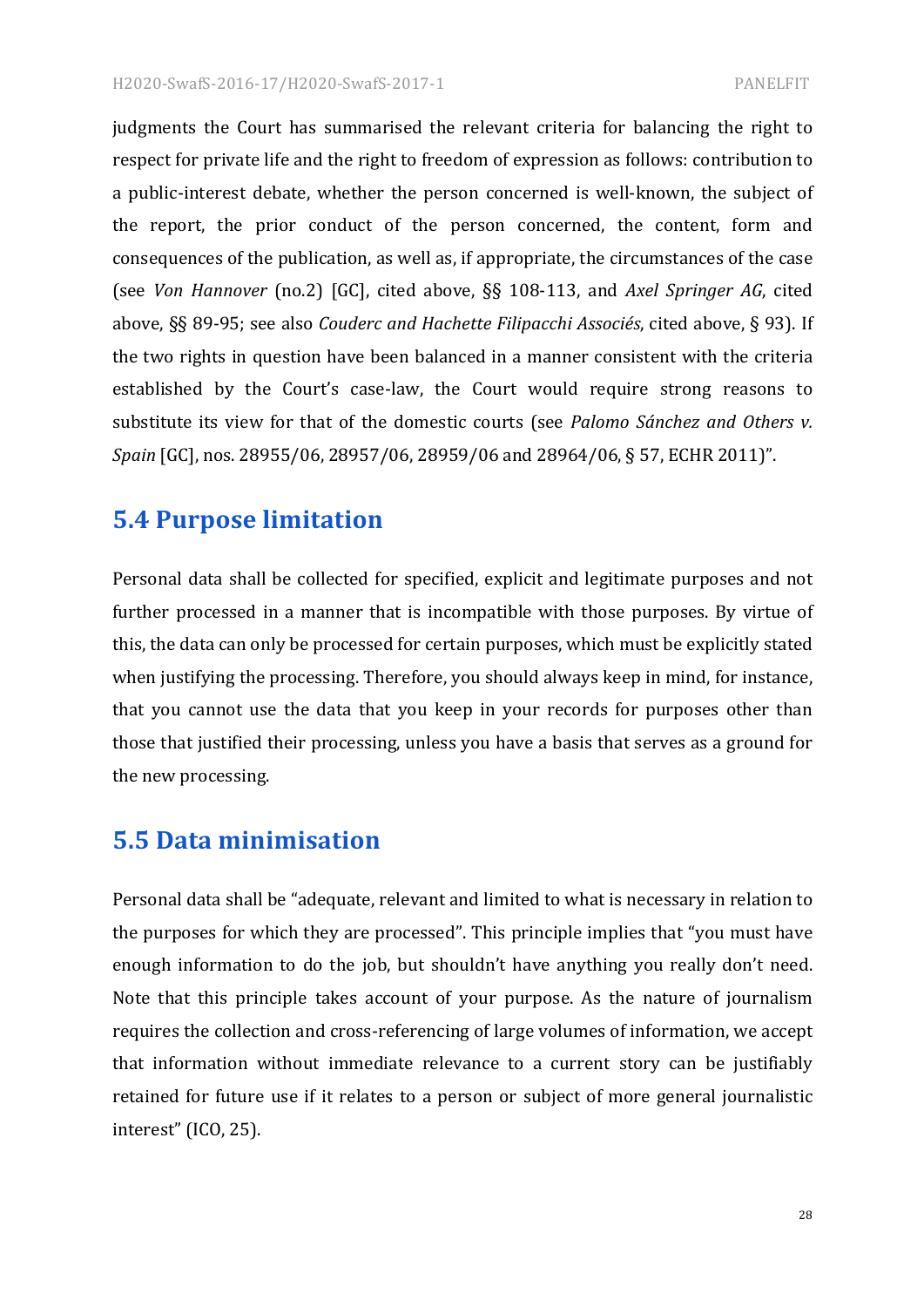# **5.6 Accuracy**

According to article  $5.1(d)$ , "personal data shall be accurate and, where necessary, kept up to date; every reasonable step must be taken to ensure that personal data that are inaccurate, having regard to the purposes for which they are processed, are erased or rectified without delay".

Accuracy is both an essential principle of the GDPR and a key value of journalism. Therefore, journalists should pay special attention to ensure that the information published is accurate. For this purpose, you must check the facts. It can be argued that only accurate information works well with the idea of promoting public interest. Therefore, article 85 exemptions and derogations will only apply if the information is accurate. "However, the exemption may be available if, for example, the story is urgently in the public interest and the short deadline makes a complete accuracy check very difficult. As with any use of the exemption, you will still need to show that proper thought was given by someone at an appropriate level to what checks might be possible, whether publication could be delayed for further checks, the nature of the public interest at stake and that the decision to publish was, therefore, reasonable" (ICO, 14).

Furthermore, accuracy implies that very reasonable steps must be taken to ensure that personal data that are inaccurate are erased or rectified without delay. This is essential, since published information might seriously compromise someone's public image or private life. According to the Article 29 WP, "the right to reply and the possibility to have false information corrected, the professional obligations of journalists and the special self-regulatory procedures attached to them, together with the law protecting honour (criminal and civil provisions concerning libel) must be taken into consideration when evaluating how privacy is protected in relation to the media" (A29WP, p. 7).

Therefore, journalists must be particularly careful and change the information if it is shown not to faithfully reflect reality. This, of course, must be especially considered if the people requesting the rectification are the data subjects, in accordance with their right to rectification. Finally, you should always declare whether you are expressing an opinion or informing about a fact. This is crucial for the audience not to misinterpret the information.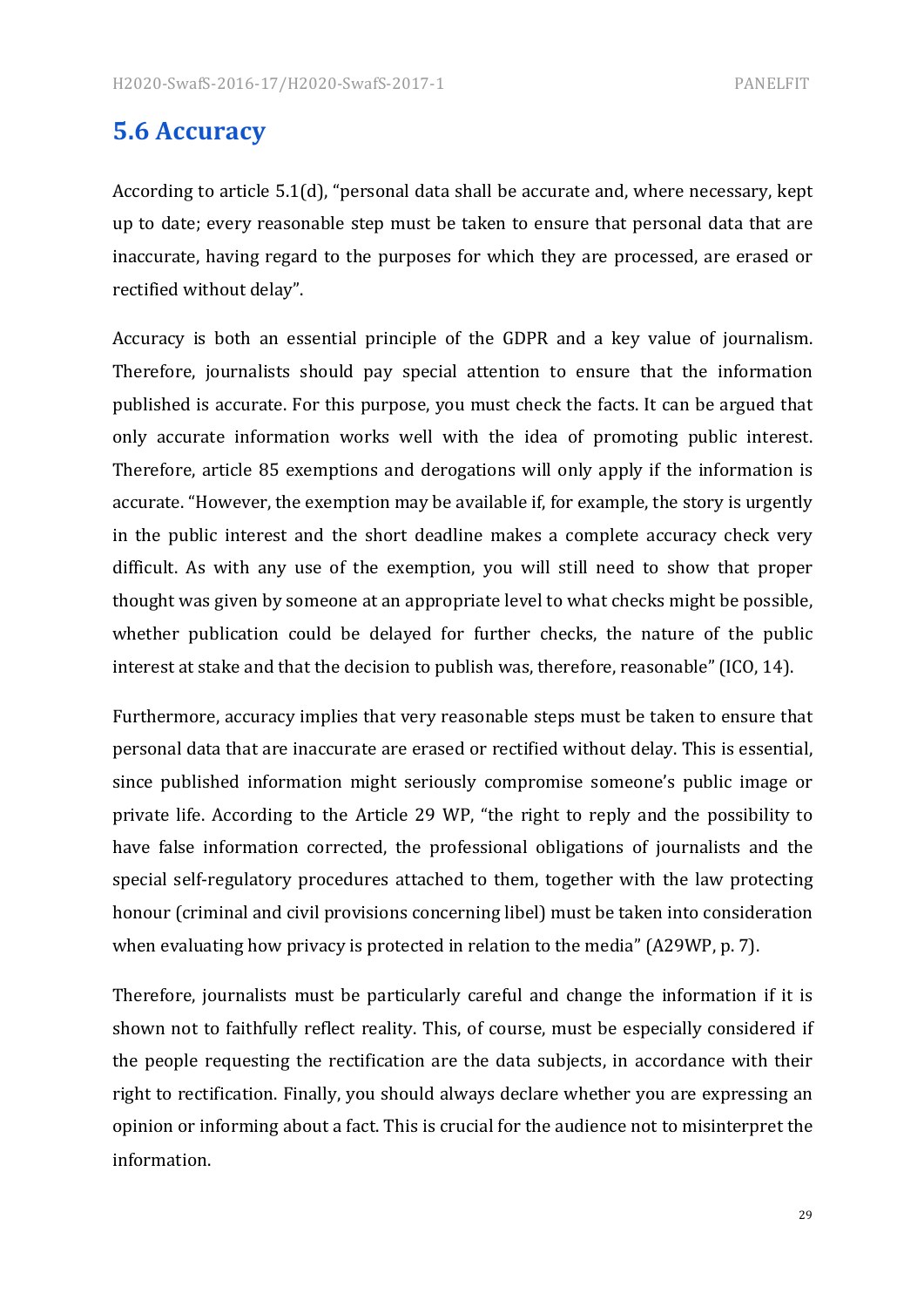# **5.6 Storage limitation**

The principle of storage limitation means that data are "kept in a form which permits identification of data subjects for no longer than is necessary for the purposes for which the personal data are processed" (art. 5 GDPR). In the context of journalism, this means that, once you have your information, you have to make some decisions regarding whether you would like to storage it and for how long. Data are very valuable assets for journalist, since they could often serve as background materials. Contact details are also a very important resource and journalist usually wish to keep them. In principle, you can keep these data for long periods or indefinitely. The GDPR does not impose a time limit on how long you can retain personal data. The 'storage limitation' principle only imposes that there is a good reason to keep the data. Assuming this is the case, they can be kept indefinitely.

However, as the ICO states (ICO, 12), "you should review your retained information from time to time to ensure that the details are still up to date, relevant and not excessive for your needs, and you should delete any details which you no longer need (e.g. if a contact has changed their number). Furthermore, the way you retain the information or how you review it should be set out in organisational policies.

# **5.7 Integrity and Confidentiality**

Data must be "processed in a manner that ensures appropriate security of the personal data, including protection against unauthorised or unlawful processing and against accidental loss, destruction or damage, using appropriate technical or organisational measures" (art. 5 GDPR). This principle is aimed at avoiding unauthorised or unlawful processing and accidental loss, destruction or damage of the data.

The data you are storing are sensitive material. Therefore, you must do your best to avoid their being lost, stolen or misused. Try to keep them safe by paying attention to the procedures and security protocols established by your organisation. Indeed, all employees of a media company should be aware of, and follow, the organisation's policies and procedures. Information should be locked, password protected and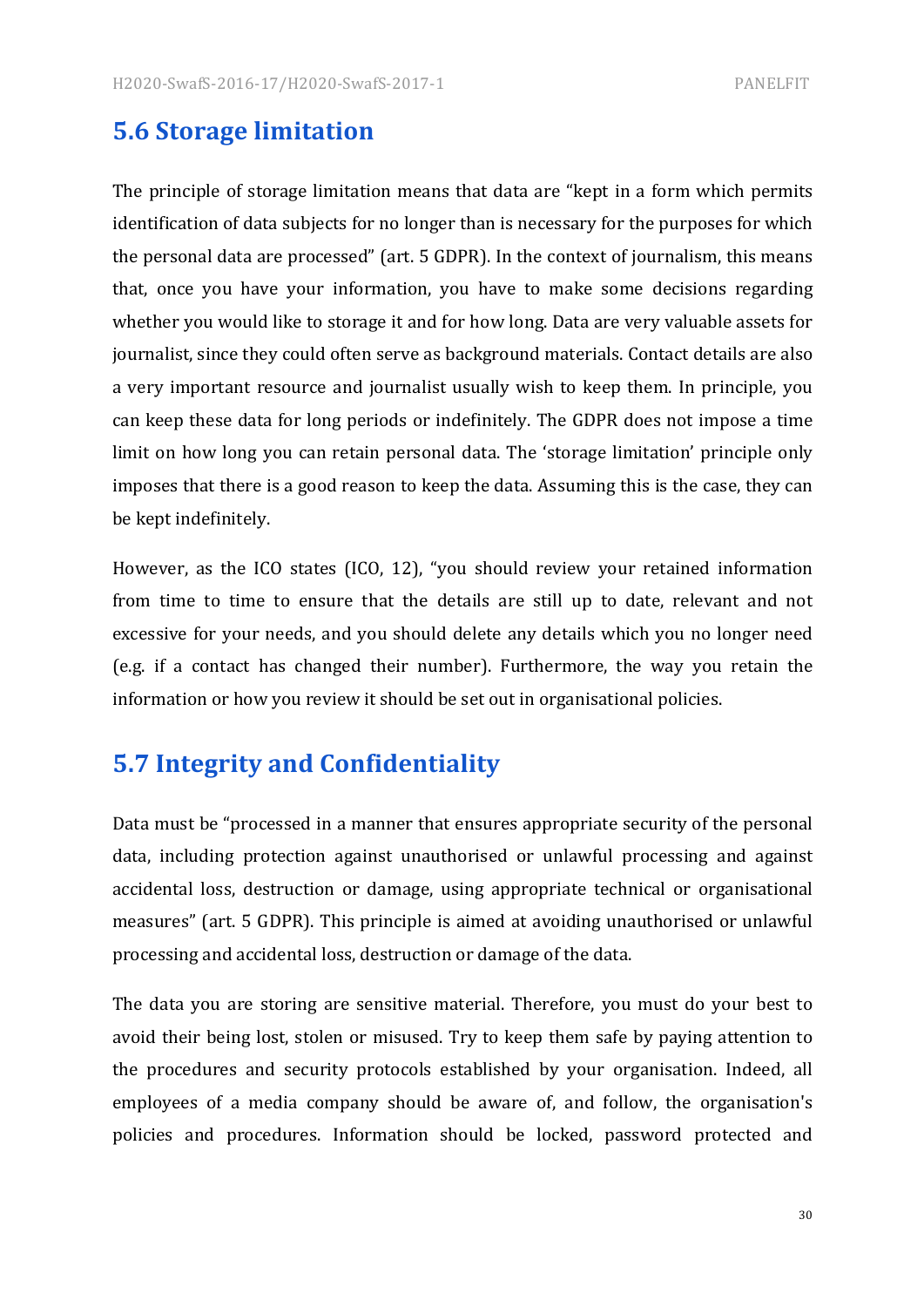encrypted where possible. You must be particularly aware of security when out of the office with documents, phones or laptops containing personal data.

The range of security needed is not set. In principle, security measures might be appropriate to ensure that no unlawful access happens or to avoid accidental loss, destruction or damage. Journalists should consider how sensitive or confidential the information they hold is, the harm that might result from its loss or improper use, the technology available, and the costs involved. They do not have to have state-of-the-art security, but it should fit the level of risk. Organisations need to consider technical (electronic) and physical security measures, policies and procedures, and staff training and supervision. These should cover staff working both in and outside of the office. In any case, organisations should be able to justify the level of security adopted (ICO, 43).

# **5.8 Accountability**

According to article 5.2 of the GDPR, "The controller shall be responsible for, and be able to demonstrate compliance with paragraph 1". This clause rules that the data controller is not only responsible for compliance with the GDPR, but should also be able to demonstrate this compliance. Therefore, the controller carries the burden of proof for compliance with the GDPR. In the case of journalism, it might happen that, in fact, an exemption to the subject's rights has been implemented. In such cases, organisations or journalists should be able to explain why complying with the relevant provisions was not compatible with the purposes of journalism. To this purpose, they should often demonstrate that they have performed a balancing test, considering the different interest at stake. Stating that compliance is not standard industry practice would not be enough in any case. Keeping an audit trail in cases that are controversial or particularly likely to prove contentious could be an appropriate tool to demonstrate accountability.

As Biriukova stated, "firstly, the media undertaking, a journalist or essentially anyone who would like to rely on the exemption would need to establish the public interest of the intended publication, and, secondly, to understand which data protection obligations would, in that case, conflict with the journalistic purposes. Perhaps, when it comes to a journalistic investigation into governmental corruption a refusal to disclose information source could be easily defended, however, other, less black and white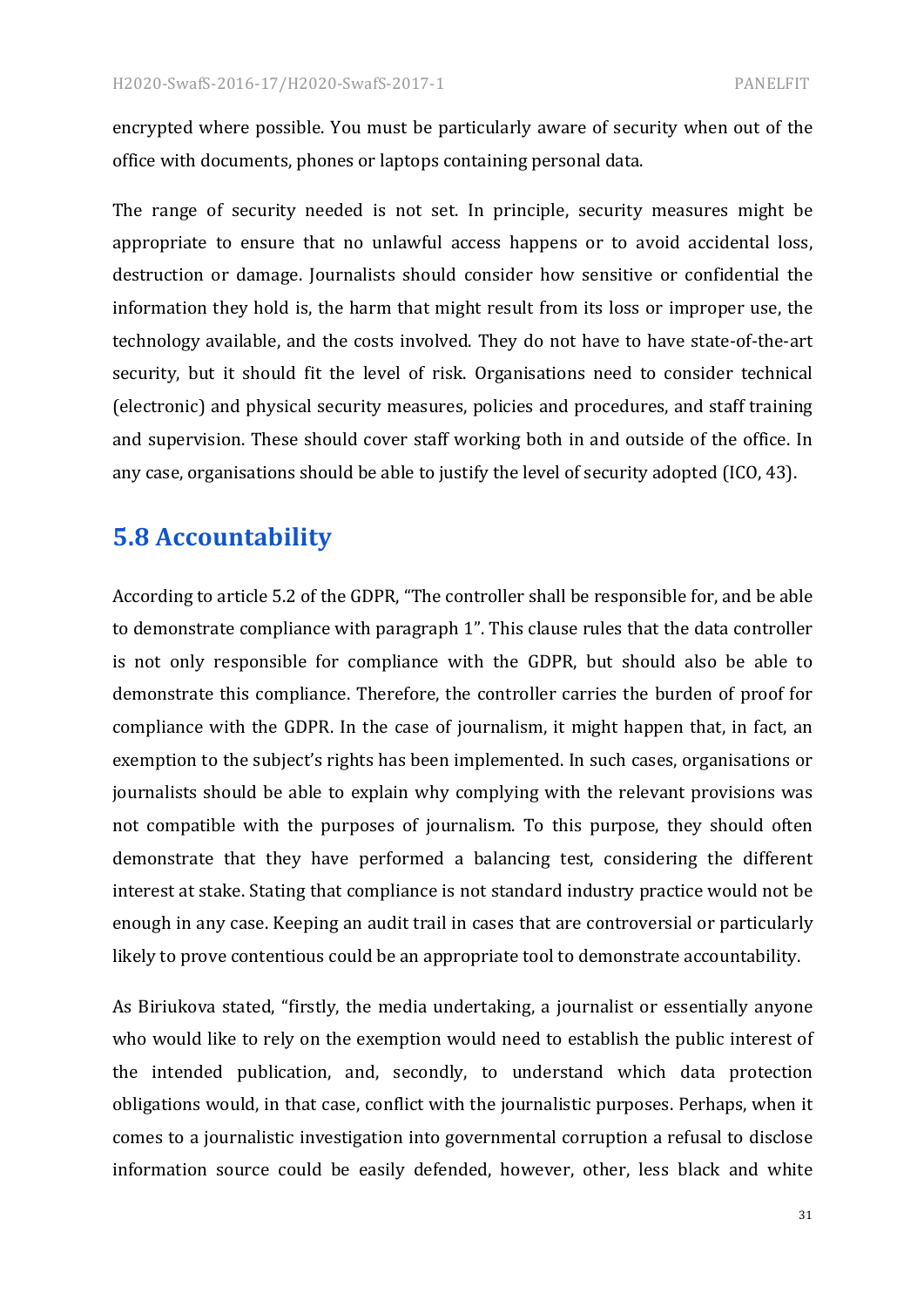scenarios (e.g., breach notifications), may create compliance conundrums. At the same time, it is difficult to conceive that e.g. a citizen journalist would a priori carry out such a balancing exercise. Unless more detailed guidance, codes of practices or conduct are provided, such a nuanced approach is at risk of remaining largely theoretical and nonoperational" (Biriukova, 22).

We should also keep always in mind that, in general, the data controller is not an isolated journalist, but the organisation he or she works in. Therefore, the organisation is responsible for implementing organisational measures and policies about data processing and responsibility. Indeed, the organisation must be able to prove that the processing of the data was the final result of a decision-making process that considered all issues at stake. Procedures might vary considerably, depending on the type of organisation and information, but there should be a kind of structured procedure in each organisation. Furthermore, it would be good to develop some codes of conducts in the framework of the journalist profession in every Member state. Indeed, the Article 29 Working Party stated that "evaluating whether exemptions or derogations are proportionate, attention must be paid to the existing ethic and professional obligations of journalists as well as to the self regulatory forms of supervision provided by the profession" (A29WP, p.8).

As the ICO states, "in many day-to-day stories it may well be appropriate for the journalist to use his or her own judgement, but more high-profile, intrusive or damaging stories are likely to require more editorial involvement and a more formal consideration of the public interest. Organisational policies should be used to explain when greater editorial involvement is required. Our view is that it is the belief at the time of the processing that is important. The data controller must be able to demonstrate that it had a belief about the public interest, *i.e.* that the issue of public interest was actually considered. It should also be able to show that it was considered at the time of the relevant processing of personal data and not just after the event. If a journalist initially considers that a story will be in the public interest, but in the end the organisation decides not to publish it, the exemption can still cover all journalistic activities undertaken up to that point.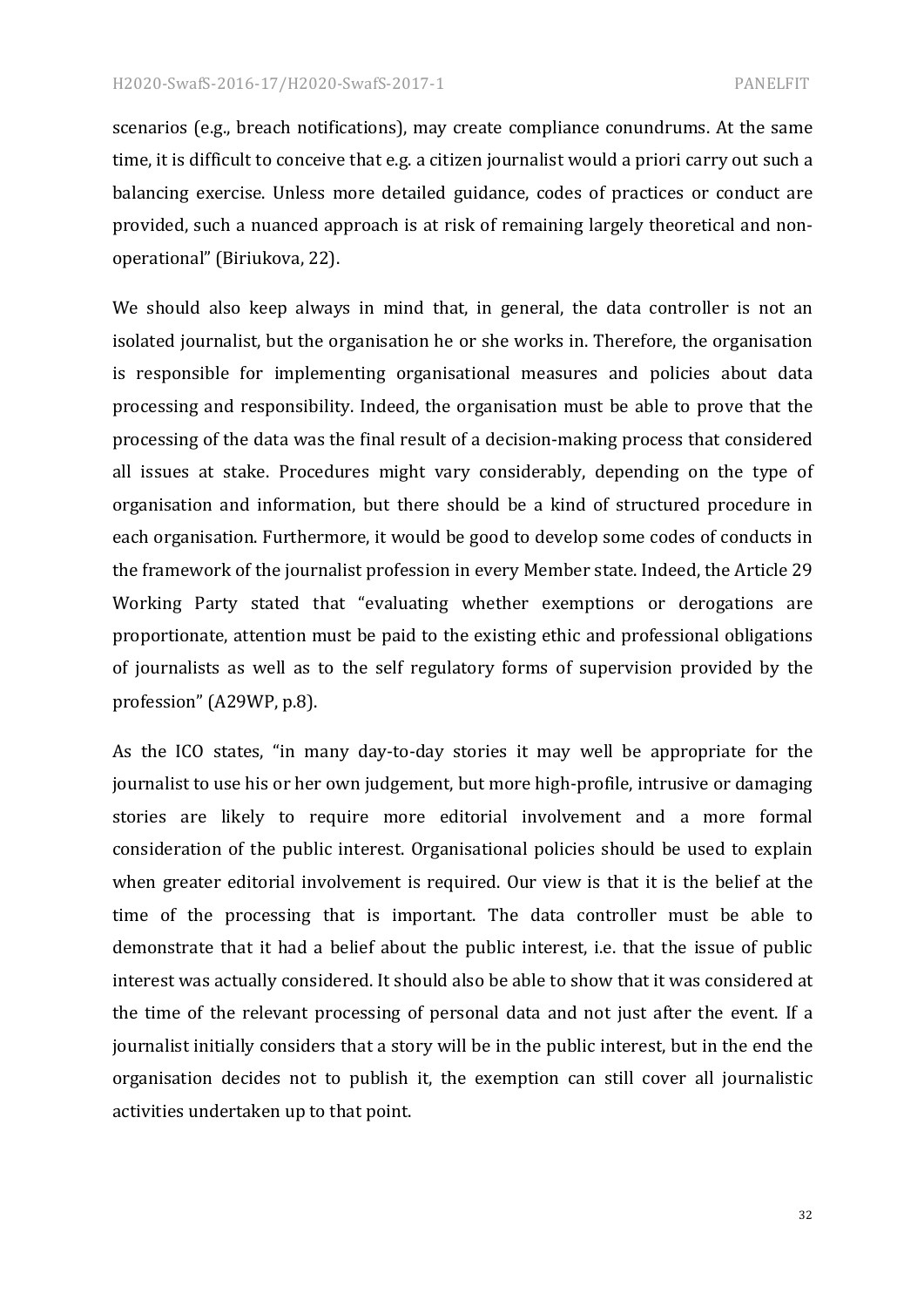Secondly, the exemption only requires a reasonable belief. This gives much more leeway than other exemptions and reflects the importance of a free and independent media (ICO, 35). The following table shows some measures included in the Guidelines on Safeguarding Privacy in the Media that might serve well to organisations seeking to ensure compliance with data protection.

# **6.** Additional issues

# **6.1 Subject access requests**

Accessing the information stored by journalists can be very important, both for the subjects they cover and for other people. The former, however, have a right of access that others do not have. Article 85, however, allows Member States to limit that right. In this section we will introduce some considerations on how this limitation is usually formulated. In doing so, we will focus on both the right of access and the right not to disclose the sources of information, which are widely acknowledged in Europe.

According to article 15 of the GDPR, the data subject shall have the right to obtain from the controller confirmation as to whether or not personal data concerning him or her are being processed, and, where that is the case, access to the personal data and information regarding the purposes of the processing, the categories of data concerned, the recipients or categories of recipient to whom the personal data have been or will be disclosed, in particular recipients in third countries or international organisations, the envisaged period for which the personal data will be stored, etc.

On this basis, a journalist should provide the data subjects with the information that he or she holds about them, unless he or she considers that by doing so he or she would be unable to build the story. Under such circumstances the exceptions and derogations of article 85 would prevail against their right to access. Needless to say, this would only happen under the assumption that the story is of public interest. The higher the interest is, the stronger the right not to disclose the information to the data subject. Ouite often, it might happen that you could provide access to some of the information about the processing or the personal data used without causing damage to the aims of your investigation. If this is the case, you should proceed without delay.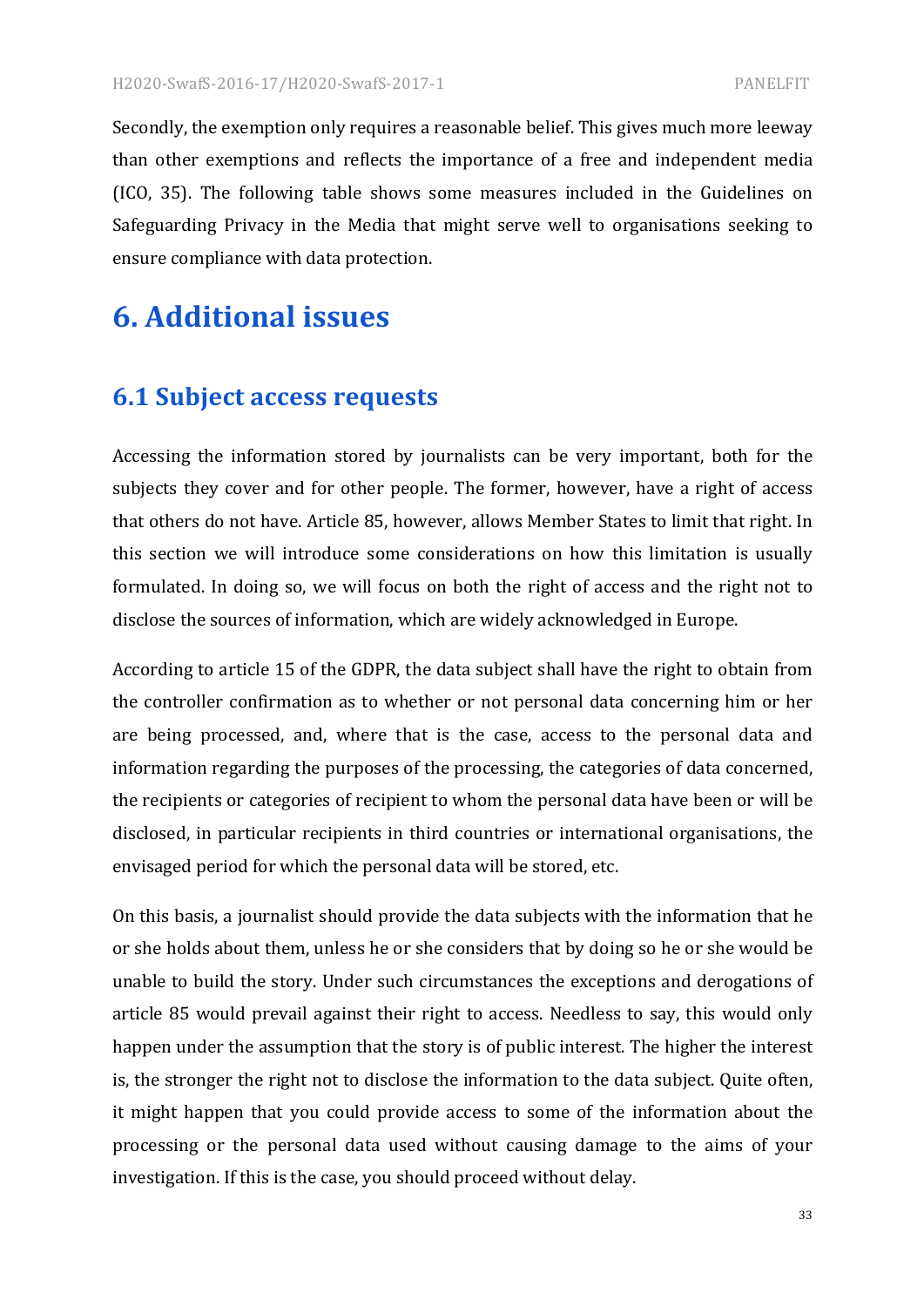The denial to provide the information requested might perfectly be justified even after the story is published. If you have strong reasons to consider that this might be against public interest, if you are able to explain why responding would undermine future investigations or publications, or journalistic activities more generally, you could refuse the request. But you will always have to give a good reason to oppose it. Finally, do not forget that you must not include any information about other people unless they have consented, or it is reasonable to supply it without their consent.

# **6.2 Confidential sources**

Sources of information are sacred to journalists. Several international instruments ensure their adequate protection, including the Resolution on Journalistic Freedoms and Human Rights, adopted at the 4<sup>th</sup> European Ministerial Conference on Mass Media Policy (Prague, 7-8 December 1994) and the Resolution on the Confidentiality of Journalists' Sources by the European Parliament (18 January 1994, Official Journal of the European Communities No. C 44/34). Moreover, Recommendation No. R(2000) 7 on the right of journalists not to disclose their sources of information was adopted by the Committee of Ministers of the Council of Europe on 8 March 2000. Moreover, in general domestic law and practice in member States provide for explicit and clear protection of the right of journalists not to disclose information identifying a source in accordance with Article 10 of the Convention for the Protection of Human Rights and Fundamental Freedoms.

Thus, there is a legal framework that allows journalists to keep their sources undisclosed. This right can only be limited under the conditions mentioned by Principle 3(b) of Recommendation No. R(2000) 7, namely:

"i. reasonable alternative measures to the disclosure do not exist or have been exhausted by the persons or public authorities that seek the disclosure, and

ii. the legitimate interest in the disclosure clearly outweighs the public interest in the non-disclosure, bearing in mind that:

-an overriding requirement of the need for disclosure is proved,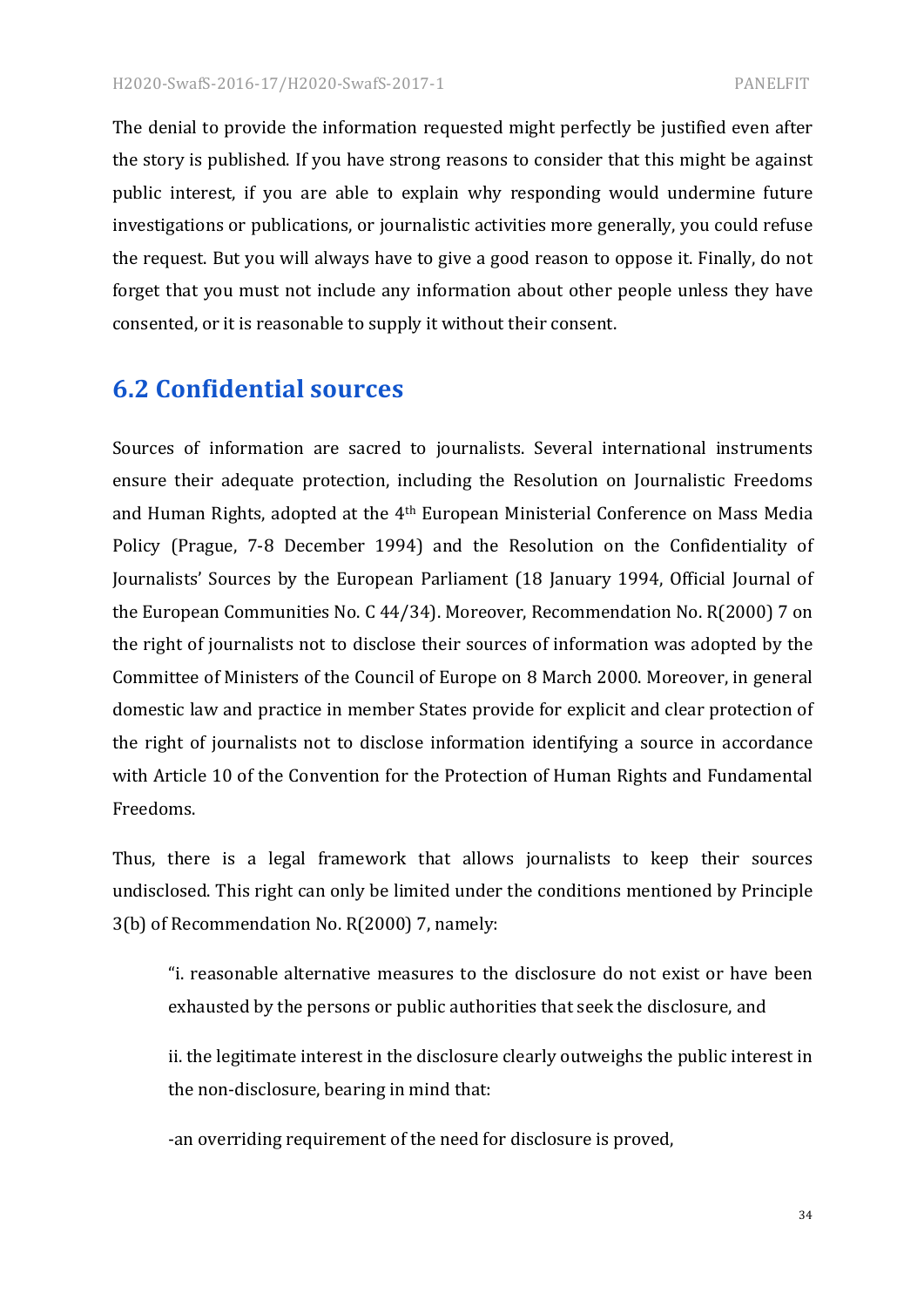-the circumstances are of a sufficiently vital and serious nature,

-the necessity of the disclosure is identified as responding to a pressing social need, and

-member States enjoy a certain margin of appreciation in assessing this need, but this margin goes hand in hand with the supervision by the European Court of Human Rights.

c. The above requirements should be applied at all stages of any proceedings where the right of non-disclosure might be invoked".

Finally, we must not forget that revealing a source also implies data processing. And that the source is also a data subject that has the rights conferred by the GDPR. Therefore, if the source is an individual, you will probably be able to preserve his or her identity on the basis of the GDPR. Indeed, if the subject of a story makes a subject access request and this could only be satisfied by disclosing the identity of your sources, you can only proceed if the source consents, or if it is reasonable to do so, all circumstances considered. If the source is an organisation, circumstances change since organisations do not have personal data. So, journalists need to rely upon the journalism exemption to withhold the source's identity if they are not willing to reveal their name or if it is not appropriate to disclose it.

# **6.3 Minors and vulnerable population**

You must be especially careful if you are willing to process data concerning minors or vulnerable populations. First, the legal basis for such processing might be feeble. Consent of a minor will only be valid if such minor can provide it according to the Member state legal framework. The GDPR establishes a minimum age, but Member states are empowered to raise it. Therefore, you must get informed about this. If the minor or the vulnerable person is unable to consent, their legal representatives should provide consent.

If you cannot obtain an informed consent, then processing should be based on the legitimate interest basis. However, the legitimate interest pursued by the controller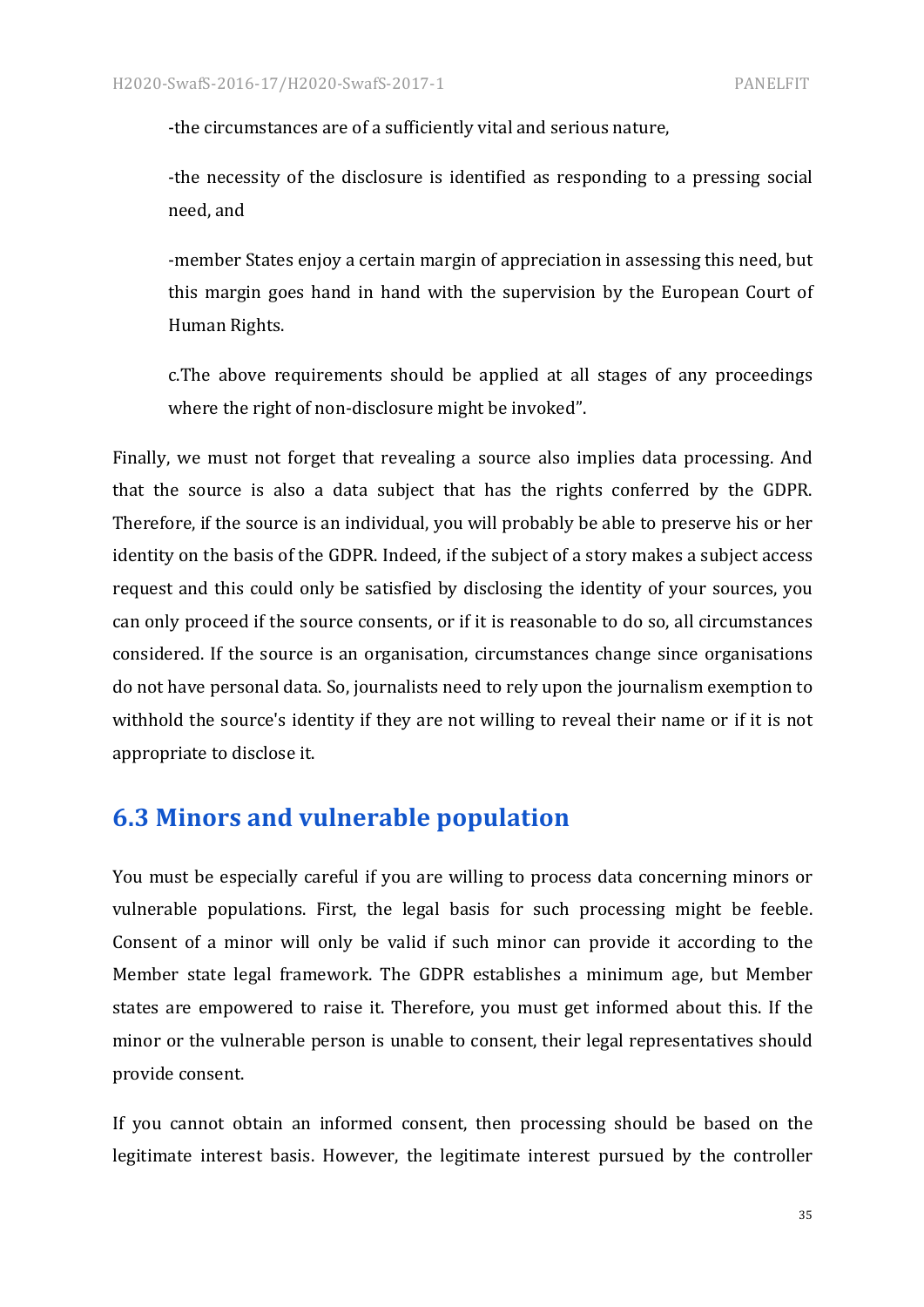does not apply "where such interests are overridden by the interests or fundamental rights and freedoms of the data subject which require protection of personal data, in particular where the data subject is a child". Therefore, it is highly improbable that the balancing test allows for the processing of personal data corresponding to minors. In our opinion, similar thoughts are applicable to vulnerable populations.

The Guidelines on Safeguarding Privacy in the Media include a summary of two cases related to minors.

- "In Kahn v. Germany, pictures of two children of Oliver Kahn, a former goalkeeper of the German national football team, and his wife were featured in a magazine. The journalists were fined because they had violated the family's right to privacy. All the photos showed the children in the company of their parents or on holiday, though the subject of the reports had not been the children themselves, but rather their parents' relationship and Oliver Kahn's career.
- In Reklos and Davourlis v. Greece, taking pictures of a new-born baby without the consent of his parents (in the intensive unit to which only hospital staff should have had access) was considered to be a violation of the right to privacy even though the pictures were not published".

Notice that this last sentence is particularly relevant, since it focuses on the need to have a legal basis for data processing at the moment when the photographs are made. The decision of not publishing them only avoids a subsequent unlawful processing (publication), but does not mend the previous infringement of the right to privacy.

# **6.4 Takeaway points**

There are some tips that might serve as a summary of the things that you must know about data protection compliance. In general, you should always keep in mind that:

• publication of personal data means data processing. Therefore, you must be sure that you are allowed to show these data before proceeding to do so. At that moment you must have a legal basis that allows processing. Otherwise, it would be unlawful.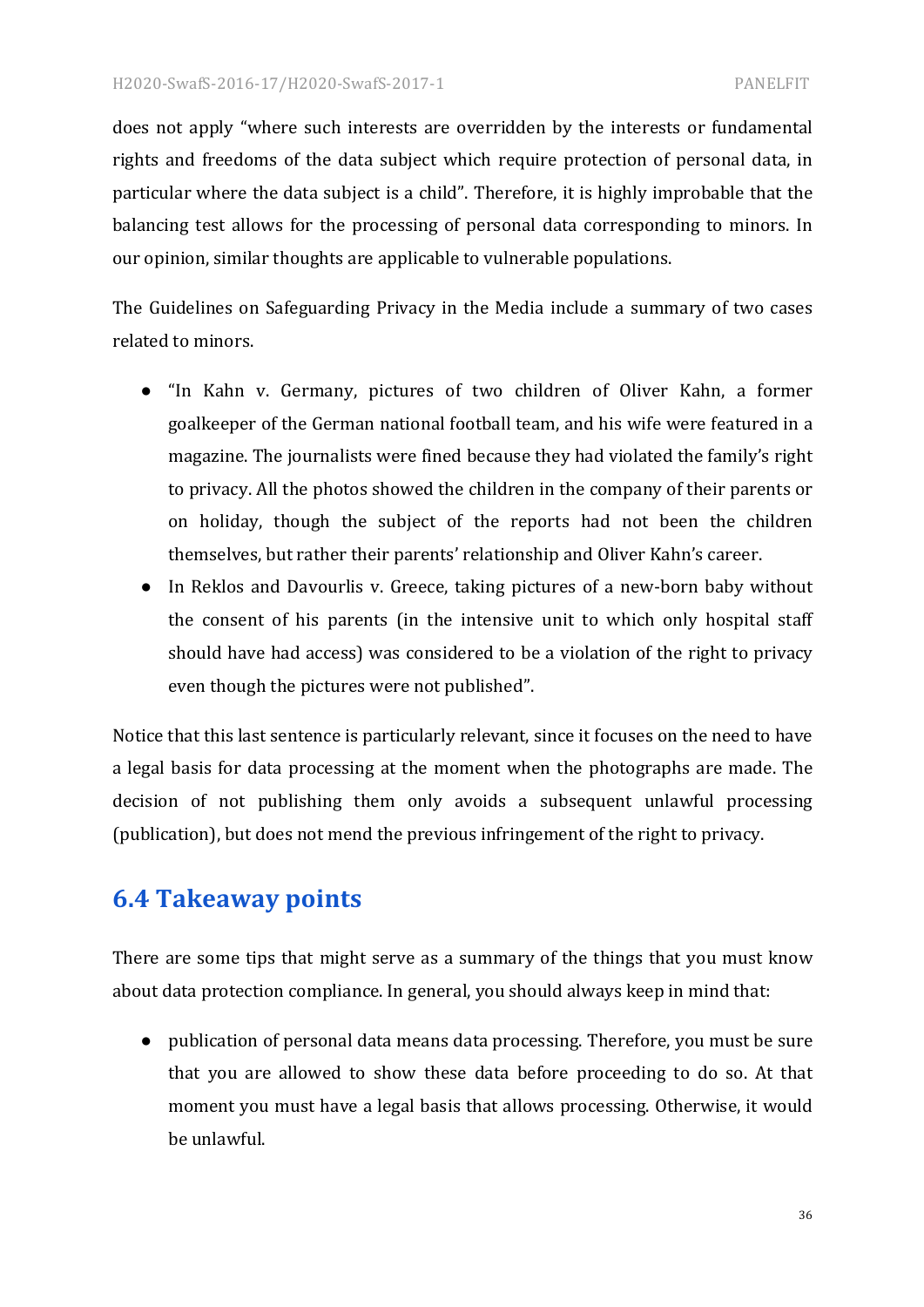- If the personal data is processed in order to serve the public interest ("journalistic purposes"), it is likely that the processing will not have to comply with some or all GDPR articles. Conversely, this means that if personal data is collected, analysed or otherwise processed for other reasons, the GDPR will apply in full.
- Publishing sensitive information might cause considerable harm to private life of the data subject. You must be sure that benefits to public interest justify such harm. To this purpose, you should balance the interests at stake, considering different levels of intrusion into the private life of the data subject. Only when public interest considerations clearly prevail against their privacy are you allowed to publish this information.
- The intervention of senior editorial or the use of expert input might be of great help to ensure that this requirement applies. Never forget that usually the interested journalists are not so objective while balancing the different interests involved.
- Always remember that you should only gather data that are relevant to your investigation and might of public interest. If, for instance, you are investigating a politician on the basis of a possible corruption practice and you discover sensitive information about his or her sexual orientation, you should not process it, provided that it is not relevant for the issue at stake. This is an essential requirement of the minimisation principle, a key concept in the GDPR.
- In particularly contentious cases, where it is not entirely clear whether or to what extent the "journalistic exemption" applies to data processing, an audit trail should be kept in order to explain the data protection considerations and consultation from the lead supervisory authority should be sought (Biriukova, p.30)
- Special precautions must be adopted where personal data are processed which reveal racial or ethnic origin, political opinions, religion or philosophical beliefs,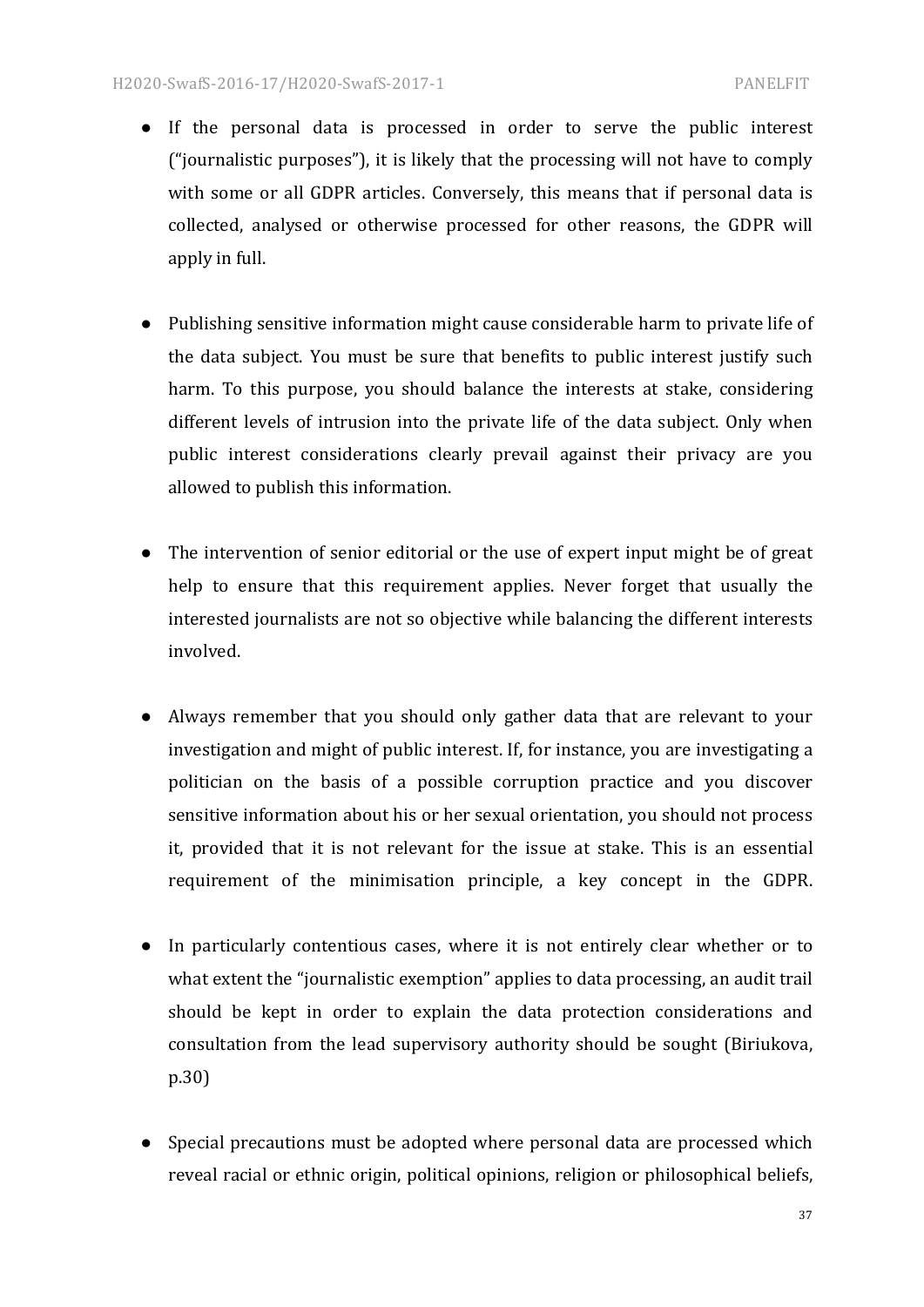trade union membership, and the processing of genetic data, data concerning health or data concerning sex life or criminal convictions and offences or related security measures.

• Data concerning the vulnerable population and especially minors should only be processed if strong reasons justify it. You must be absolutely sure that they apply to the concrete processing before proceeding.

# **7. Q&As**

#### **What about the secondary use of data?**

The answer to this question depends on some key issues. First, if data were collected on the basis of legitimate interest, a contract or vital interests, it can be used for another purpose, as long as the new purpose is compatible with the original one. According to Article 6.4 of the GDPR, one should take into account, inter alia:

- a. any link between the purposes for which the personal data have been collected and the purposes of the intended further processing;
- b. the context in which the personal data have been collected, in particular regarding the relationship between data subjects and the controller;
- c. the nature of the personal data, in particular whether special categories of personal data are processed, pursuant to Article 9, or whether personal data related to criminal convictions and offences are processed, pursuant to Article 10;
- d. the possible consequences of the intended further processing for data subjects;
- e. the existence of appropriate safeguards, which may include encryption or pseudonymisation.

If one would like to use the data for statistics or scientific research, it is not necessary to run the compatibility test. These new uses are compatible with the original purpose, according to Article 5.2 (b) of the GDPR.

If one processes the data on the basis of the data subjects' consent or following a legal requirement, no further processing beyond what is covered by the original consent or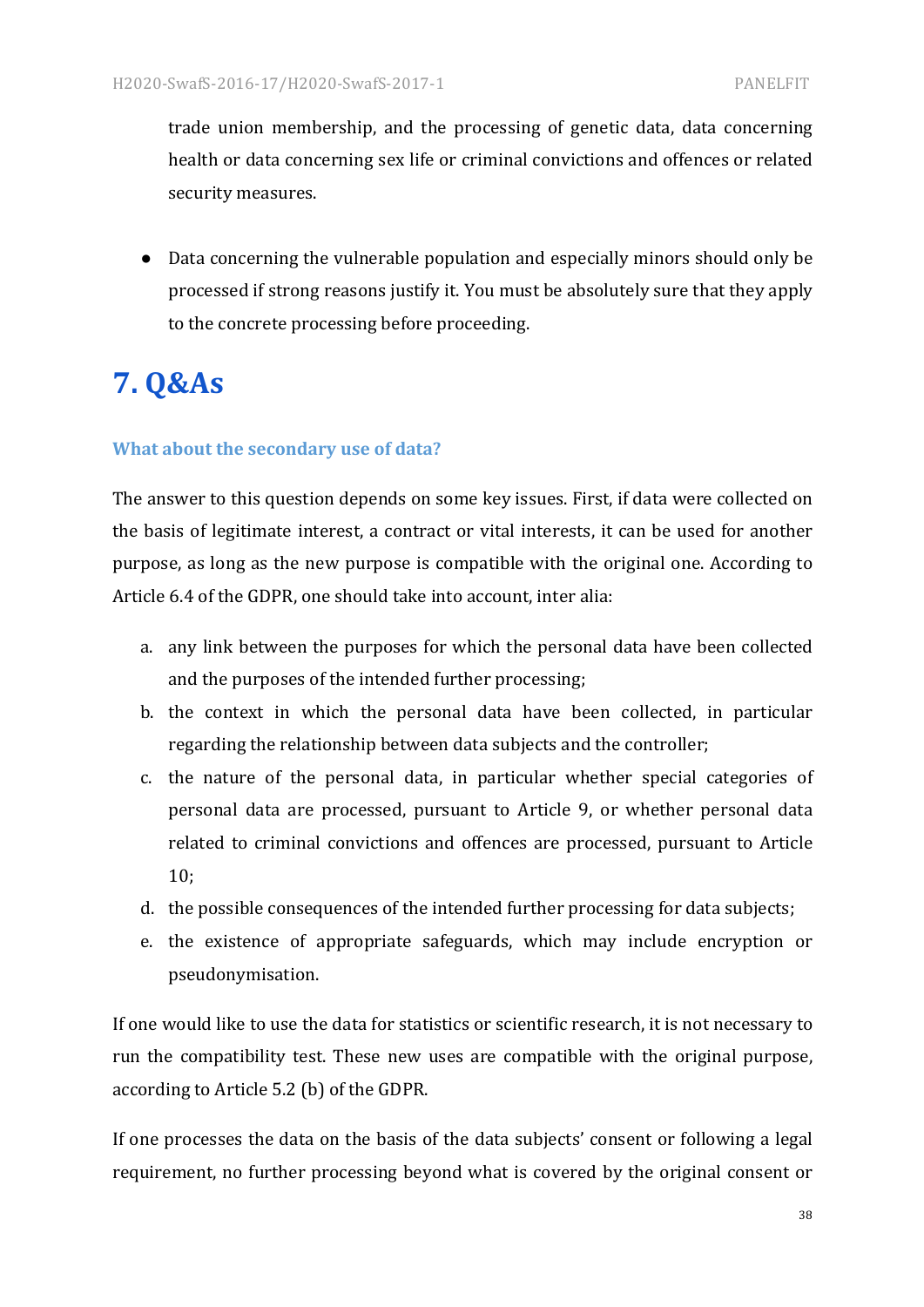the provisions of the law is possible. Further processing would require obtaining new consent or a new legal basis.

# I'd like to get a focus about the subjects involved in commercialisation of personal data, an economic evaluation of the amount of this global trafficking system

In principle, data commercialization is only possible if no personal data are involved. In the event that a dataset mixes both types of data, the GDPR is applicable. Thus, commercialization of data would not be acceptable. Personal data are related to rights. They are not commodities and cannot be bought or sold. See the part of the PANELFIT Guidelines devoted to datasets and our Critical Analysis for further data.

#### Data retention/storage, right to be forgotten

In general, data should not be retained any longer than strictly needed for the purposes they were collected. If the controller considers that they might be useful in the future, they should justify this assortment. In any case, they should be stored in a way that works well with the minimization and storage limitation principles. Thus, they should be anonymized or, at least, pseudonymized whenever possible.

The right to be forgotten is regulated by Article 17 GDPR. If the conditions set forth in Article 17.1 GDPR are met, the controller shall "have the obligation to delete personal data without undue delay". Nonetheless, this is not an absolute right. The exemptions of Article 17.3 GDPR identify cases in which this obligation does not apply. One of these conditions is that the right "shall not apply to the extent that processing is necessary  $(...)$ for exercising the right of freedom of expression and information" (Article 17.3 (a)). How could we balance both rights and interests -right to erasure and right of freedom of expression and information? According to what it was explained by the CJEU in its Google 2 judgment, Article 17.3.a GDPR is "an expression of the fact that the right to protection of personal data is not an absolute right but  $(...)$  must be considered in relation to its function in society and be balanced against other fundamental rights, in accordance with the principle of proportionality".<sup>14</sup> The Court "expressly lays down the requirement to strike a balance between the fundamental rights to privacy and protection of personal data guaranteed by Articles 7 and 8 of the Charter, on the one

 

<sup>14</sup> CJEU, Case C-136/17, judgment of 24 September 2019, paragraph 57.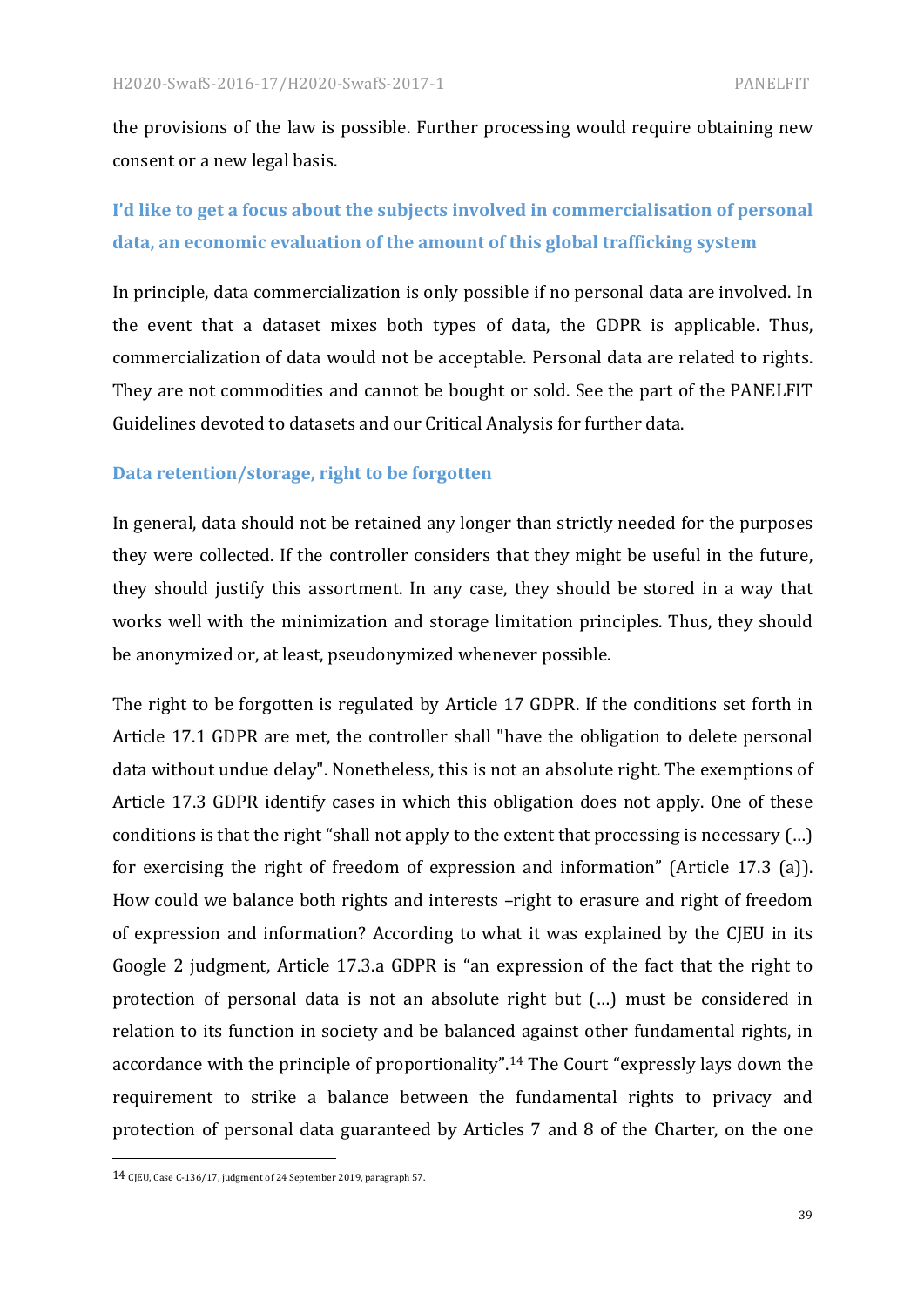hand, and the fundamental right of freedom of information guaranteed by Article 11 of the Charter, on the other."<sup>15</sup> On the other hand, the ECHR indicated in the judgment "M.L. and W.W. vs Germany" of June 28th, 2018, the that the balancing of the interests could hardly be resolved in favor of a request for erasure brought against the original publisher whose activity is at the heart of what freedom of expression aims to protect.<sup>16</sup> Thus, in general the right to be forgotten does not apply if it impedes the exercise of the right to information.

# Data collection in investigations, data storage, handling of data from confidential **sources**

Professional secrecy is a fundamental value that should not be broken on the basis of data protection. Most probably, your Member State has adopted specific rules to set out the powers of the supervisory authorities laid down in points  $(e)$  and  $(f)$  of Article 58(1) in relation to controllers or processors that are subject, under Union or Member State law or rules established by national competent bodies, to an obligation of professional secrecy or other equivalent obligations of secrecy where this is necessary and proportionate to reconcile the right of the protection of personal data with the obligation of secrecy (See Article 90 of the GDPR). Those rules, however, shall apply only with regard to personal data which the controller or processor has received as a result of or has obtained in an activity covered by that obligation of secrecy.

# Forensic research/investigation with machine learning and false outputs of such **approaches that affect citizens**

Journalists are supposed to check the accuracy of their information carefully. Inferred data are personal data, since it provides information about an identifiable person. All rights and duties settled by the GDPR are applicable to them.

#### **Specific tools that might make the data processing more manageable**

PANELFIT Handbook for Journalists and Guidelines might be quite useful for these purposes.

 

<sup>15</sup> CJEU, Case C-136/17, judgment of 24 September 2019, paragraph 59.

<sup>16</sup> European Court of Human Rights (ECHR), "M.L. and W.W. vs Germany", 28 June 2018.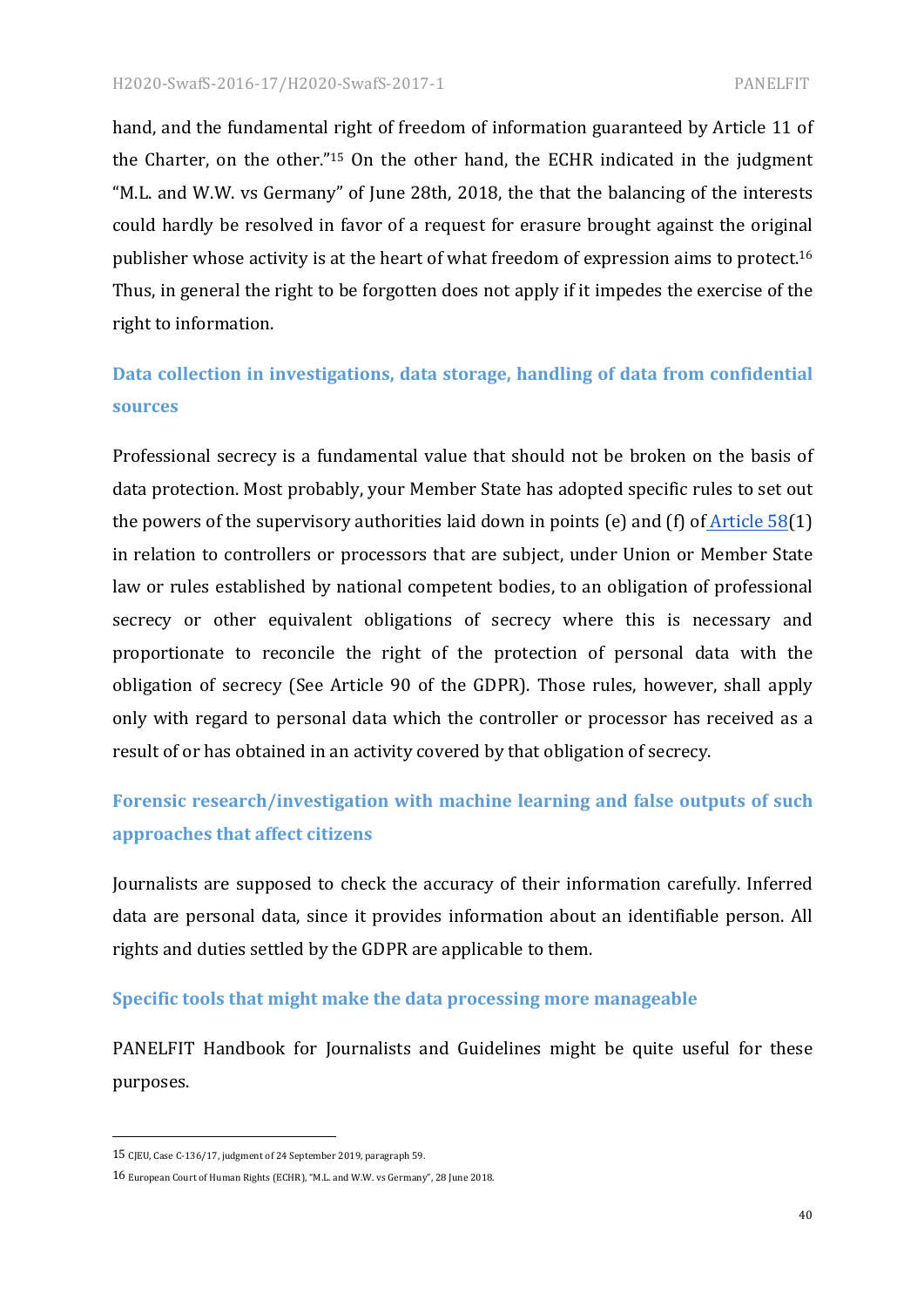**The lifecycle of handling data. If you can keep data or e.g. interview recordings, when should you delete them? Best practices for separating what can be kept indefinitely and what should be deleted, and about taking the time to actually delete relevant stuff from backup locations after x number of years**

There is nothing like an objective standard of adequate storage time in the GDPR. It totally depends on whether storage makes sense or not. If you can prove that storing such data is needed for the purpose of the processing, you can keep them indefinitely. In any case, they should be stored in a way that works well with the minimization and storage limitation principles. Thus, they should be anonymized or, at least, pseudonymized whenever possible.

#### **Regulation about health information**

"Personal data that are, by their nature, particularly sensitive in relation to fundamental rights and freedoms merit specific protection as the context of their processing could create significant risks to the fundamental rights and freedoms" (Recital 51 GDPR). Data concerning health are considered special categories of personal data. According to Article 9.1, they cannot be processed unless an exception that allows for such processing occurs. Exceptions are listed in Article 9.2.

#### **Protection about images**

Images are personal data. Therefore, one needs a legal basis to process such data. If the images correspond to several people, the legal basis should apply to all data subjects. For instance, if the data basis is consent, you should have the consent of all people who are pictured in the photograph or video. Of course, public interest might be an excellent legal basis to allow processing, but you should carefully balance the rights, freedoms and interest at stake. For example, if you could avoid identification of those people who are not essential to the information, you should do it, especially if those are minors.

How to handle data that is publicly available in a non-structured format with the **purpose** of compiling a new dataset that could possibly lead to valuable **information, but also harm vulnerable people (e.g.** scraping [public] personal data from a social media**)?**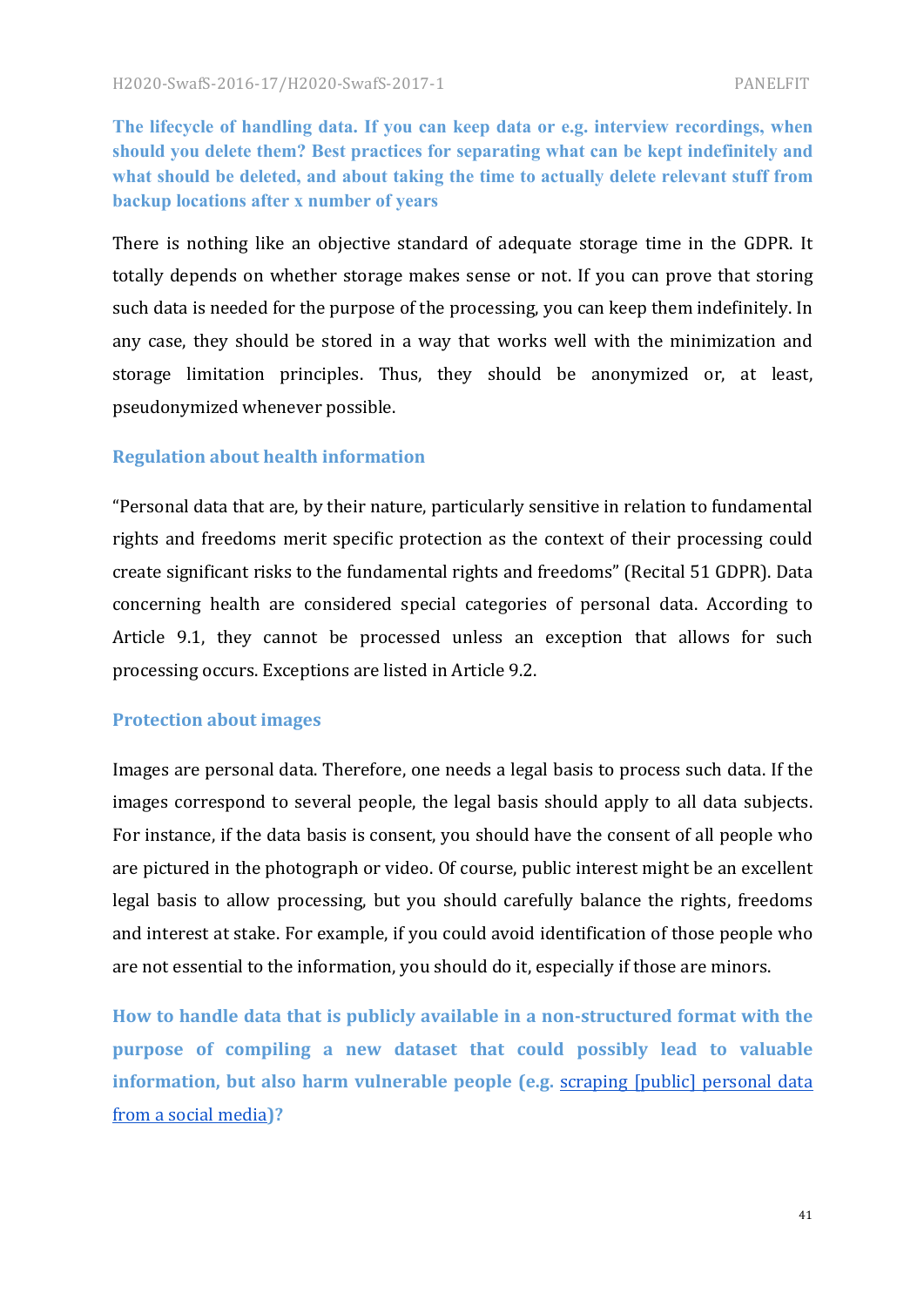In general, you should always find a suitable legal basis for data processing. As previously mentioned, legitimate interest is, in the absence of consent, the most suitable one. If we are talking about the vulnerable population, this should be included prominently in the balancing test. Processing would only be lawful if public interest is so strong that it overwhelms the data subject interest.

Scraping as such does not introduce novelties in this basic rule. Even thought some data might be public, this does not mean that you can use them as you wish. In the case of data that are expressed in a social network, you should also take into account that you are also a user of that network. Thus, the Terms of Service are applicable to you. This should not in principle mean too much, but you should keep it in mind.

Detailed information about this is available here:

Moreno Mancosu, Federico Vegetti, What You Can Scrape and *What Is Right to Scrape: A Proposal for a Tool to Collect Public Facebook Data, Social media* + Society, Volume: 6 issue: 3, Article first published online: July 31, 2020; Issue published: July 1, 2020, at: https://journals.sagepub.com/doi/full/10.1177/2056305120940703

How to behave when you want to send a press release to another journalist's professional email address (assuming you did not have any prior contact). Should **you** ask for permission beforehand (and how, if not by email) or should you **presume they have an interest in being informed, so you send them your press** release and give them the possibility to opt-out? And what about follow-up **emails?**

In general, you can send emails to people's professional addresses, provided that:

- you have a good reason to think that the recipient can benefit from the information provided by the press release.
- you should inform the recipient of what personal data you are processing, for what purpose, and how they can remove their data from your mailing list, or change them, in case this list exists.
- Furthermore, you should not process the addressees' personal data (storage, for instance) for longer than necessary.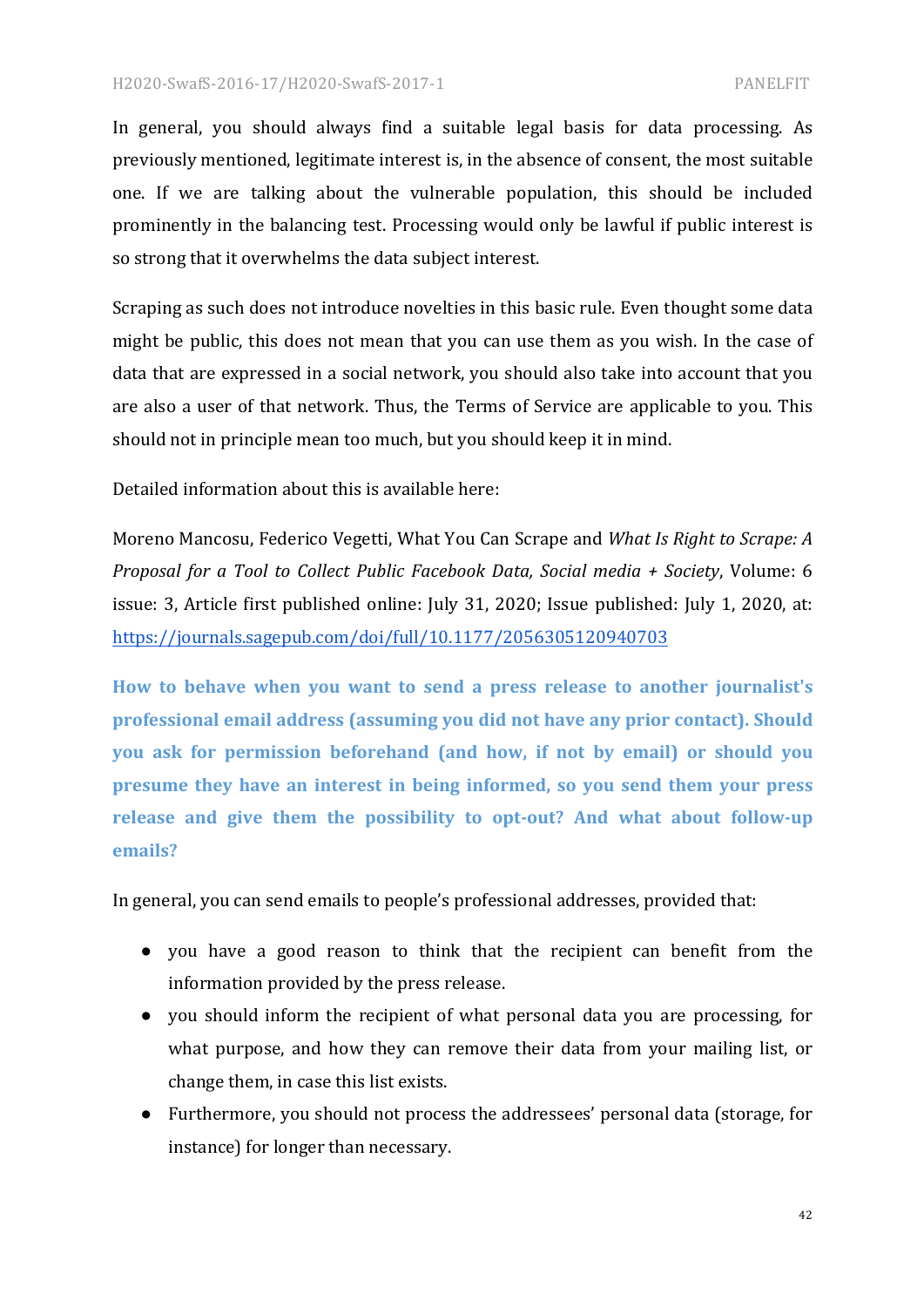Sending follow-ups does not violate GDPR if it meets the three requirements described in the answer above. Data processing in case of a follow-up message should follow the same rules as a preliminary message.

# **8. Glossary (art. 4 GDPR)**

- (1) **'personal data'** means any information relating to an identified or identifiable natural person ('data subject'); an identifiable natural person is one who can be identified, directly or indirectly, in particular by reference to an identifier such as a name, an identification number, location data, an online identifier or to one or more factors specific to the physical, physiological, genetic, mental, economic, cultural or social identity of that natural person;
- (2) **'processing'** means any operation or set of operations which is performed on personal data or on sets of personal data, whether or not by automated means, such as collection, recording, organisation, structuring, storage, adaptation or alteration, retrieval, consultation, use, disclosure by transmission, dissemination or otherwise making available, alignment or combination, restriction, erasure or destruction;
- (3) **'restriction of processing'** means the marking of stored personal data with the aim of limiting their processing in the future;
- (4) **'profiling'** means any form of automated processing of personal data consisting of the use of personal data to evaluate certain personal aspects relating to a natural person, in particular to analyse or predict aspects concerning that natural person's performance at work, economic situation, health, personal preferences, interests, reliability, behaviour, location or movements: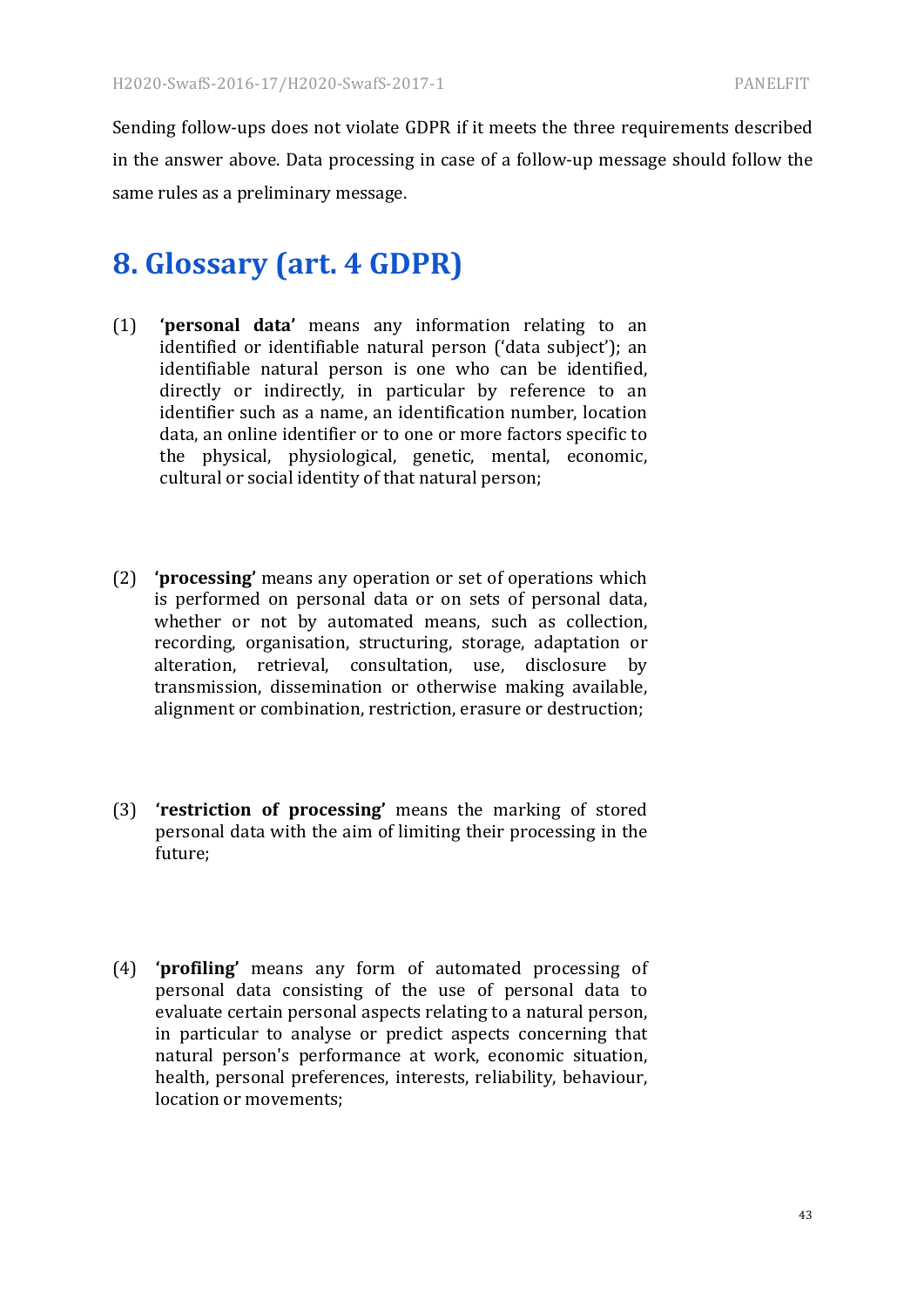- (5) **'pseudonymisation'** means the processing of personal data in such a manner that the personal data can no longer be attributed to a specific data subject without the use of additional information, provided that such additional information is kept separately and is subject to technical and organisational measures to ensure that the personal data are not attributed to an identified or identifiable natural person;
- (6) **'filing system'** means any structured set of personal data which are accessible according to specific criteria, whether centralised, decentralised or dispersed on a functional or geographical basis;
- (7) **'controller'** means the natural or legal person, public authority, agency or other body which, alone or jointly with others, determines the purposes and means of the processing of personal data; where the purposes and means of such processing are determined by Union or Member State law, the controller or the specific criteria for its nomination may be provided for by Union or Member State law;
- (8) **'processor'** means a natural or legal person, public authority, agency or other body which processes personal data on behalf of the controller;
- (9) **'recipient**' means a natural or legal person, public authority, agency or another body, to which the personal data are disclosed, whether a third party or not. However, public authorities which may receive personal data in the framework of a particular inquiry in accordance with Union or Member State law shall not be regarded as recipients; the processing of those data by those public authorities shall be in compliance with the applicable data protection rules according to the purposes of the processing;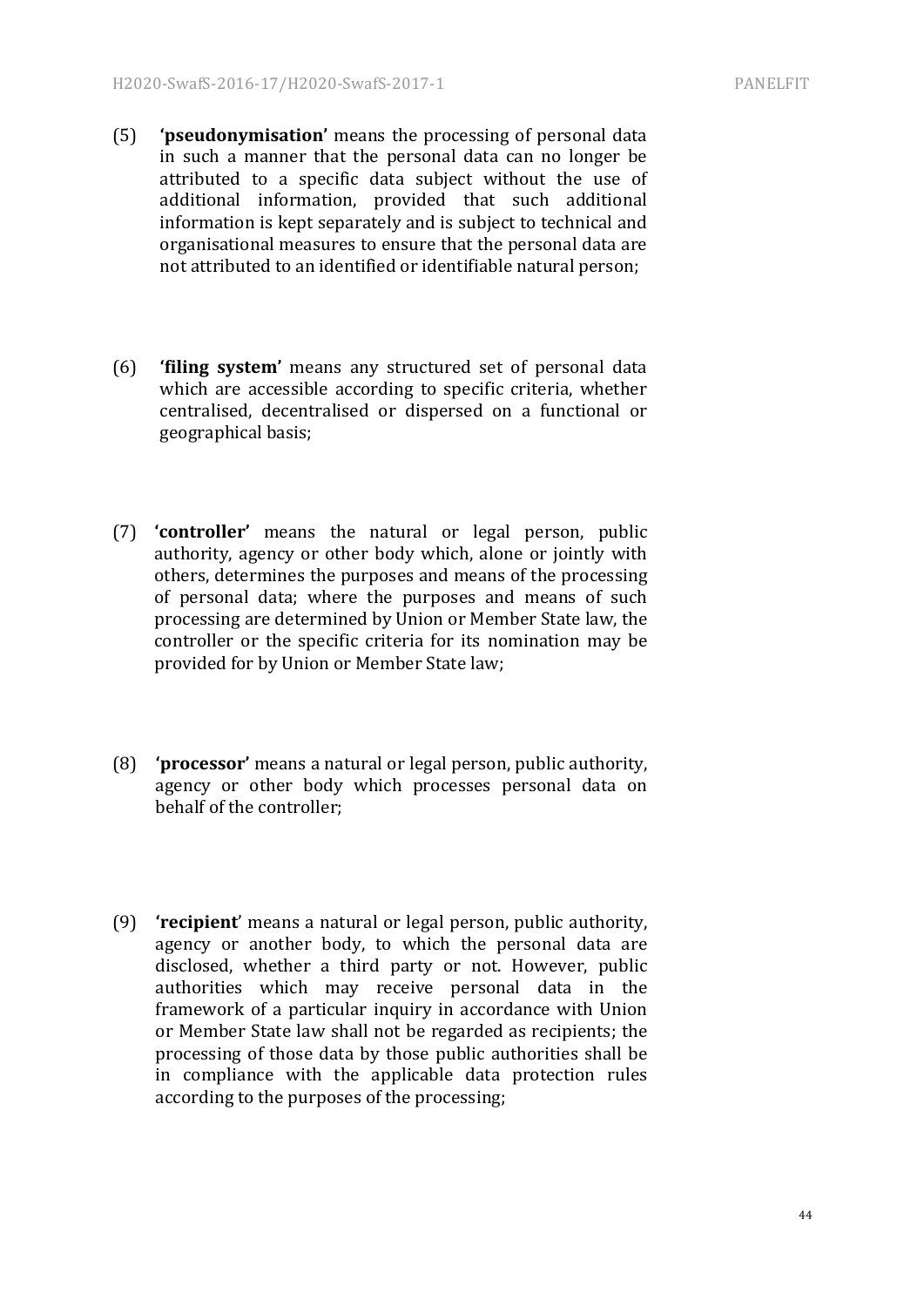- (10) **'third party'** means a natural or legal person, public authority, agency or body other than the data subject, controller, processor and persons who, under the direct authority of the controller or processor, are authorised to process personal data;
- (11) **'consent'** of the data subject means any freely given, specific, informed and unambiguous indication of the data subject's wishes by which he or she, by a statement or by a clear affirmative action, signifies agreement to the processing of personal data relating to him or her;
- (12) **'personal data breach'** means a breach of security leading to the accidental or unlawful destruction, loss, alteration, unauthorised disclosure of, or access to, personal data transmitted, stored or otherwise processed;
- (13) **'genetic data'** means personal data relating to the inherited or acquired genetic characteristics of a natural person which give unique information about the physiology or the health of that natural person and which result, in particular, from an analysis of a biological sample from the natural person in question;
- (14) **'biometric data'** means personal data resulting from specific technical processing relating to the physical, physiological or behavioural characteristics of a natural person, which allow or confirm the unique identification of that natural person, such as facial images or dactyloscopic data;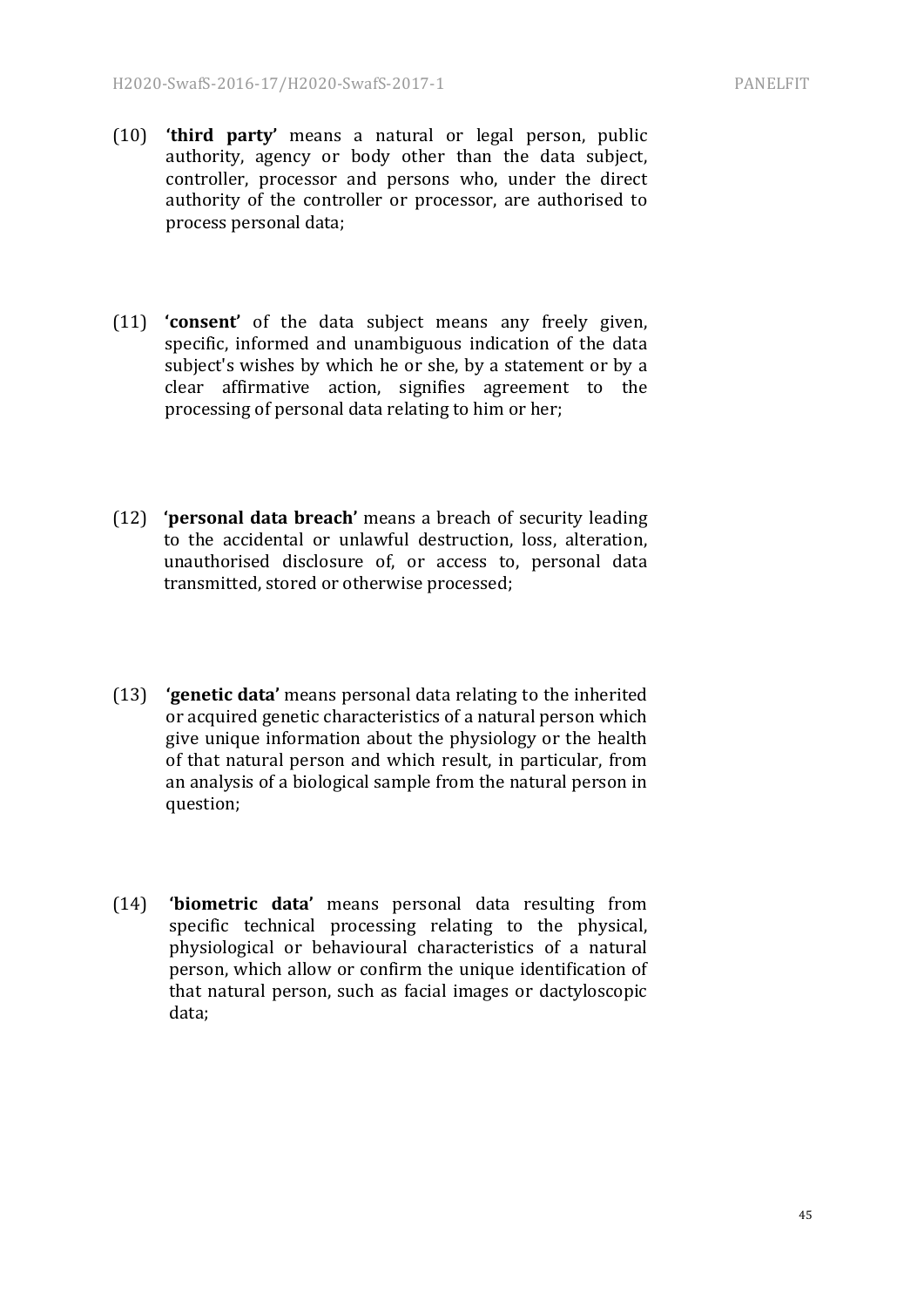(15) **'data concerning health'** means personal data related to the physical or mental health of a natural person, including the provision of health care services, which reveal information about his or her health status;

#### (16) **'main establishment'** means:

- (a) as regards a controller with establishments in more than one Member State, the place of its central administration in the Union, unless the decisions on the purposes and means of the processing of personal data are taken in another establishment of the controller in the Union and the latter establishment has the power to have such decisions implemented, in which case the establishment having taken such decisions is to be considered to be the main establishment;
- (b) as regards a processor with establishments in more than one Member State, the place of its central administration in the Union, or, if the processor has no central administration in the Union, the establishment of the processor in the Union where the main processing activities in the context of the activities of an establishment of the processor take place to the extent that the processor is subject to specific obligations under this Regulation;
- (17) **'representative'** means a natural or legal person established in the Union who, designated by the controller or processor in writing pursuant to Article 27, represents the controller or processor with regard to their respective obligations under this Regulation;
- (18) **'enterprise'** means a natural or legal person engaged in an economic activity, irrespective of its legal form, including partnerships or associations regularly engaged in an economic activity;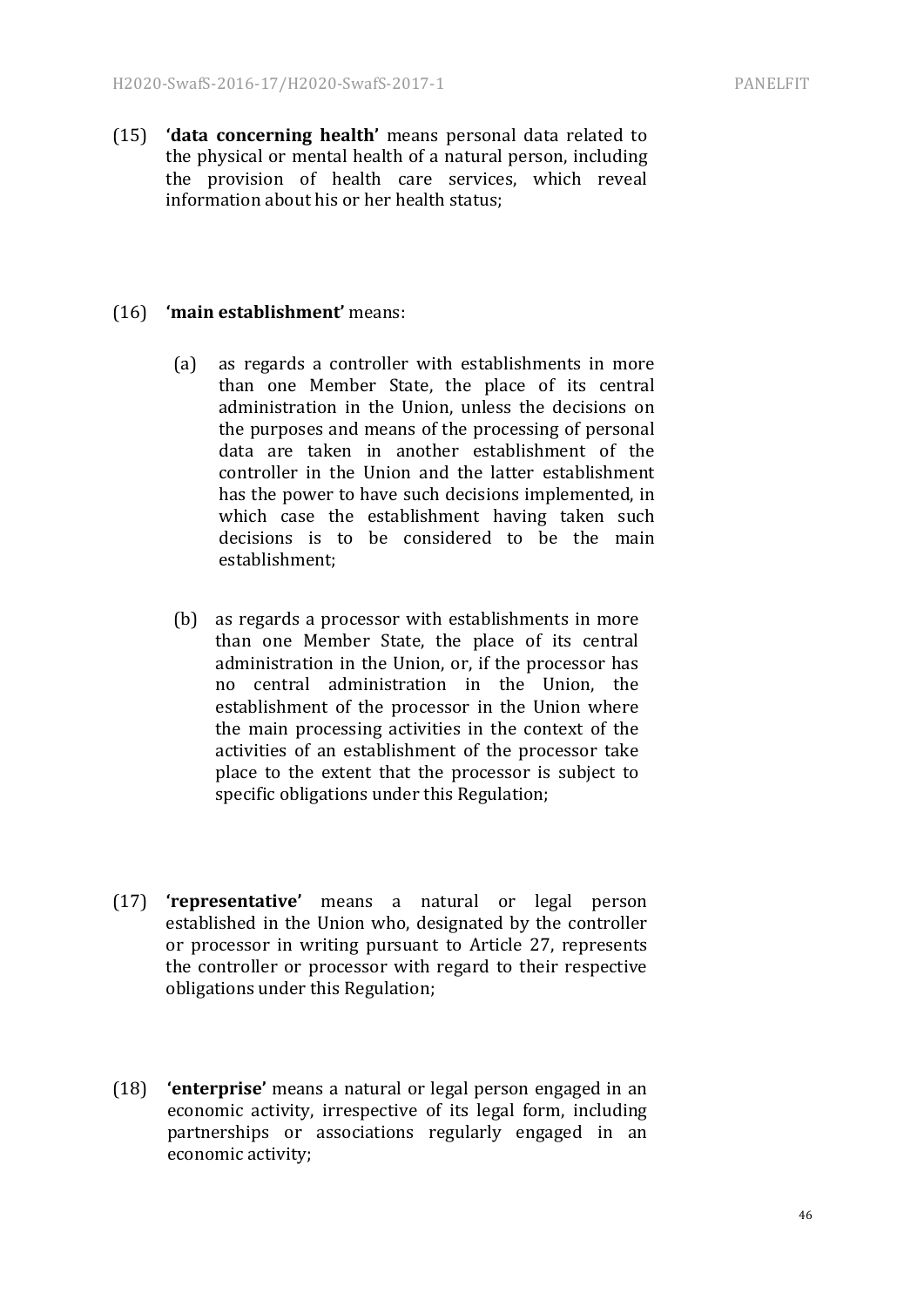- (19) **'group of undertakings'** means a controlling undertaking and its controlled undertakings;
- (20) **'binding corporate rules'** means personal data protection policies which are adhered to by a controller or processor established on the territory of a Member State for transfers or a set of transfers of personal data to a controller or processor in one or more third countries within a group of undertakings, or group of enterprises engaged in a joint economic activity;
- (21) **'supervisory authority'** means an independent public authority which is established by a Member State pursuant to Article 51:
- (22) **'supervisory authority concerned'** means a supervisory authority which is concerned by the processing of personal data because:
	- (a) the controller or processor is established on the territory of the Member State of that supervisory authority;
	- (b) data subjects residing in the Member State of that supervisory authority are substantially affected or likely to be substantially affected by the processing; or
	- (c) a complaint has been lodged with that supervisory authority;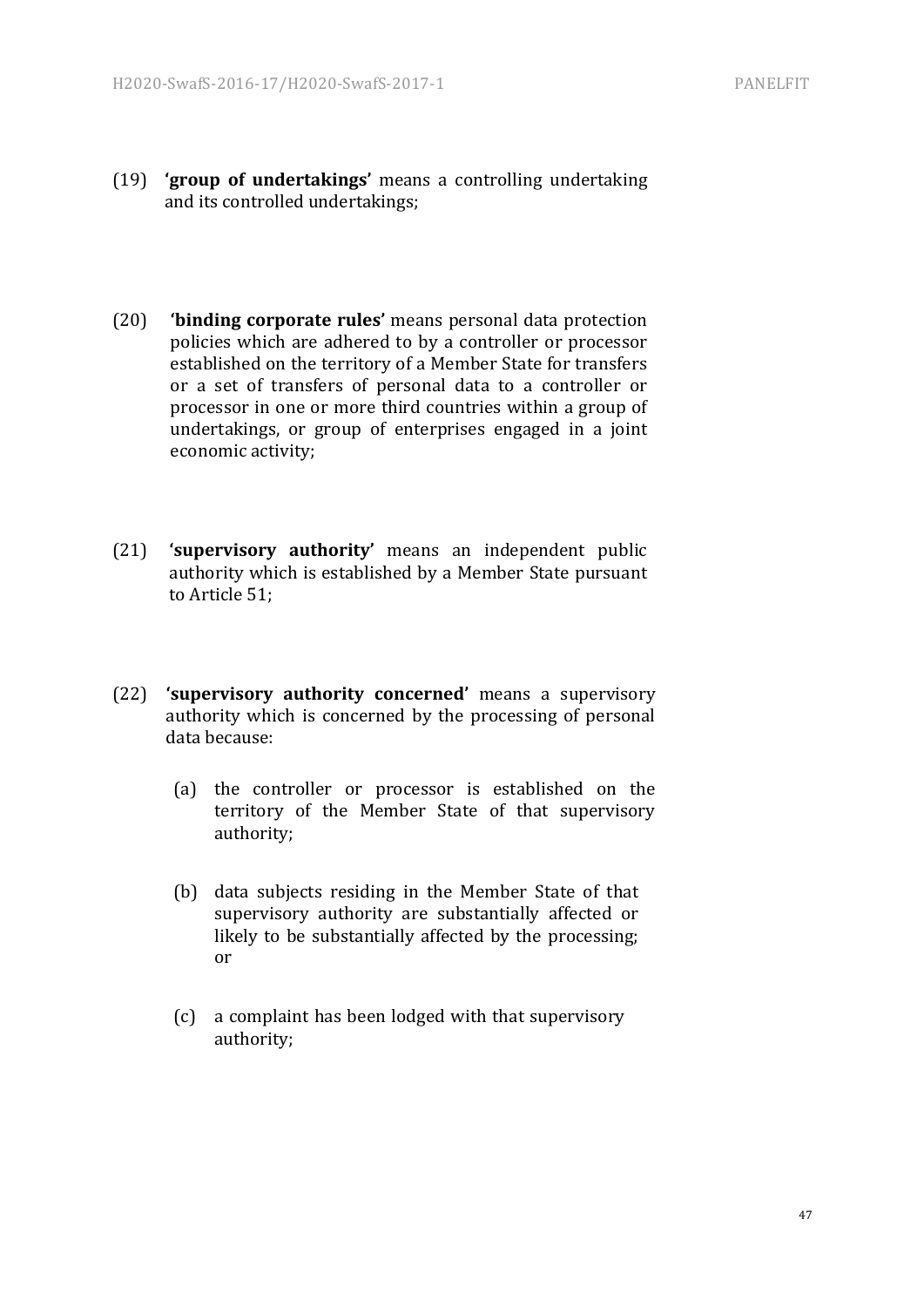#### (23) **'cross-border processing'** means either:

- (a) processing of personal data which takes place in the context of the activities of establishments in more than one Member State of a controller or processor in the Union where the controller or processor is established in more than one Member State; or
- (b) processing of personal data which takes place in the context of the activities of a single establishment of a controller or processor in the Union but which substantially affects or is likely to substantially affect data subjects in more than one Member State.

- (24) **'relevant and reasoned objection'** means an objection to a draft decision as to whether there is an infringement of this Regulation, or whether envisaged action in relation to the controller or processor complies with this Regulation, which clearly demonstrates the significance of the risks posed by the draft decision as regards the fundamental rights and freedoms of data subjects and, where applicable, the free flow of personal data within the Union;
- (25) **'information society service'** means a service as defined in point (b) of Article  $1(1)$  of Directive (EU) 2015/1535 of the European Parliament and of the Council (19);
- (26) **'international organisation'** means an organisation and its subordinate bodies governed by public international law, or any other body which is set up by, or on the basis of, an agreement between two or more countries.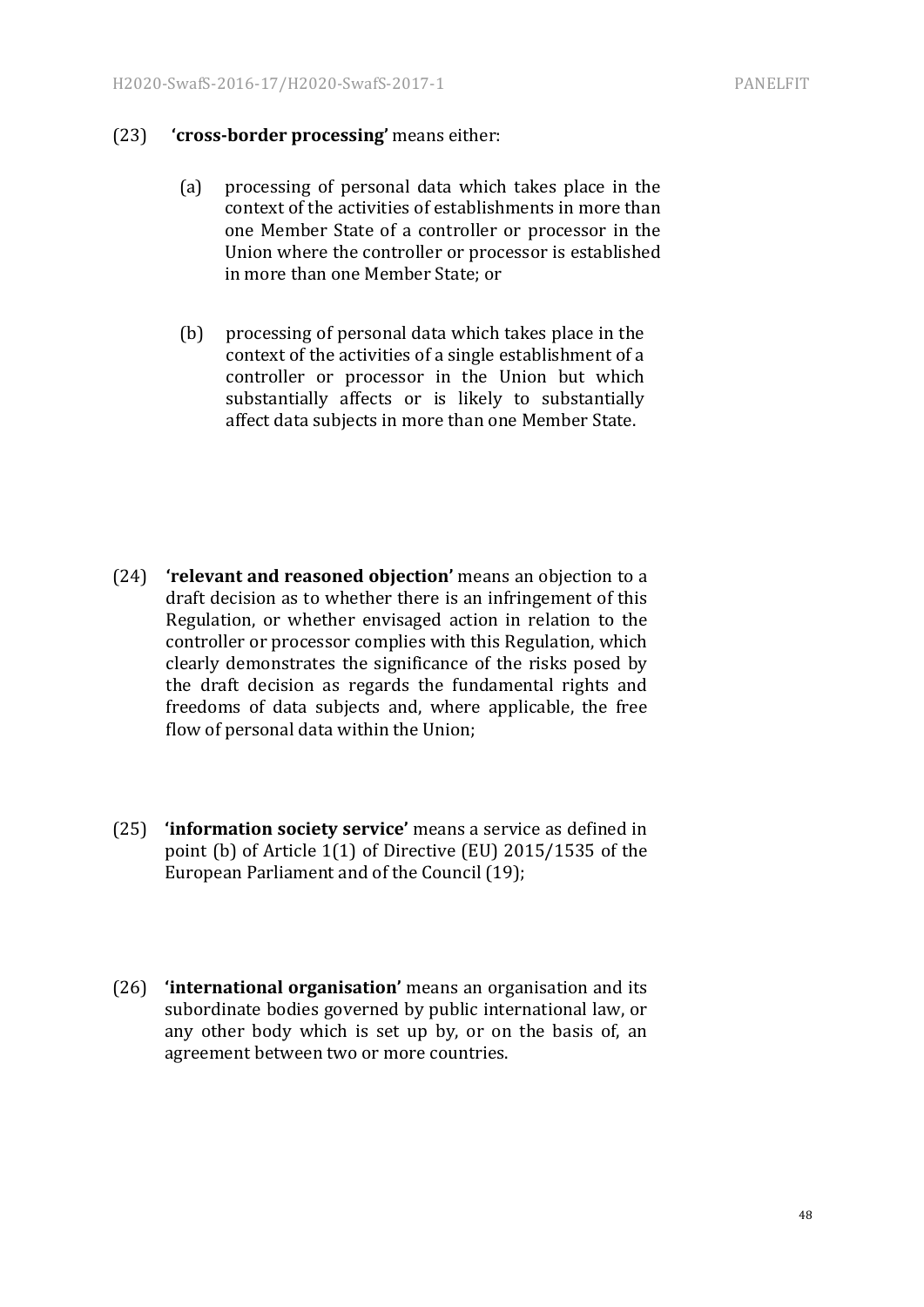# **Annex I. The balancing test**

# **Introduction:** The balancing test in the context of legitimate interest as a legal **basis** for processing

Legitimate interest is one of six legal bases for the processing of personal data stated in Article  $6(1)$  of the GDPR. This legal basis requires that the legitimate interests of the controller or any third parties to whom the data are disclosed prevail over the interests, fundamental rights and freedoms of the data subjects (Article  $6(1)(f)$ . To verify that this is indeed the case, controllers can make use of a tool called balancing test, which was recommended by the Article 29 Working Party, for instance<sup>17</sup>. This tool is aimed at ensuring that the legitimate interests of the controller or any third parties to whom the data are disclosed prevail over the interests and fundamental rights and freedoms of the data subjects.

# When do fundamental rights and freedoms of the person concerned by the data **protection not take precedence?**

Carrying out a balancing test involves considering several key factors that are decisive in determining which interests, freedoms or rights prevail, namely<sup>18</sup>:

- the **nature and source of the legitimate interest** whether the data processing is necessary for the exercise of a fundamental right, is otherwise in the public interest, or benefits from recognition in the community concerned. Evaluating the possible prejudice suffered by the controller, by third parties or the broader community if the data processing does not take place is compulsory.
- The **power and status of the two parties** (controller or third party and data subject). For instance, an employer intending to process the data of an employee is in a stronger position than the employee. If the data subject is a minor his/her interests, rights or freedoms should be overweighted.

 

<sup>17</sup> A29WP, Opinion 06/2014 on the notion of legitimate interests of the controller under Article 7 of Directive 95/46/EC. April 2014, p.24. At: https://ec.europa.eu/justice/article-29/documentation/opinion-recommendation/files/2014/wp217\_en.pdf. Accessed 05 January 2020

<sup>18</sup> A29WP, Opinion 06/2014 on the notion of legitimate interests of the controller under Article 7 of Directive 95/46/EC. April 2014, p.24. At: https://ec.europa.eu/justice/article-29/documentation/opinion-recommendation/files/2014/wp217\_en.pdf. Accessed 05 January 2020.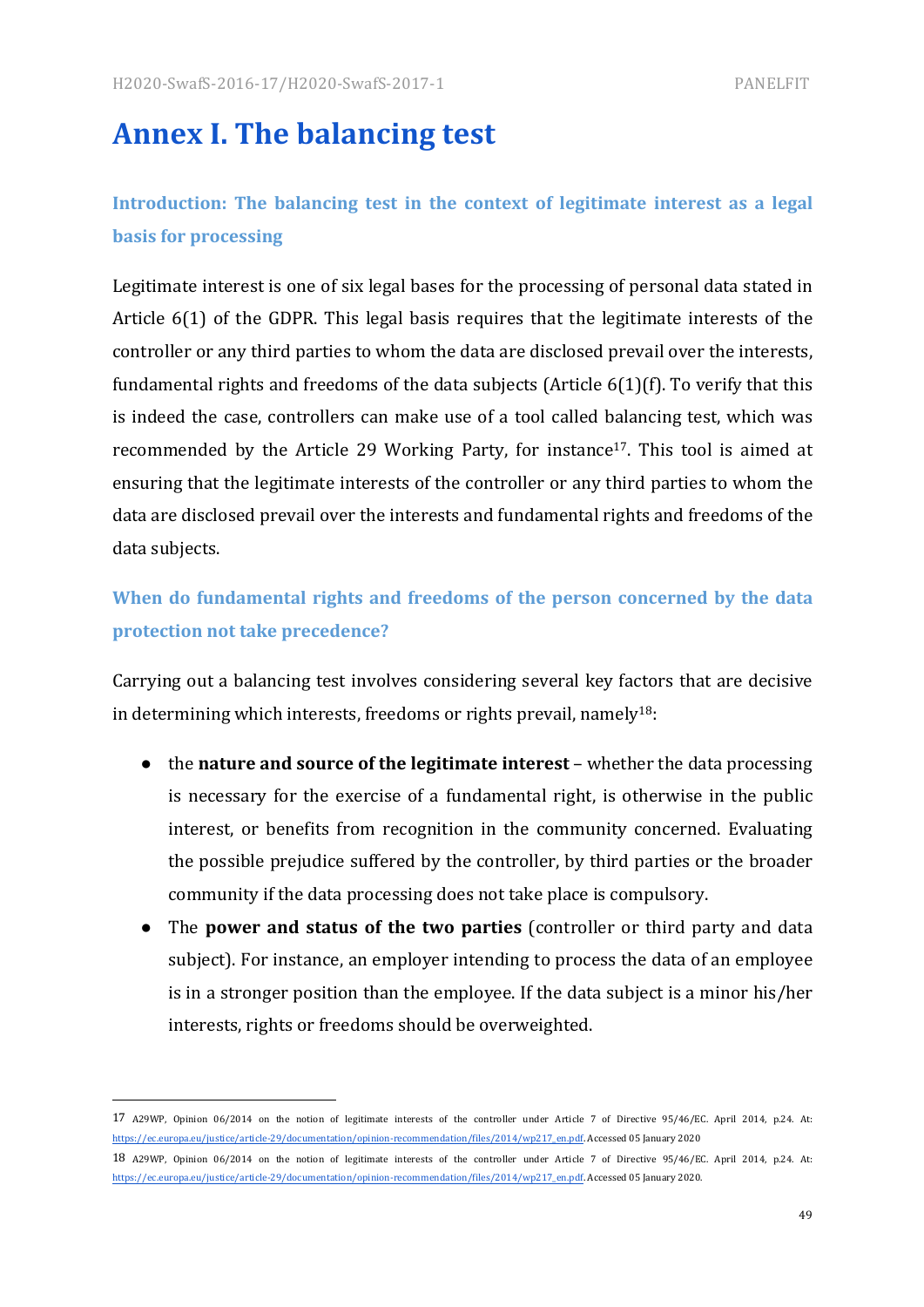- The **nature of the data**. Special categories data, for instance, should be given greater weight. Similarly, data that people are likely to consider particularly 'private' (for example financial data), children's data or data relating to other vulnerable individuals should be adequately weighed.
- The **impact** of the processing on the data subjects. To this purpose, controllers should consider whether processing might result in a high risk to individuals' rights and freedoms. If this is the case, they must perform a DPIA.
- The data subjects' **reasonable expectations** about what will happen to their data. Controllers should be able to demonstrate that a reasonable person would expect the processing in light of the particular circumstances applicable. If the purpose and method of processing is not immediately obvious and there is the potential for a range of reasonable opinions about whether people would expect it, controllers may wish to carry out some form of consultation, focus group or market research with individuals to demonstrate expectations and support their position. If there are pre-existing studies in regard to reasonable expectations in a particular context, controllers may be able to draw on these as part of their determination of what individuals may or may not expect<sup>19</sup>.
- The **way data are processed** (large scale, data mining, profiling, disclosure to a large number of people or publication);
- The **additional safeguards** which could limit undue impact on the data subject, such as data minimisation (e.g. strict limitations on the collection of data, or immediate deletion of data after use) – technical and organisational measures to ensure that the data cannot be used to take decisions or other actions with respect to individuals ('functional separation') – wide use of anonymisation techniques, aggregation of data, privacy-enhancing technologies, privacy by design, privacy and data protection impact assessments; increased transparency,

 

<sup>19</sup> ICO, How do we apply legitimate interests in practice? At: https://ico.org.uk/for-organisations/guide-to-data-protection/guide-to-the-general-data-protectionregulation-gdpr/legitimate-interests/how-do-we-apply-legitimate-interests-in-practice/ Accessed: 15 January 2020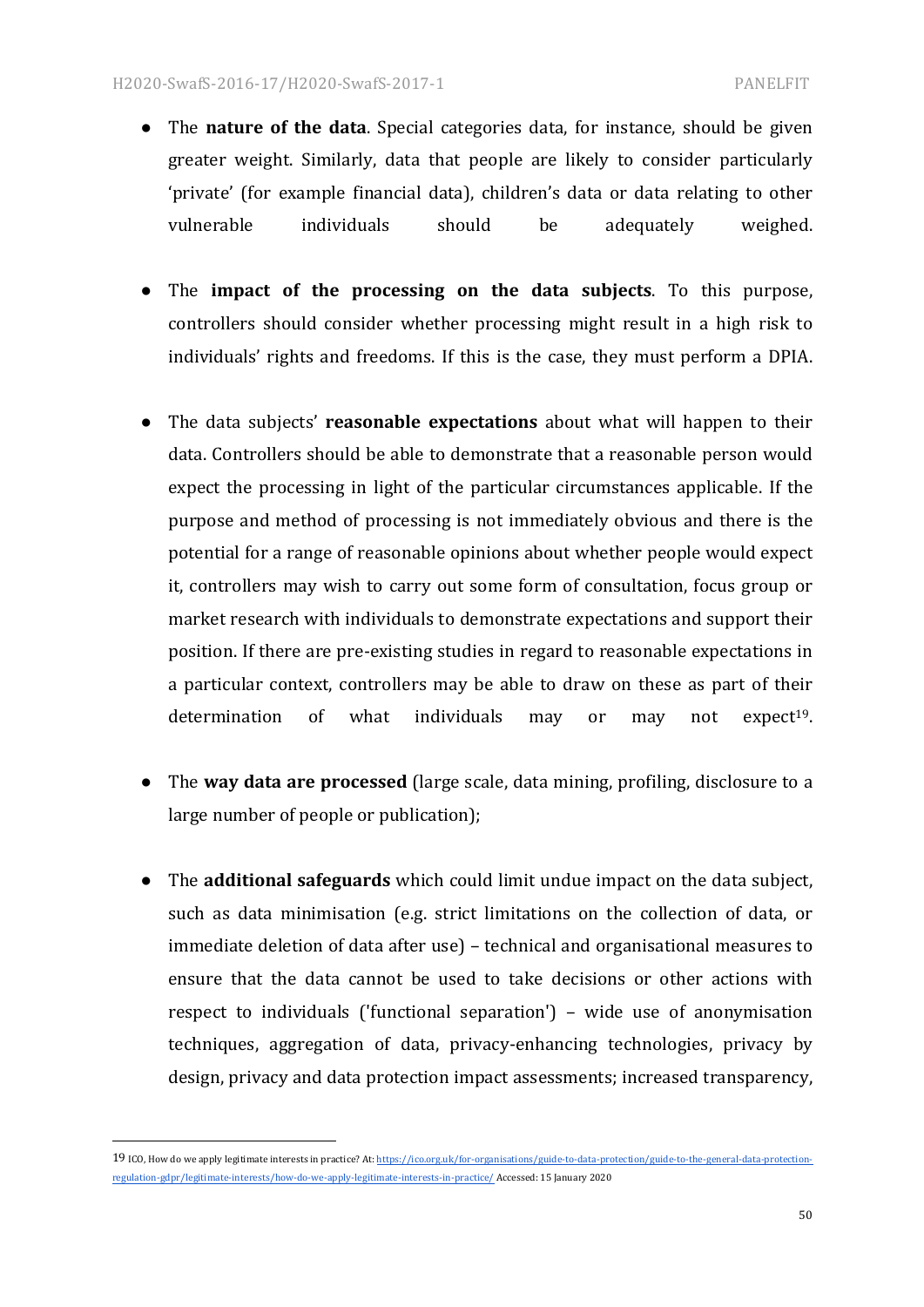general and unconditional right to object (opt-out), data portability and related measures to empower data subjects, etc.

#### **The issue of additional safeguard**

The Article 29 Working Party considers that mitigation measures and safeguards, such as organisational or technical measures adopted by the controller for the protection of the data subject rights should be included in the balancing test. There is, however, an alternative approach, which considers that article  $6(1)(f)$  asks for a balancing test between two values, the legitimate interests of the controller (or a third party) and the interests, rights and freedoms of the data subject. Mitigation measures and safeguards do not fit well with any of these values. Therefore, they should not be considered. Otherwise, they would outweigh the controllers' side since they would undermine the importance of the possible harm to be caused to the data subject interests, rights and freedoms. Kamara and De Hert have made some convincing statements on this concrete issue, by stating that $20$ 

*"including mitigation measures in the assessment would lead to a representation of*  the actual expected impact of the processing to the data subjects' rights, and would *still allow the legitimate interests to prevail. This approach does not 'punish' the controller that takes mitigation measures and safeguards, by not including them in the balancing test. On the contrary it encourages the controller to do so. On the* other hand, one should keep in mind that the weight of future safeguards and mitigation measures is always relevant to their realisation and effectiveness. Such *measures therefore should be considered, but not play a significant role in* determining to which side the scale leans."

#### **Some examples of balancing test**

 

Example 1<sup>21</sup>

<sup>20</sup> Kamara, Irene and De Hert, Paul, "Understanding the balancing act behind the legitimate interest of the controller ground: a pragmatic approach, Brussels Privacy Hub, Working paper, vol. 4, nº 12, 2018, p.17. At: https://brusselsprivacyhub.eu/BPH-Working-Paper-VOL4-N12.pdf Accessed: 17 January 2020 21 Source: A29WP, Opinion 06/2014 on the notion of legitimate interests of the controller under Article 7 of Directive 95/46/EC. April 2014, p.63. At:

https://ec.europa.eu/justice/article-29/documentation/opinion-recommendation/files/2014/wp217\_en.pdf. Accessed 05 January 2020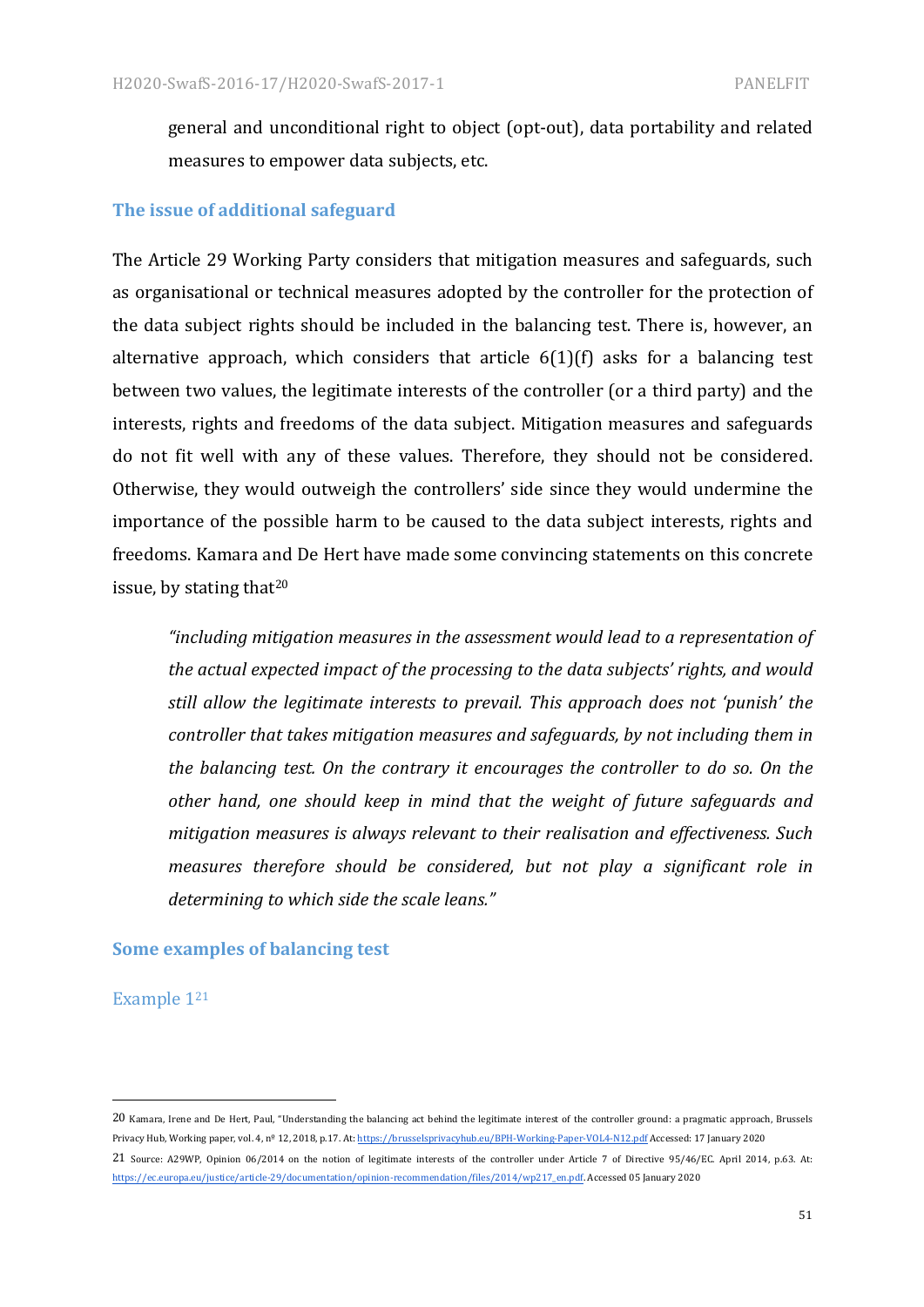**Case**: Newspaper Z is considering the publication of some photographs that show X, an actor, after being arrested for cocaine possession at a public parade. X is a famous public figure in his country as he plays a policeman in a TV series. Furthermore, he has conceded several interviews providing data about his private life publicly.

**Balancing test**: the data concerns the individual's private life rather than professional life. Sharing the data might contribute to significant harm to the individual. However, there is a public interest in sharing this information. The actor's expectation that their privacy will be effectively protected has been reduced by the fact that he has disclosed data from his private life in several interviews. The outcome for the company having considered all the relevant factors must be that the famous actor interests do not outweigh its legitimate interests in publishing the photographs, and processing is lawful on the basis of these legitimate interests.

See: Axel Springer AG vs. Alemania

 

#### Example 2<sup>22</sup>

**Case**: An employer monitors Internet use during working hours by employees to check they are not making excessive personal use of the company's IT. The data collected include temporary files and cookies generated on the employees' computers, showing websites visited and downloads performed during working hours. The data is processed without prior consultation of data subjects and the trade union representatives/ work council in the company. There is also insufficient information provided to the individuals concerned about these practices.

**Balancing test**: The amount and nature of the data collected is a significant intrusion into the private life of the employees. In addition to proportionality issues, transparency about the practices, closely linked to the reasonable expectations of the data subjects, is also an important factor to be considered. Even if the employer has a legitimate interest in limiting the time spent by the employees visiting websites not directly relevant to their work, the methods used do not meet the balancing test of Article  $7(f)$ . The employer should use less intrusive methods (e.g. limiting accessibility of certain sites),

<sup>22</sup> Source: ICO. How do we apply legitimate interests in practice? At: https://ico.org.uk/for-organisations/guide-to-data-protection/guide-to-the-general-dataprotection-regulation-gdpr/legitimate-interests/how-do-we-apply-legitimate-interests-in-practice/ Accessed: 15 January 2020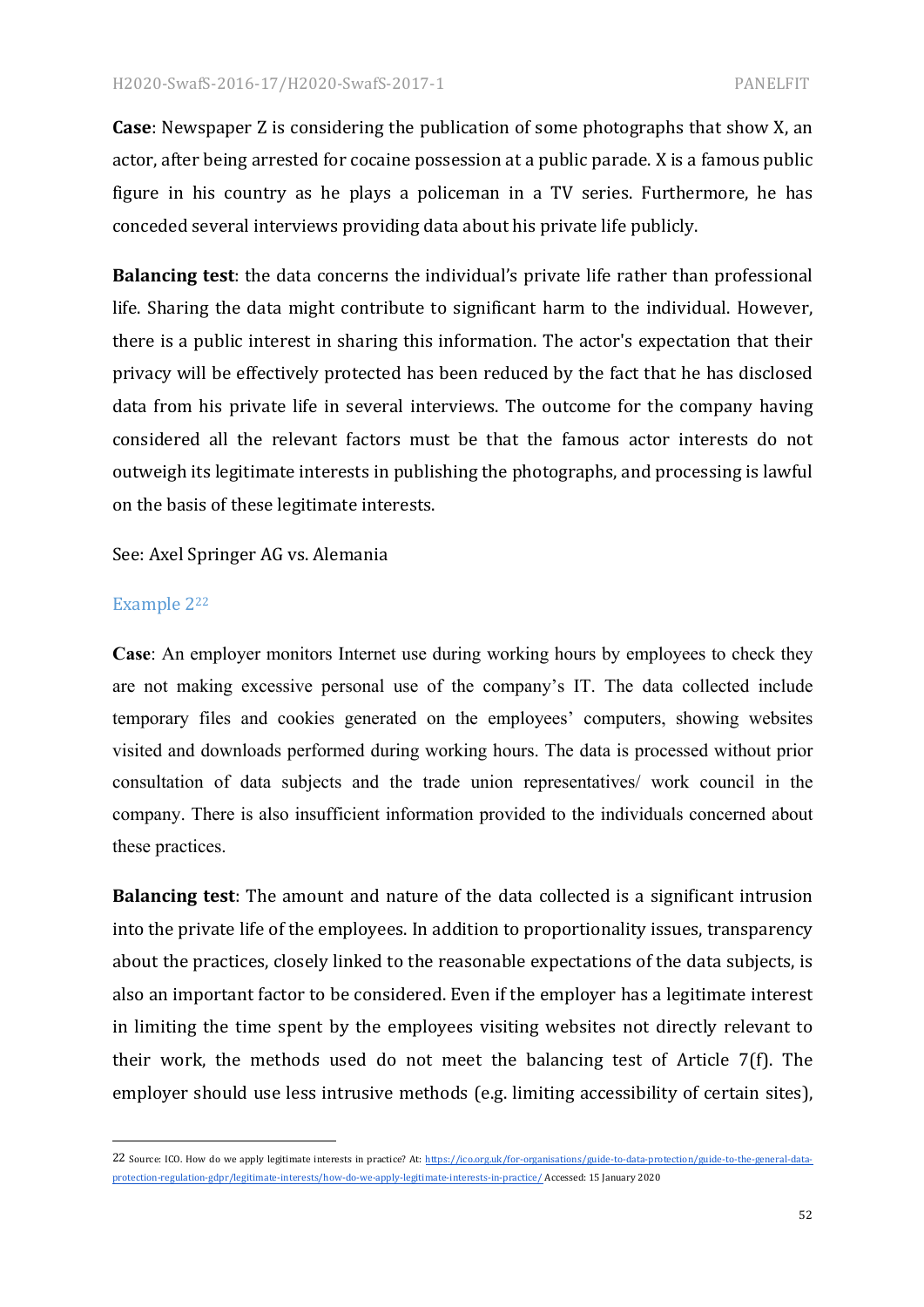which are, as best practice, discussed and agreed with employees' representatives, and communicated to the employees in a transparent way.

### **DOs and DON'Ts**

| DO <sub>S</sub> |                    |                                                                                                                                                 |  |  |      |          |
|-----------------|--------------------|-------------------------------------------------------------------------------------------------------------------------------------------------|--|--|------|----------|
|                 |                    |                                                                                                                                                 |  |  |      |          |
|                 |                    | • Check the nature of the data processed and take extra care about protecting<br>children's interests, rights and freedoms if they are at stake |  |  |      |          |
|                 | $\bullet$ Consider | the reasonable expectations of the                                                                                                              |  |  | data | subjects |
|                 |                    | $\bullet$ Perform a DPIA if circumstances recommend it                                                                                          |  |  |      |          |
|                 |                    |                                                                                                                                                 |  |  |      |          |

#### **DON'Ts**

- Don't process children's data if it is not absolutely necessary to reach the pursued and the contract of the contract of the contract of the contract of the contract of the contract of the
- Don't process the data if the balancing test is inconclusive
- Don't hesitate to introduce adequate safeguards to minimise prejudice to data subjects interests, rights and freedoms

#### **Check List**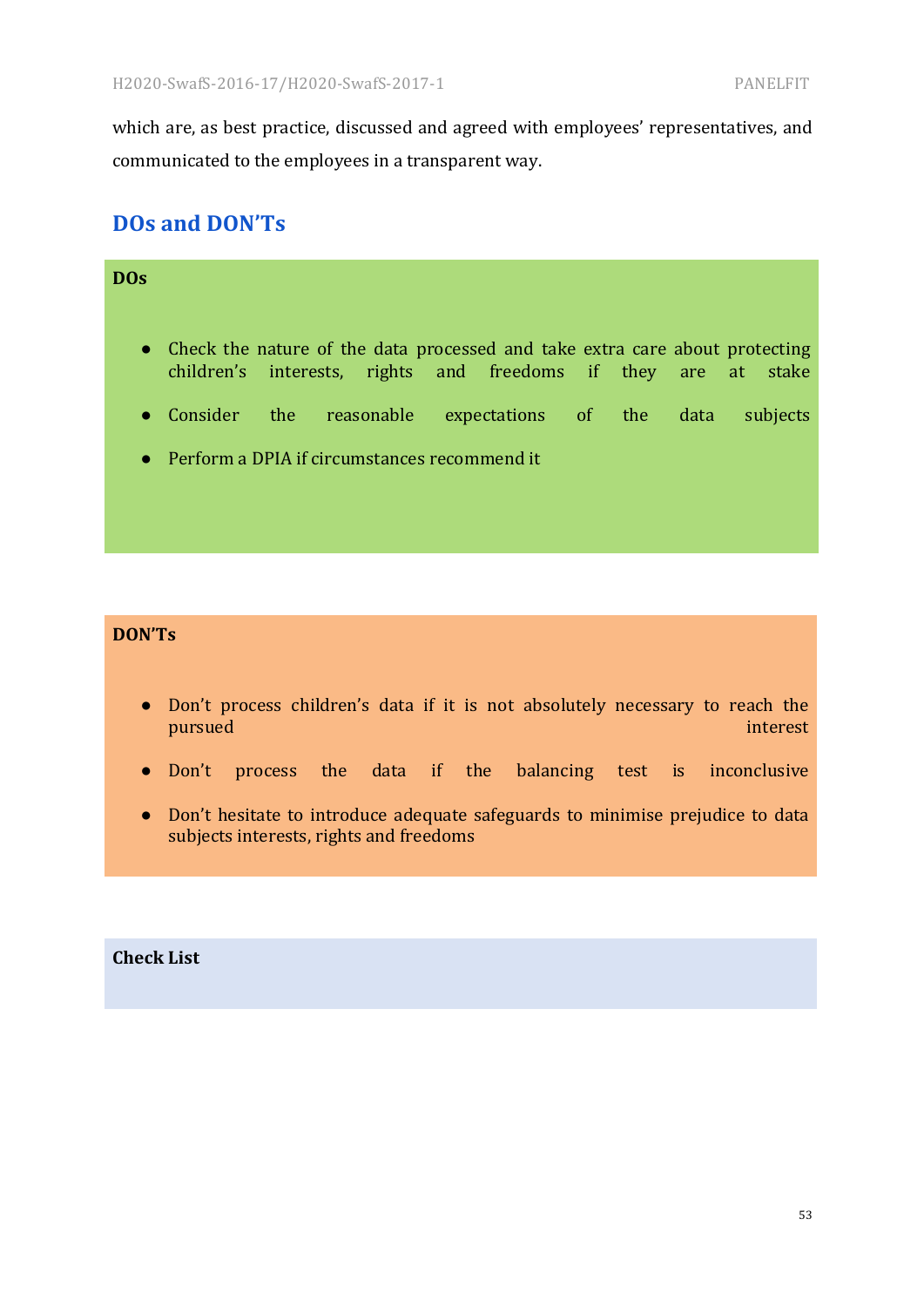- The controllers have made sure that the individual's interests do not override legitimate interests of the controller or third parties.
- The controllers use individuals' data in ways they would reasonably expect.
- The controllers are not using people's data in a very intrusive way or in a way which could cause them harm, unless they have a particularly good reason.
- The controllers do not process children's data, or, if they do, they have taken extra care to make sure they protect their interests.
- The controllers have considered safeguards to reduce the impact where possible.
- The controllers have considered whether they need to conduct a DPIA.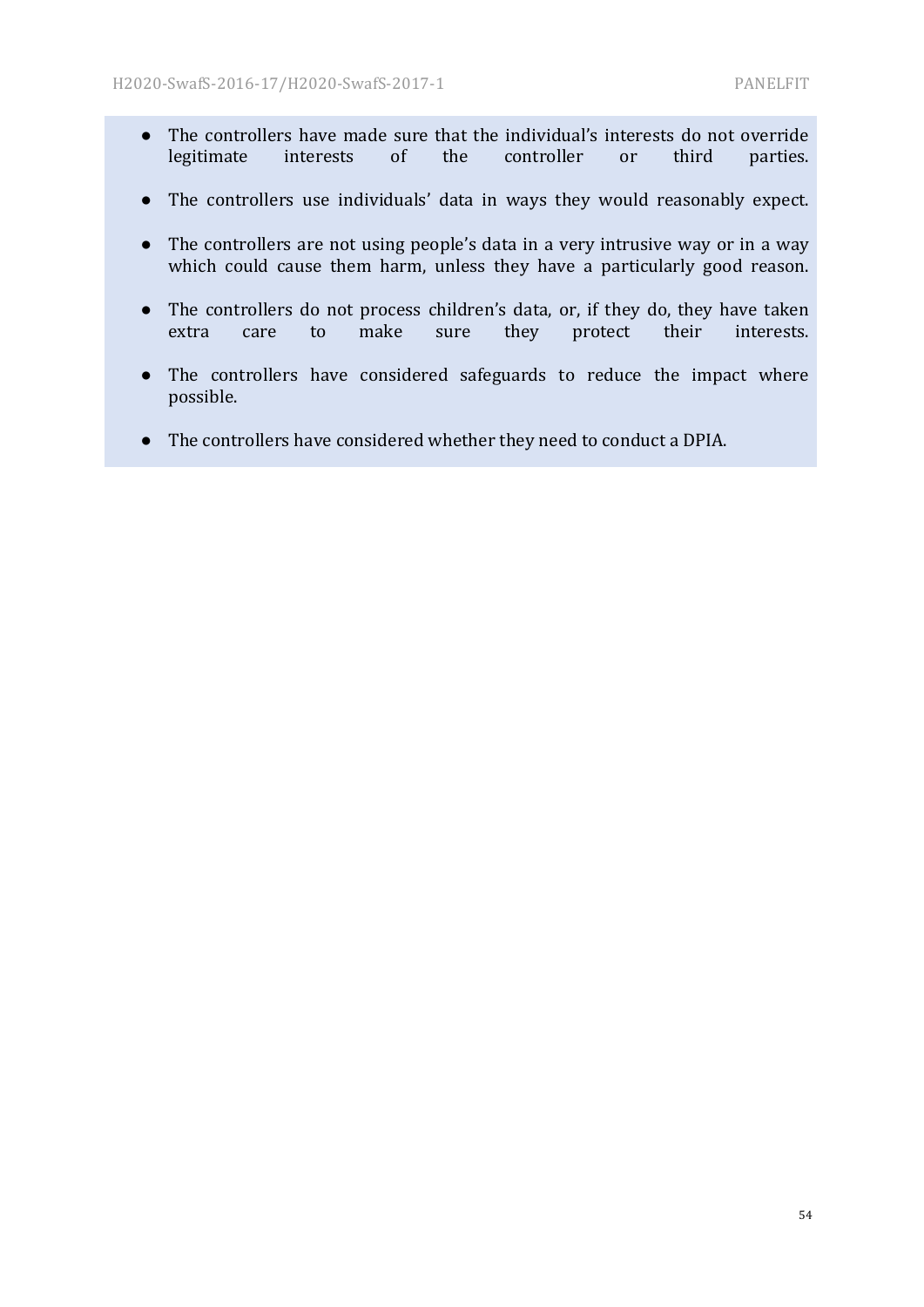### **Further Readings**

- Additional examples of balancing test were provided by the Article 29WP and can be found in their Opinion  $06/2014$  on the notion of legitimate interests of the controller under Article 7 of Directive 95/46/EC
- A29WP, Opinion 06/2014 on the notion of legitimate interests of the controller under Article 7 of Directive 95/46/EC. April 2014, p. 24. At: https://ec.europa.eu/justice/article-29/documentation/opinionrecommendation/files/2014/wp217\_en.pdf
- EDPS, Assessing the necessity of measures that limit the fundamental right to the protection of personal data: A Toolkit, 11 april 2017, at: https://edps.europa.eu/sites/edp/files/publication/17-06- 01\_necessity\_toolkit\_final\_en.pdf. Accessed 5 May 2020
- ICO, How do we apply legitimate interests in practice? At: https://ico.org.uk/fororganisations/guide-to-data-protection/guide-to-the-general-data-protectionregulation-gdpr/legitimate-interests/how-do-we-apply-legitimate-interests-inpractice/
- ICO, What is the 'legitimate interests' basis? https://ico.org.uk/fororganisations/guide-to-data-protection/guide-to-the-general-data-protectionregulation-gdpr/legitimate-interests/what-is-the-legitimate-interests-basis/. Accessed 05 May 2020.
- Kamara, Irene and De Hert, Paul, "Understanding the balancing act behind the legitimate interest of the controller ground: a pragmatic approach, Brussels Privacy Hub, Working paper, vol.  $4$ ,  $n^2$  12, 2018, p.17. At: https://brusselsprivacyhub.eu/BPH-Working-Paper-VOL4-N12.pdf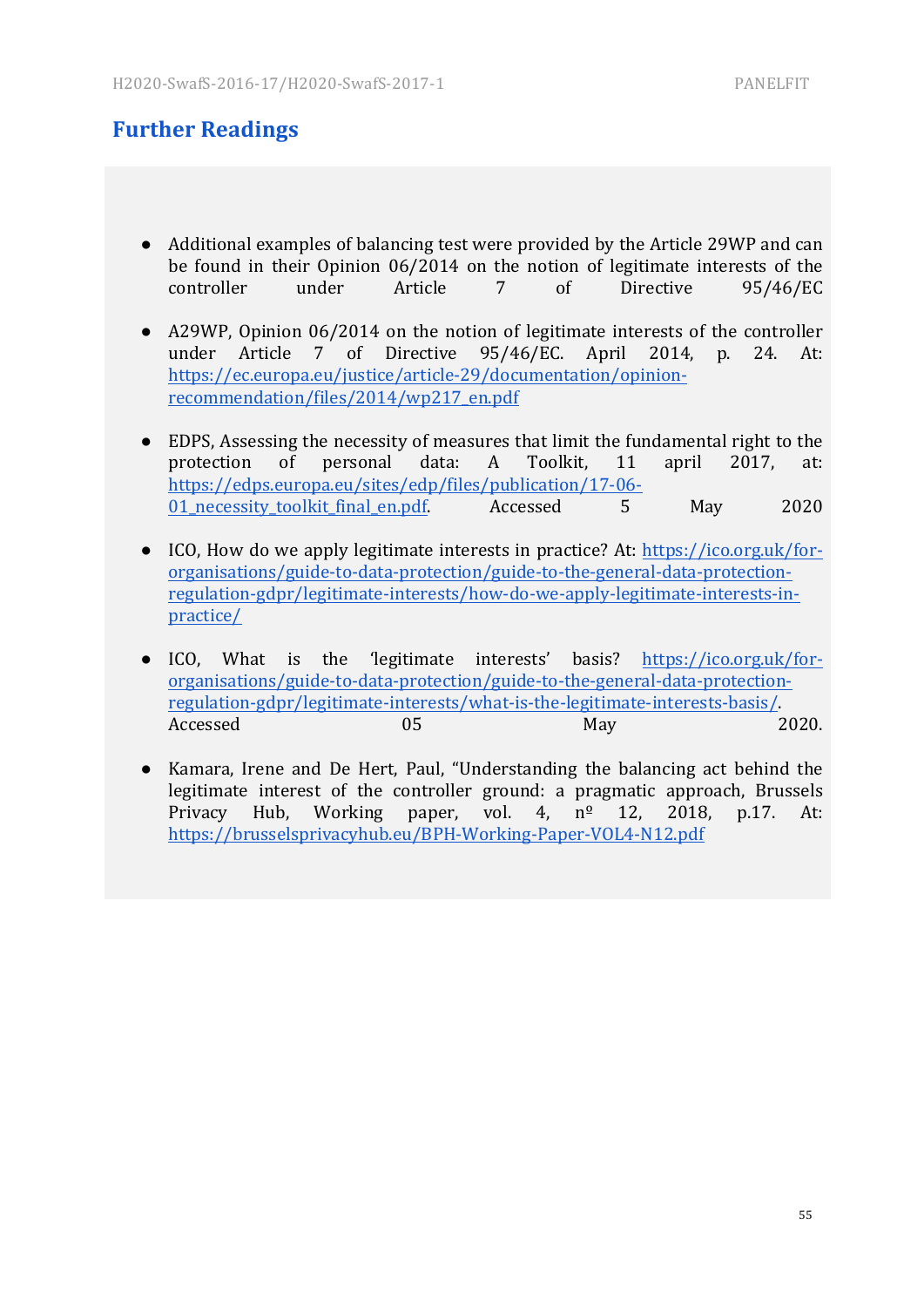# **Annex II. Comparative analysis of the regulatory framework at the EU Member states level**

The main source for the information gathered is the Bird&Bird comparative analysis, except where otherwise indicated.

## **Austria**

#### Last Reviewed: 05.06.2018

Sec 9 ADPA provides special provisions concerning the processing of personal data in the context of freedom of expression and information. According to these provisions, several regulations of the GDPR (especially its principles and rights of data subjects) do not apply to the processing of personal data for journalistic purposes as well as for scientific, artistic or literary purposes.

### **Belgium**

Last Reviewed: 13.09.2018

Section 16 of the DPA allows processing of personal data carried out by adequate means for journalistic purposes or for purposes of academic, artistic or literary expression. Sections 17 et seq. stipulate exceptions to information obligations (Section 17), protection of source and content of information (Section 18), exceptions to right to restriction of processing (Section 19), information about rectification and erasure (Section 20), and limitation of the right to object (Section 21).

### **Finland**

Last Reviewed: 13.11.2018

According to Section 27 of the Data Protection Act only limited provisions of the GDPR apply to the processing of personal data for the purposes of journalism or academic,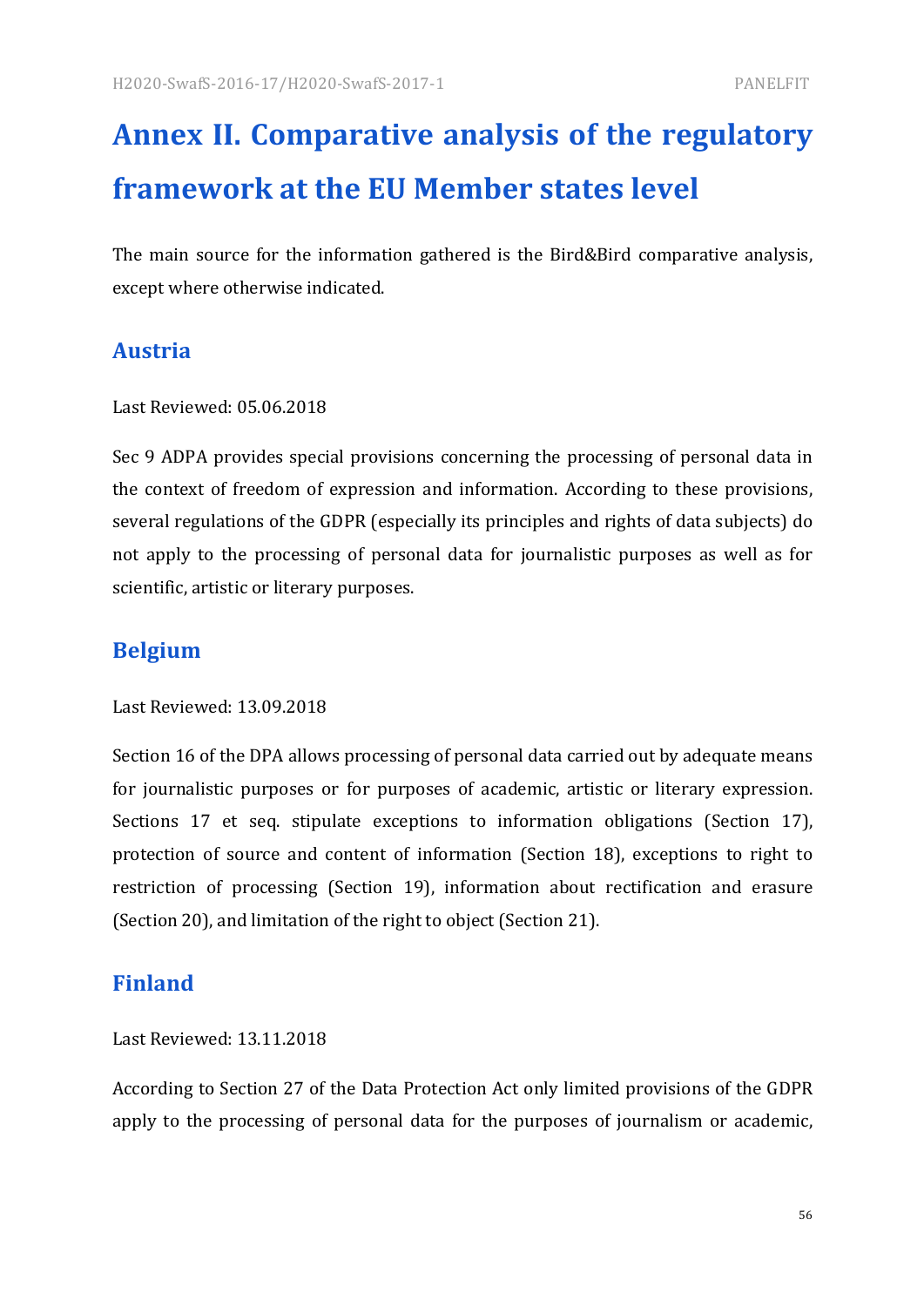artistic or literary expression. This approach upholds the situation as it was under the abrogated Personal Data Act.

#### **France**

Last Reviewed: 11.02.2019

According to the French regulatory framework, when personal data is processed for journalistic, artistic or literary expression purposes, provisions regarding information notice, data transfers, data subject rights data, retention and the processing of special categories of data do not apply.

### **Germany**

#### Last Reviewed: 23.05.2018

§ 35 of the new German Federal Data Protection Act ('FDPA') exempts the controller from the obligation to erase personal data where the erasure is, in case of nonautomatic data processing, impossible, or only possible with disproportionately high effort and the data subject has a minor interest for erasure.  $\S 27(2)$  FDPA restricts the data subjects' rights subject to certain further requirements.

#### **Ireland**

#### Last Reviewed: 07.06.2018

Under section  $43(1)$  of the Act, the processing of personal data for the purpose of exercising the right to freedom of expression and information, including processing for journalistic purposes or for the purposes of academic, artistic or literary expression, shall be exempt from compliance with certain provisions of the GDPR where, having regard to the importance of the right of freedom of expression and information in a democratic society, compliance with such provisions would be incompatible with such purposes. The Data Protection Commission may refer any question of law which involves consideration of whether processing of personal data is exempt under section 43(1) to the High Court for its determination.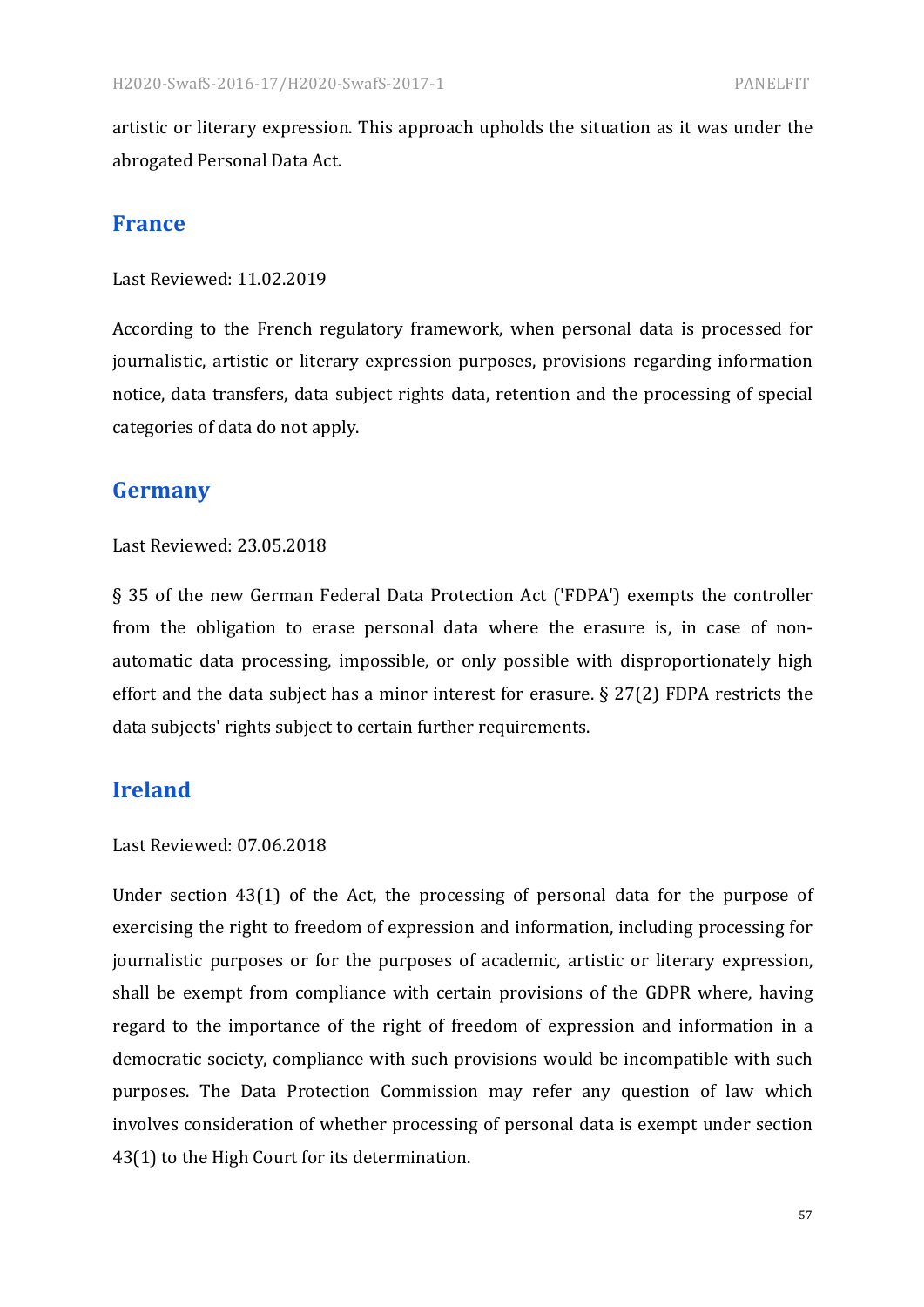#### **Italy.**

#### Last Reviewed: 25.10.2018

IDPA title XII - sections 136-137-138-139. The code of practice on the processing of personal data & journalistic activities (Annex A.1 of IDPA) remains in force. The compatibility of this code with the GDPR will be reassessed by the Italian Data Protection Authority (hereinafter, the "Authority"). The Authority should review it before the end of the calendar. Furthermore, Italy incorporated some principles regarding the journalistic exemption through a code of ethics, namely

a) the requirement to avoid any kind of prior censorship

b) the exemption of the right to information in the collection of data when the professional exercise requires it

c) the journalist's duty to rectify errors and inaccuracies without delay

d) the need to be particularly careful when the processing affects specially protected data. In such circumstances, processing shall be limited to facts of undisputed public interest. Moreover, it shall be limited to the essential aspects of the information and avoid references to persons not related to them. Even in the case of matters that the interested party may have made public, or which are appreciated in public behaviour, the right to be protected is reserved

e) it is suggested that the "essentiality" of the information be sought, the proportionality of what is made public, so that it is limited to what is essential in relation to the case

f) when a news item relating to health is referred to, the dignity, decorum and private life of the affected person shall be respected, especially when serious or terminal illnesses are involved, abstaining from publishing analytical data or data of strictly clinical interest. However, an exception may be made to this requirement where, in accordance with the principle of proportionality, if the person concerned is in a position of particular public importance. The same applies to information on sex life.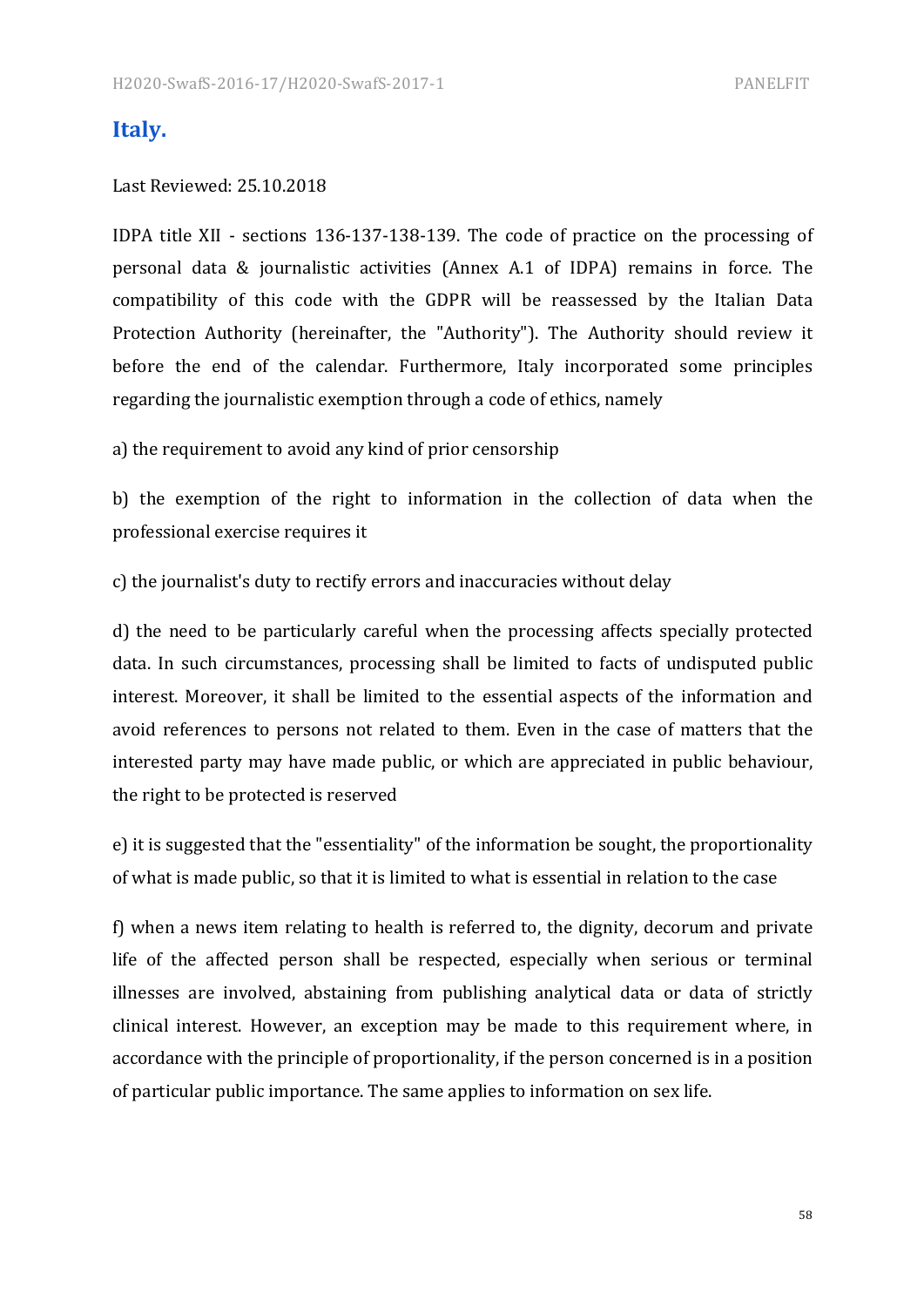#### **The Netherlands**

#### Last Reviewed: 17.09.2018

Article 41 GDPR Execution Act provides that the GDPR Execution order does not apply where personal data are processed exclusively for journalistic purposes or for the purposes of academic, artistic or literary expressions. In addition it sums up a list of chapters and articles in the GDPR that are also not applicable for these purposes:  $(a)$ article  $7(3)$ ,  $11(2)$ ;(b) chapter III; (c) chapter IV (with the exception of articles 24, 25, 28, 29 and 32); (d) chapter V; (e) chapter VI; and (f) chapter VII. "Art. 41 UAVG limits the scope of certain obligations in connection with (compelling) general interests in alignment with art 23 GDPR. Therefore, it provides for exceptions to the rights of the data subject and the duties of the controller. The GDPR partially (art. 12-21 and 34 GDPR) does not apply (insofar appropriate and proportionate) to data processing in view of – inter alia – important public interest objectives, public security, the protection of the data subject or of the rights and freedoms of others; and/or the collection of civil claims.

#### **Spain**

#### Last Reviewed: 05.03.2019

The SDPA does not include any legal precept that conciliates freedom of expression with data protection. There is only a reference to freedom of expression in article 85 regarding the right to freedom of expression in Internet that everyone has.

#### **Sweden**

#### Last Reviewed: 06.09.2018

Data Protection Act paragraph 1:7: the GDPR and the Data Protection Act shall not be applied to the extent that it would breach the laws on freedom of expression. The Data Protection Act provides that articles 5-30 and 35-50 of the GDPR shall not be applicable to the processing of personal data for journalistic purposes or for purposes of academic, artistic or literary expressions.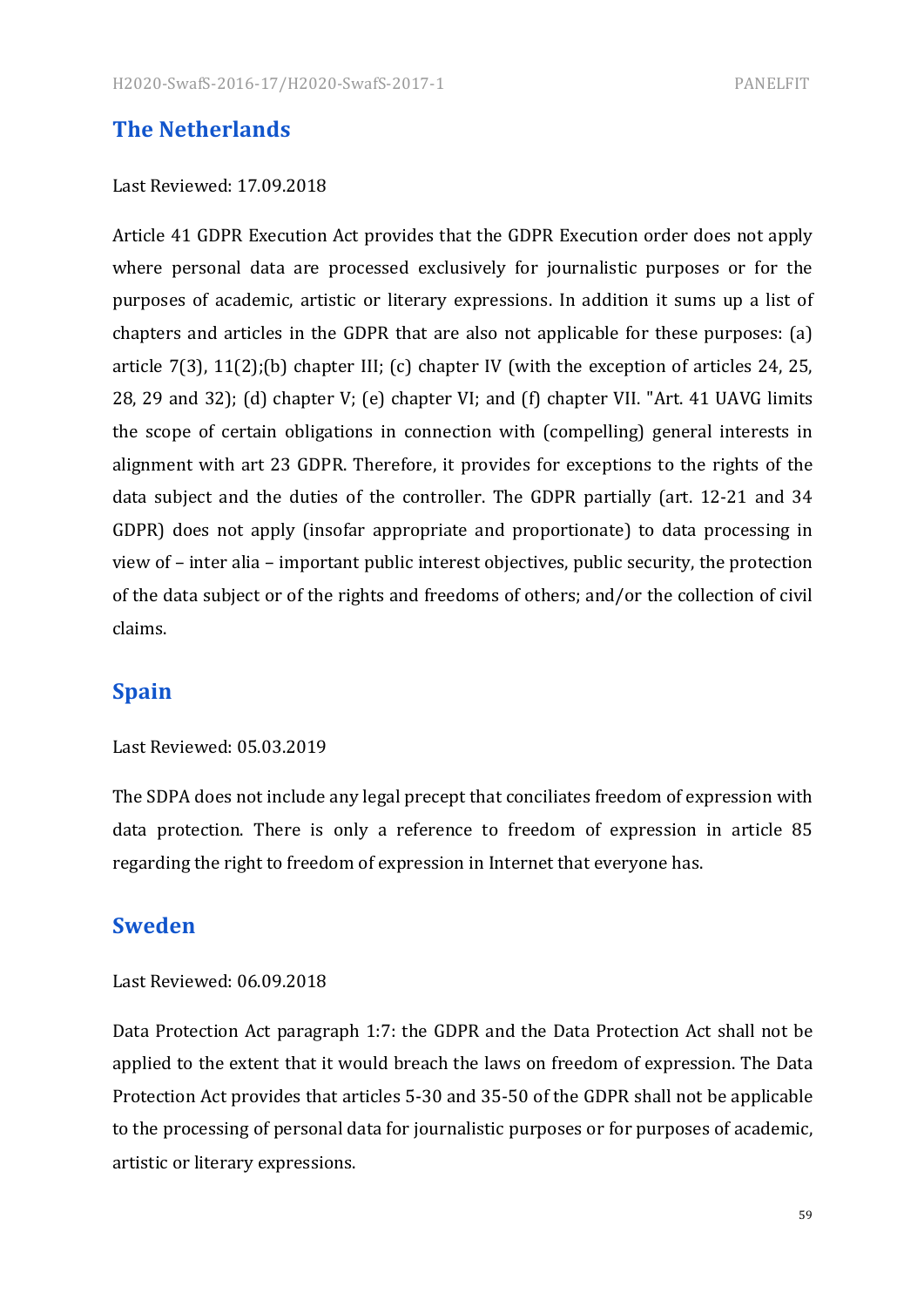### **United Kingdom**

#### Last Reviewed: 23.05.2018

 

The UK Data Protection Act  $2018^{23}$  offers a more nuanced take on the boundaries of the exemption, suggesting that some of the GDPR provisions would not apply to data processing where three cumulative conditions are met (Cain, 2018):

- the data in question must be processed with a view to the publication of journalistic material,
- the data controller must reasonably believe that, having regard in particular to the special importance of the public interest in freedom of expression, publication would be in the public interest, and
- the data controller must reasonably believe that the application of the listed GDPR provision would be incompatible with its journalistic purpose.

The UK ICO advises to consider the second condition  $-$  "public interest"  $-$  on case-tocase basis taking into consideration existing codes of conduct and balancing the public interest in the subject matter with the level of intrusion into the private life of an individual. It is not surprising to see "public interest" included as one of the criteria as it features prominently in the jurisprudence of the ECtHR. Although the ECtHR refrained from providing a definition of the "public interest", it recognised this notion to cover the public, political and historic debate, issues related to the politicians, behaviour of the public servants, large corporations, governments, crime-related matters. However, other, less apparent matters may also be considered as meeting public or general interest (Bitiukowa, 21).

<sup>23</sup> Vid. The UK Data Protection Act 2018, Schedule 2, Part 5, par. 26, http://www.legislation.gov.uk/ukpga/2018/12/schedule/2/part/5/enacted.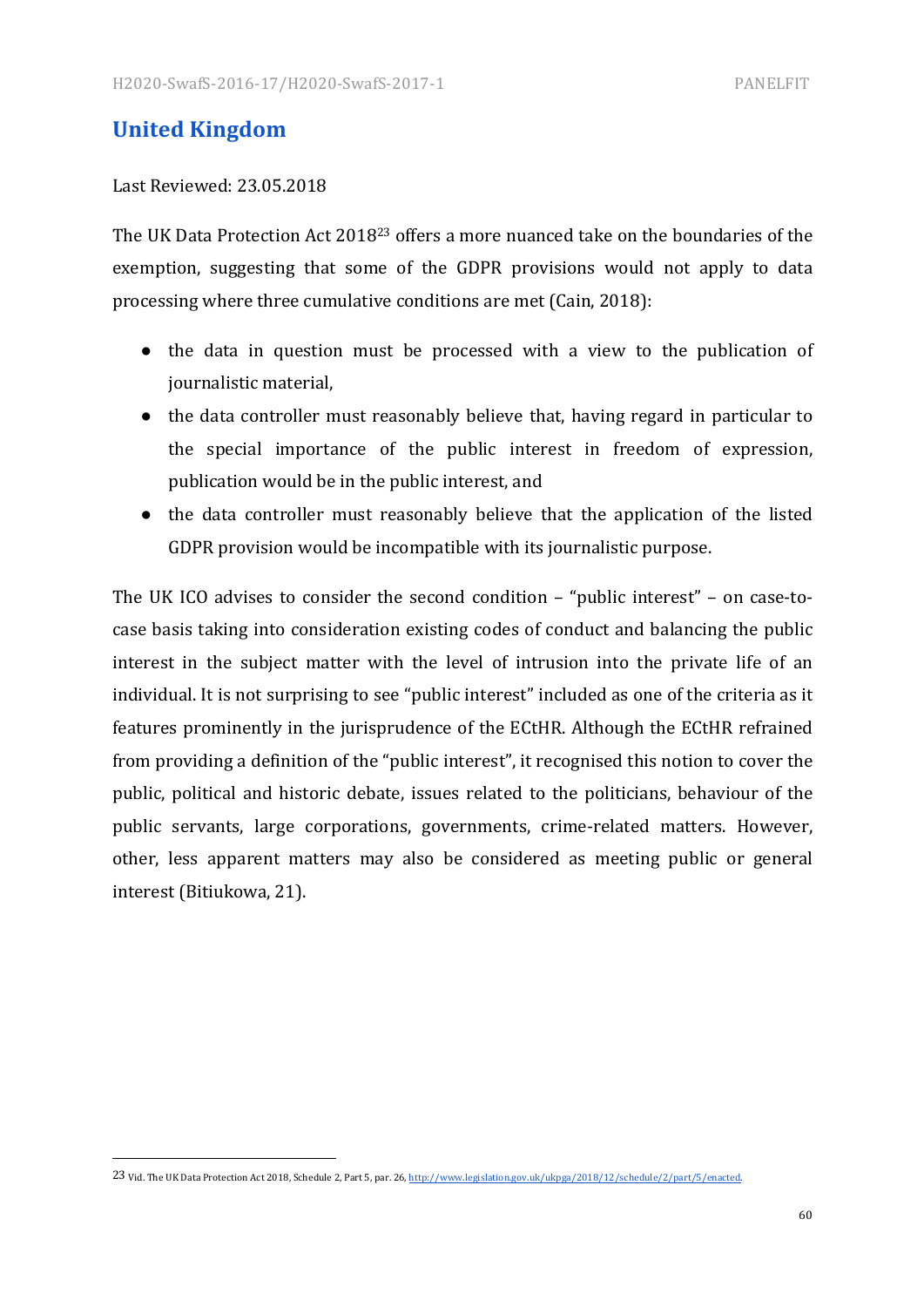# **Information related to exemptions and derogations in a nutshell**

The following table (Bitiukowa, 25) includes an updated comparison between several EU Member states regarding the regulation of the exceptions.

| <b>GDPR Article</b> | <b>Explanation of the Article</b>                                                                                                                                                                                                                                                                              | Sweden                                     | United<br>Kingdom                     | Lithuania           | Romania         |
|---------------------|----------------------------------------------------------------------------------------------------------------------------------------------------------------------------------------------------------------------------------------------------------------------------------------------------------------|--------------------------------------------|---------------------------------------|---------------------|-----------------|
| Article 5(I)(f)     | Principle of Integrity and confidentiality.<br>which means that a data controller (e.g.,<br>a media undertaking) must put in place<br>technical and organizational measures<br>to ensure that the personal data it<br>processes is protection from<br>unauthorized disclosure, accidental loss.<br>damage.etc. | <b>Partially</b><br>exempted <sup>94</sup> | Not exempted"                         | Not exempted        | <b>Exempted</b> |
| Article 6           | Lawfulness of processing, which means<br>that each processing operation can only<br>be considered lawful if a data controller<br>can Identify a lawful basis for it (consent,<br>contract, public interest, etc.).                                                                                             | <b>Exempted</b> *                          | Exempted                              | <b>Not exempted</b> | <b>Exempted</b> |
| Articles 12-23      | Rights of data subjects, meaning that the Exempted<br>data controller should provide<br>Individuals with Information about<br>processing and respond to their requ-<br>ests.                                                                                                                                   |                                            | Partially exemp-<br>ted <sup>05</sup> | Exempted            | <b>Exempted</b> |
| Article 28          | Processor, which means that where a<br>media undertaking outsources data<br>processing to another entity (e.g., a data<br>centre or a data analytics company).<br>they must have a data processing<br>agreement in place with it.                                                                              | <b>Exempted</b>                            | Not exempted                          | Not exempted        | <b>Exempted</b> |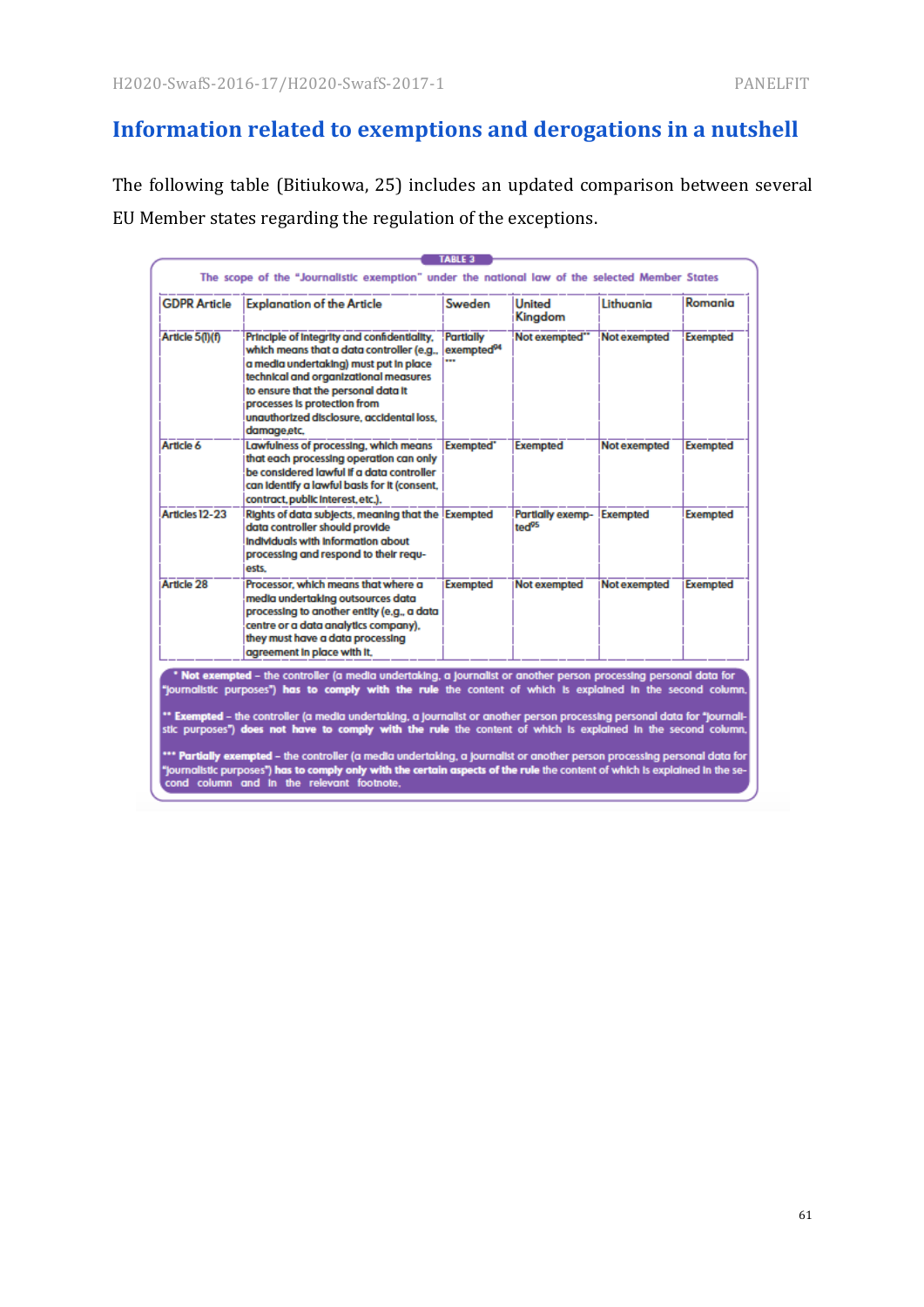### **Sources of information**

### **Bibliography**

Article 29 Working Party, RECOMMENDATION 1/97 Data protection law and the media. Adopted by the Working Party on 25 February 1997, at: https://ec.europa.eu/justice/article-29/documentation/opinionrecommendation/files/1997/wp1\_en.pdf. Last visited: 17/10/2020.

BIRD & BIRD, Personal data and freedom of expression, At: https://www.twobirds.com/en/in-focus/general-data-protection-regulation/gdprtracker/personal-data-and-freedom-of-expression. Last visited: 17/10/2020.

BENEZIC, Dollores, Romania May Be Using GDPR to Intimidate Journalists, Liberties, 2018, At: https://www.liberties.eu/en/news/politicians-in-romania-use-gdpr-tointimidate-journalists/16384. Last visited: 17/10/2020.

BITIUKOVA, Natalija, Journalistic exemption under the european data protection law, Vilnius Institute for Policy Analysis, 2020, at: https://vilniusinstitute.lt/wpcontent/uploads/2020/01/VIPA Bitiukova 2020 v4 f.pdf. Last visited: 17/10/2020.

CAIN N. and COWPER-COLES, R., GDPR and the Data Protection Act 2018 – how do they impact publishers?, 25 May 2018, https://www.lexology.com/library/detail.aspx?g=b26433e1-0548-4a9d-8351 f720e737f811. Last visited: 17/10/2020.

CULLAGH K. et al, National adaptations of the GDPR, Luxembourg: Blogdroiteuropéen, 17 February 2019, https://blogdroiteuropeen.files.wordpress.com/2019/02/nationaladaptations-of-the-gdpr-final-version-27-february-1.pdf. Last visited: 17/10/2020.

DETREKŐI, Zsuzsa, GDPR in Hungary: A Road to Hell?, At: https://medium.com/centerfor-media-data-and-society/gdpr-in-hungary-a-road-to-hell-3b60718a0281. Last visited: 17/10/2020.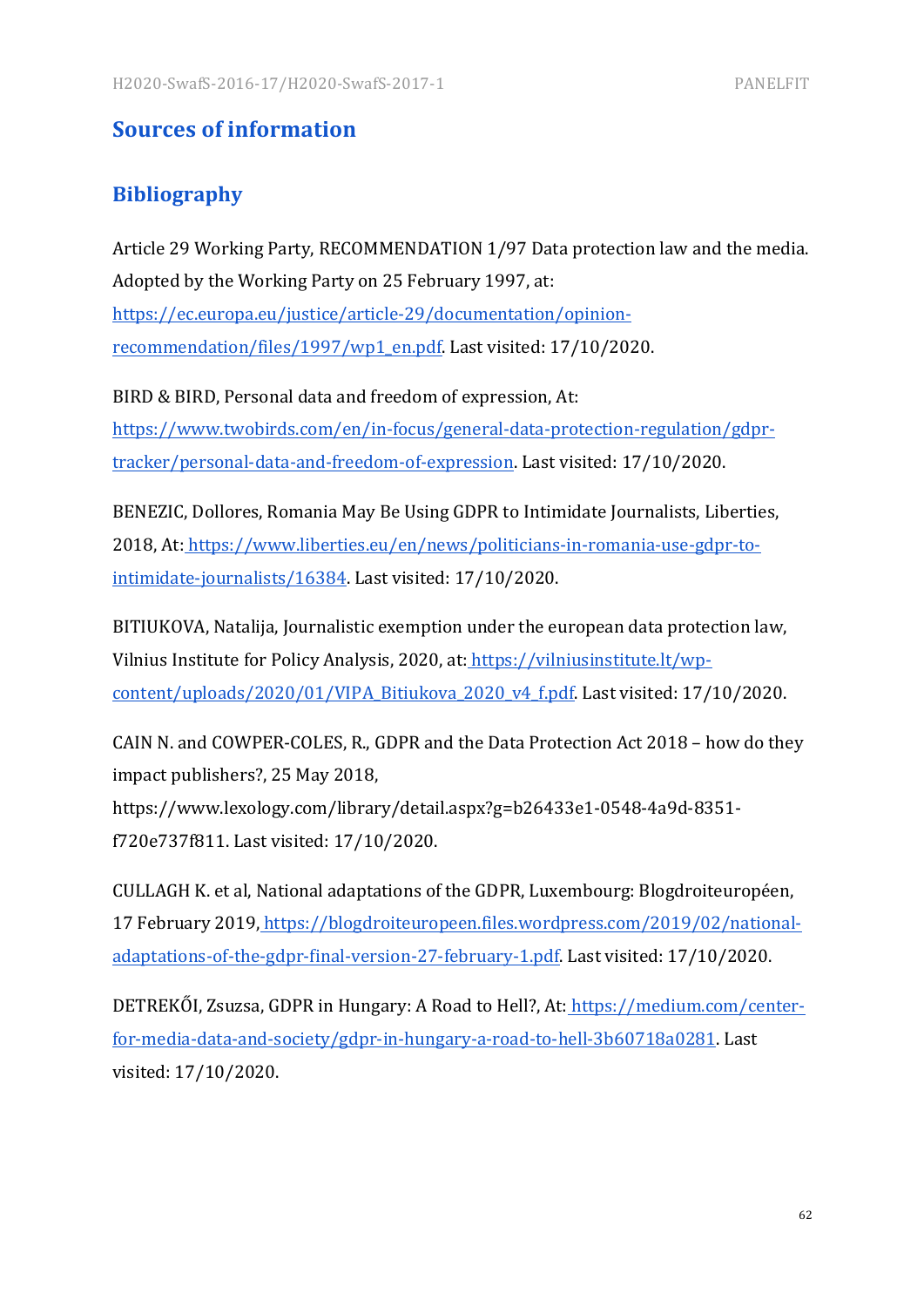DRECHSLER L., The GDPR and Journalism. Protecting Privacy or a Break on Democratic Accountability?, 18 September 2018, https:// brusselsprivacyhub.eu/publications/ws21.html. Last visited: 17/10/2020.

ECtHR, Guide on Article 8 of the European Convention on Human Rights, August 2020, at: https://www.echr.coe.int/documents/guide\_art\_8\_eng.pdf. Last visited: 17/10/2020.

EDRI, Proceed with caution, at:

https://edri.org/files/GDPR\_analysis/EDRi\_analysis\_gdpr\_flexibilities.pdf. Last visited: 17/10/2020.

NIELSEN, Nikolaj. EU Warns Romania Not to Abuse GDPR Against Press, EU Observer (Nov. 12, 2018)

REVENTLOW, Nani Jansen, Symposium on the GDPR and international law. Can the GDPR and freedom of expression coexist? At:

https://www.researchgate.net/publication/338407067\_Can\_the\_GDPR\_and\_Freedom\_o f\_Expression\_Coexist. Last visited: 17/10/2020.

The UK Information Commissioner's Office, Data protection and journalism: a guide for the Media, 2014, at: https://ico.org.uk/media/for-

organisations/documents/1552/data-protection-and-journalism-media-guidance.pdf. Last visited: 17/10/2020.

WARNER, Bernhard, Online-Privacy Laws Come With a Downside, The Atlantic, 2019, at: https://www.theatlantic.com/ideas/archive/2019/06/europes-gdpr-elevatedprivacy-over-press-freedom/590845/. Last visited: 17/10/2020.

### **Documents of the Council of Europe**

Convention for the protection of individuals with regard to the processing of personal data

Recommendation CM/Rec(2018)1 of the Committee of Ministers to member States on media pluralism and transparency of media ownership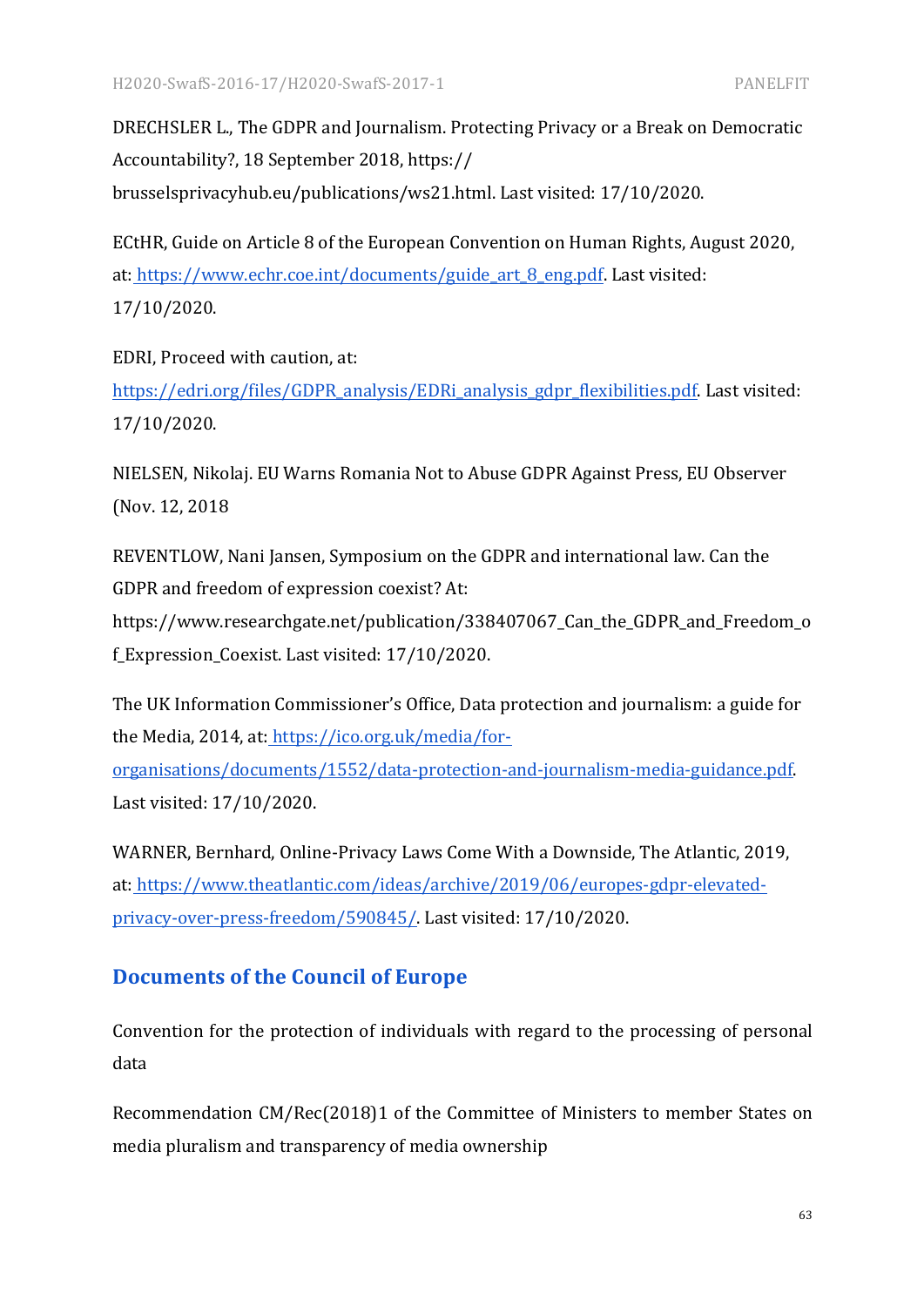Recommendation CM/Rec(2016)4 of the Committee of Ministers to member States on the protection of journalism and safety of journalists and other media actors

Recommendation CM/Rec(2011)7 of the Committee of Ministers to member states on a new notion of media

Declaration by the Committee of Ministers on the protection and promotion of investigative journalism (26 September 2007)

Resolution 2066 (2015), Media responsibility and ethics in a changing media environment, Parliamentary Assembly

Resolution 1843 (2011), The protection of privacy and personal data on the Internet and online media, Parliamentary Assembly

Resolution 1165 (1998), Right to privacy, Parliamentary Assembly

Resolution 1003 (1993), Ethics of Journalism, Parliamentary Assembly

#### **Jurisprudence by the European Court of Human Rights**

- A v. Norway, No. 28070/06, 9 April 2009
- Ageyev v. Russia, No.  $7075/10$ , 18 April 2013
- Alkaya v. Turkey, No. 42811/06, 9 October 2012
- Armonienė v. Lithuania, No. 36919/02, 25 November 2008
- Axel Springer Ag v. Germany [GC], No. 39954/08, 7 February 2012
- Bédat v. Switzerland [GC], No. 56925/08, 29 March 2016
- Biriuk v. Lithuania, No. 23373/03, 25 November 2008 Björk Eiðsdóttir v. Iceland, No. 46443/09, 10 July 2012
- Bladet Tromsø and Stensaas v. Norway, No. 21980/93, 20 May 1999
- Bodrožić v. Serbia, No. 32550/05, 23 June 2009 Bohlen v. Germany No. 53495/09 and Ernst August von Hannover v. Germany No. 53649/09, 19 February 2015
- Couderc and Hachette Filipacchi Associés v. France [GC], No. 40454/07, 10 November 2015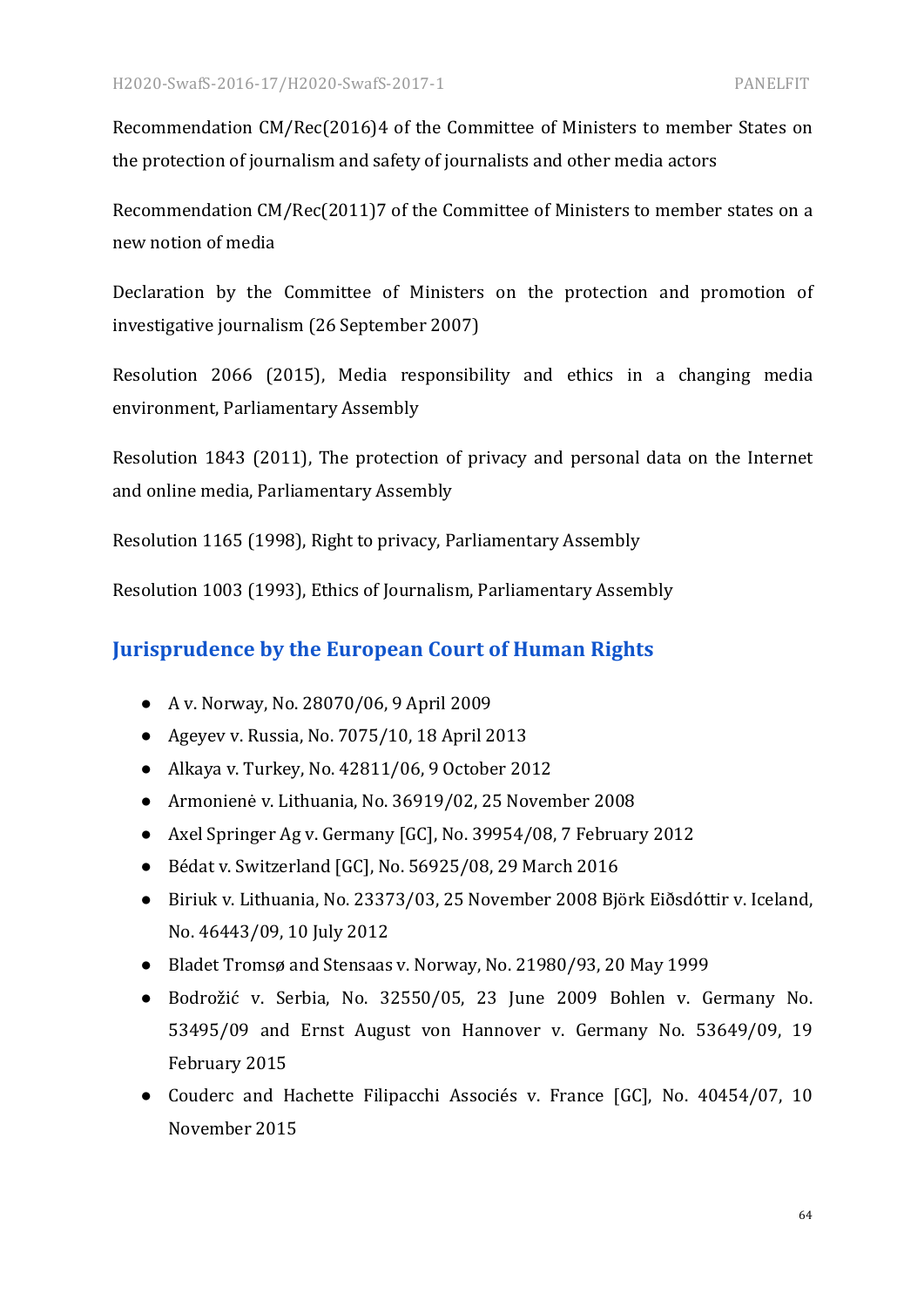- Dorothea Sihler-Jauch against Germany and Günther Jauch v. Germany, Nos. 68273/10 and 34194/11, 24 May 2016 (decision)
- Egeland and Hanseid v. Norway, No. 34438/04, 15 April 2009
- Erla Hlynsdóttir (No.2), No. 54125/10, 21 October 2014
- Feldek v. Slovakia, No. 29032/95, 12 July 2001 Flinkkilä and Others v. Finland, No. 25576/04, 6 April 2010
- Fürst-Pfeifer v. Austria, Nos.  $33677/10$  and  $52340/10$ , 17 May 2016
- Guseva v. Bulgaria, No. 6987/07, 17 February 2015
- Hachette Filipacchi Associés v. France, No. 71111/01, 14 June 2007
- Hachette Filipacchi Associés v. France [GC], No. 40454/07, 10 November 2015
- Hachette Filipacchi Associés ("Ici Paris") v. France, No. 12268/03, 23 July 2009
- Haldimann and Others v. Switzerland, No. 21830/09, 24 February 2015
- $\bullet$  Janowski v. Poland, No. 25716/94, 21 January 1999
- Khan v. Germany, No. 38030/12, 21 September 2016
- Khmel v. Russia, No. 20383/04, 12 December 2012
- Khuzhin and Others v. Russia, No. 13470/02, 23 October 2008
- Krone Verlag GmbH & Co. KG v. Austria, No. 34315/96, 26 February 2002
- Krone Verlag GmbH & Co KG and Krone Multimedia GmbH & Co KG v. Austria, No. 33497/07, 17 January 2012
- Leempoel & S.A. ED. Ciné Revue v. Belgium, No. 64772/01, 9 November 2006
- Lillo-Stenberg and Sæther v. Norway, No. 13258/09, 16 January 2014 Mitkus v. Latvia, No. 7259/03, 2 October 2012
- MGN Limited v. the United Kingdom, No. 39401/04, 18 January 2011
- Mosley v. the United Kingdom, No.  $48009/08$ , 10 May 2011
- Müller v. Germany (Dec.), No. 43829/07, 14 September 2010
- Österreichischer Rundfunk v. Austria, No. 35841/02, 7 December 2006 Guidelines on Safeguarding Privacy in the Media 38
- Peck. V. United Kingdom, No. 44647/98, 28 January 2003 Pentikäinen v. Finland [GC], No. 11882/10, 20 October 2015 Reklos and Davourlis v. Greece, No. 1234/05, 15 January 2009 Renaud v. France, No. 13290/07, 25 February 2010
- Salihu and Others v. Sweden, No. 33628/15, 10 May 2016 (decision)
- Schweizerische Radio- und Fernsehgesellschaft SRG v. Switzerland, No. 34124/06, 21 June 2012